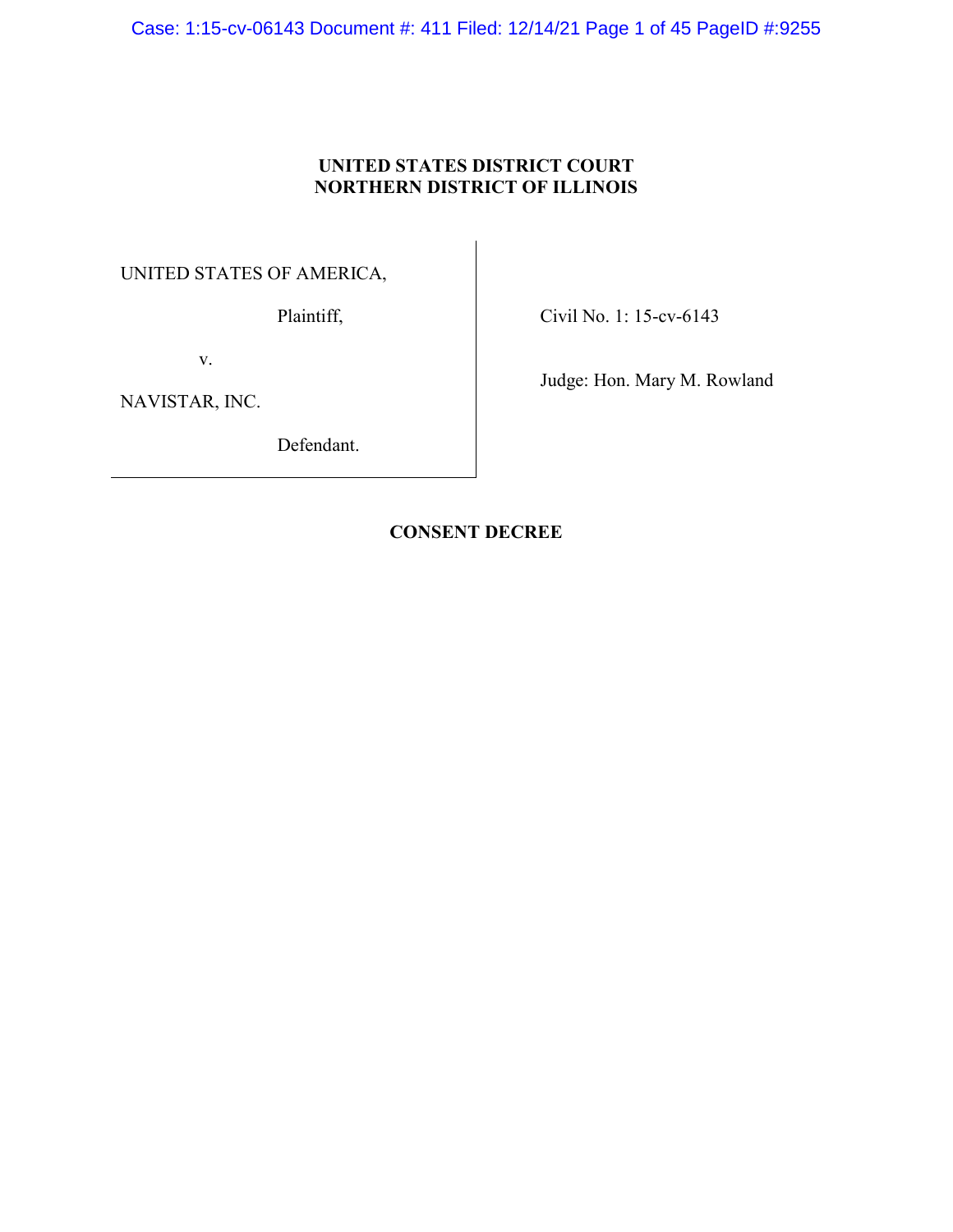# TABLE OF CONTENTS

| I.              |  |
|-----------------|--|
| $\mathbf{II}$ . |  |
| III.            |  |
| IV.             |  |
| $V_{\cdot}$     |  |
| VI.             |  |
| VII.            |  |
| VIII.           |  |
| IX.             |  |
| $X_{-}$         |  |
| XI.             |  |
| XII.            |  |
| XIII.           |  |
| XIV.            |  |
| XV.             |  |
| XVI.            |  |
| XVII.           |  |
| <b>XVIII</b>    |  |
| XIX.            |  |
| XX.             |  |
| XXI.            |  |
| XXII.           |  |
|                 |  |
|                 |  |
|                 |  |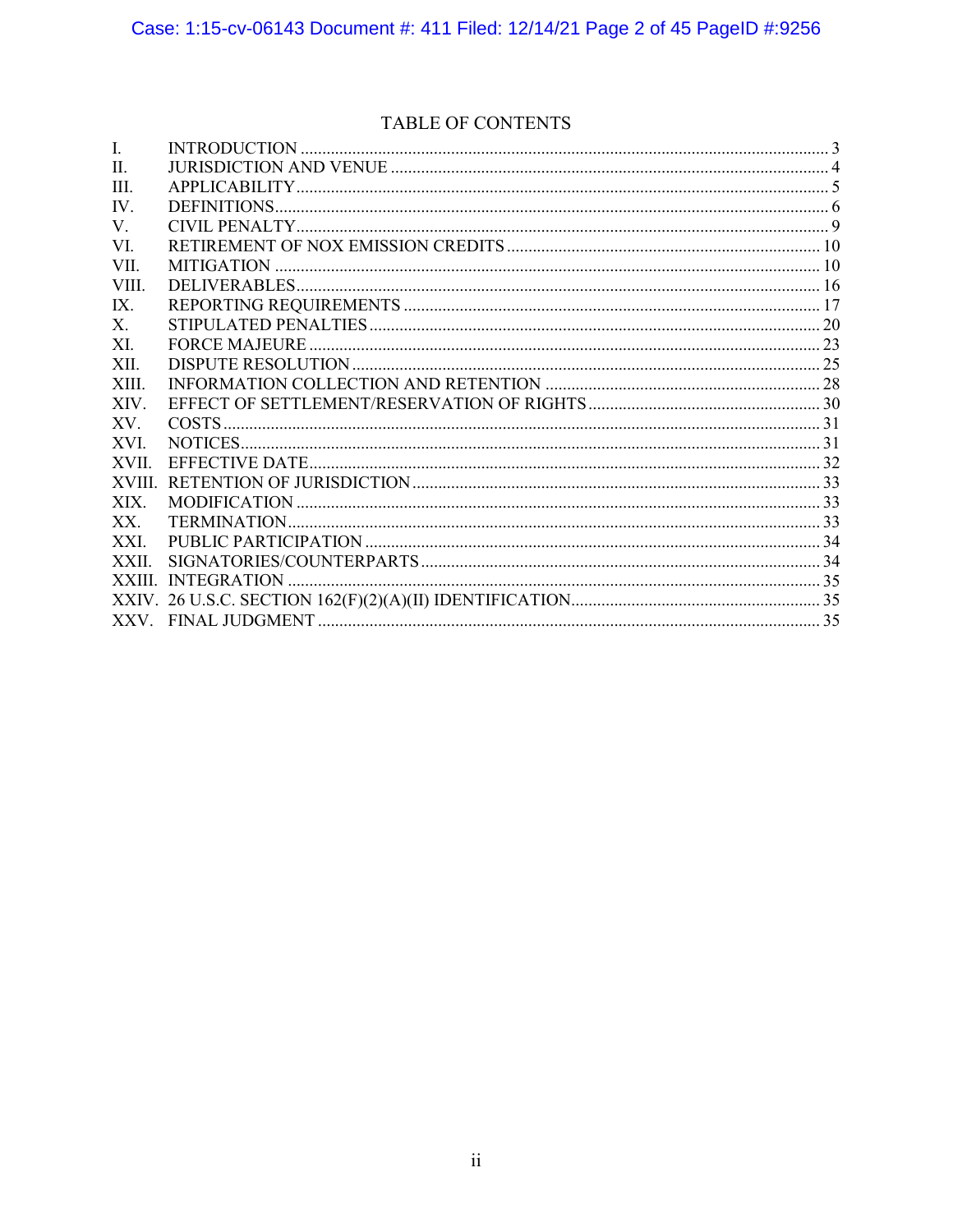## I. INTRODUCTION

WHEREAS, Plaintiff United States of America, on behalf of the United States Environmental Protection Agency ("EPA"), filed an Amended Complaint in this action on July 16, 2015, alleging that Navistar International Corporation and Navistar, Inc., violated Section 203(a)(1) of the Clean Air Act ("CAA"), 42 U.S.C. § 7522(a)(1).

WHEREAS, the Amended Complaint alleged that during the calendar year 2010, Navistar International Corporation and Navistar, Inc. sold, offered for sale, introduced or delivered for introduction into commerce 7,749 on-highway heavy-duty diesel engines ("HDDEs," collectively "Subject Engines") without certificates of conformity as required under Section 203(a)(1) of the CAA, 42 U.S.C. § 7522(a)(1).

WHEREAS, EPA sought relief in this case based on the contention that the Subject Engines, and also engines sold utilizing averaging, banking & trading ("AB&T") credits generated by the Subject Engines, resulted in excess emissions of oxides of nitrogen ("NOx").

WHEREAS, Navistar International Corporation and Navistar, Inc., denied the violations in the Amended Complaint and have not admitted any liability arising out of the transactions or occurrences alleged in the Amended Complaint.

WHEREAS, on March 1, 2017, the Court issued an order granting the United States summary judgment on the issue of liability as to Navistar, Inc. ("Defendant"), but denied summary judgment as to Navistar International Corporation. On April 3, 2018, the parties stipulated to the dismissal with prejudice of Navistar International Corporation from the abovecaptioned case.

WHEREAS, between April 2018 and continuing through May 20, 2021, the litigation between the United States and Navistar, Inc. (the "Parties") over remedy-related issues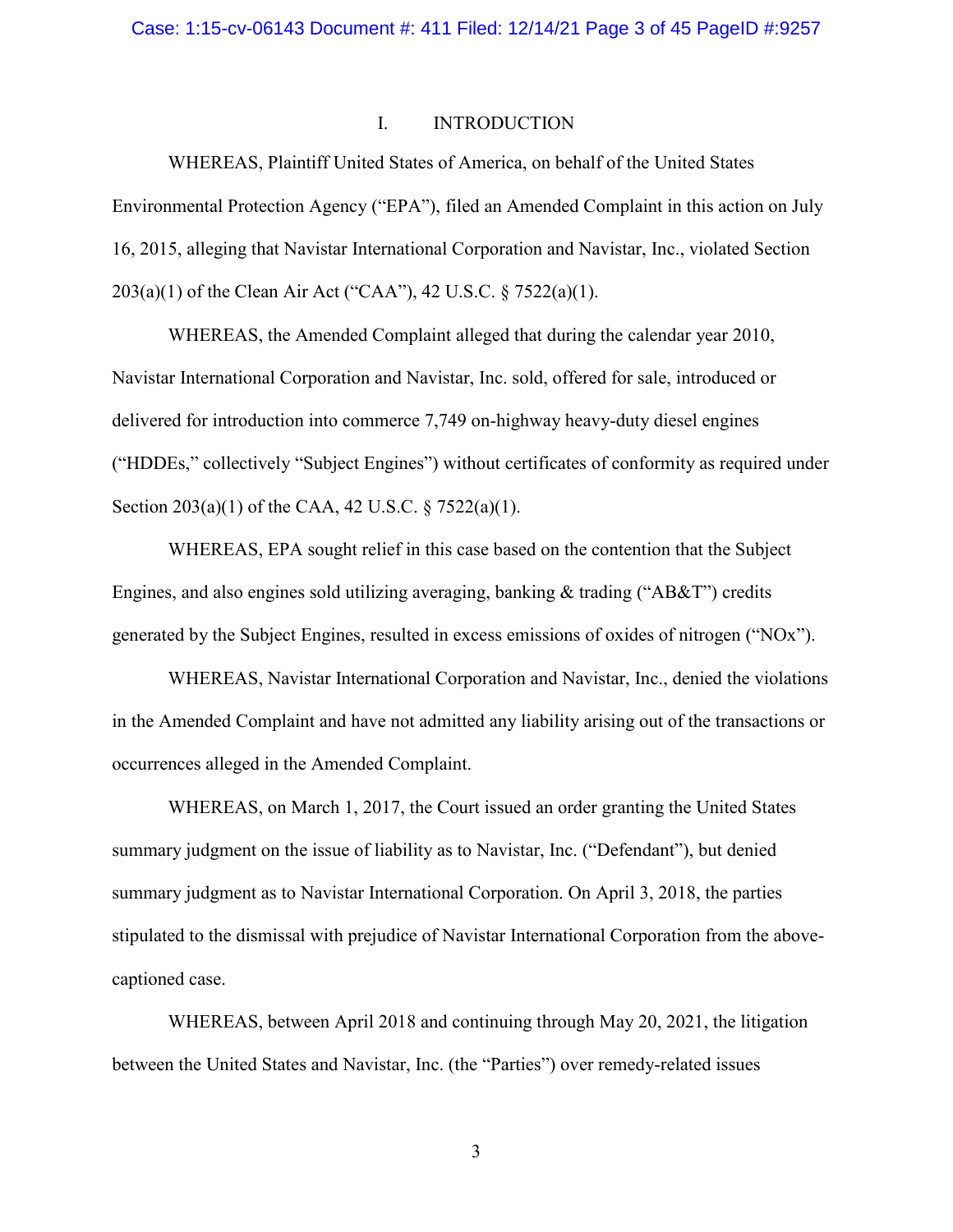#### Case: 1:15-cv-06143 Document #: 411 Filed: 12/14/21 Page 4 of 45 PageID #:9258

continued. The Parties exchanged documentary and written discovery, including numerous expert reports, completed fact and expert depositions, and attended a mediation.

WHEREAS, the Parties dispute the appropriate relief, including the existence and/or amount of excess emissions of NOx resulting from the alleged violations. The Parties have agreed, however, to resolve their dispute through payment of a civil penalty and the use of mitigation to offset past and future excess emissions. Consequently, the Parties have agreed that Navistar will complete mitigation projects over the next four years to reduce 10,000 tons of NOx from future emissions as mitigation.

WHEREAS, an objective of this Consent Decree is to mitigate the impact of past and future excess emissions resulting from the violations while taking into consideration Environmental Justice concerns through the selection of mitigation projects completed under the Consent Decree and also distributing mitigation in proportions that reflect the geographic distribution of vehicles powered by the Subject Engines.

WHEREAS, the Parties recognize, and the Court by entering this Consent Decree finds, that this Consent Decree has been negotiated by the Parties in good faith and will avoid further litigation, including trial and appeals, between the Parties and that this Consent Decree is fair, reasonable, and in the public interest.

NOW, THEREFORE, with the consent of the Parties, IT IS HEREBY ADJUDGED, ORDERED, AND DECREED as follows:

#### II. JURISDICTION AND VENUE

1. This Court has jurisdiction over the subject matter of this action, pursuant to 28 U.S.C. §§ 1331, 1345, and 1355, and Sections 204 and 205 of the CAA, 42 U.S.C. §§ 7523 and 7524, and over the Parties. Venue lies in this District pursuant to Section 205 of the CAA, 42 U.S.C. § 7524, and 28 U.S.C. §§ 1391 and 1395, because the violations alleged in the Amended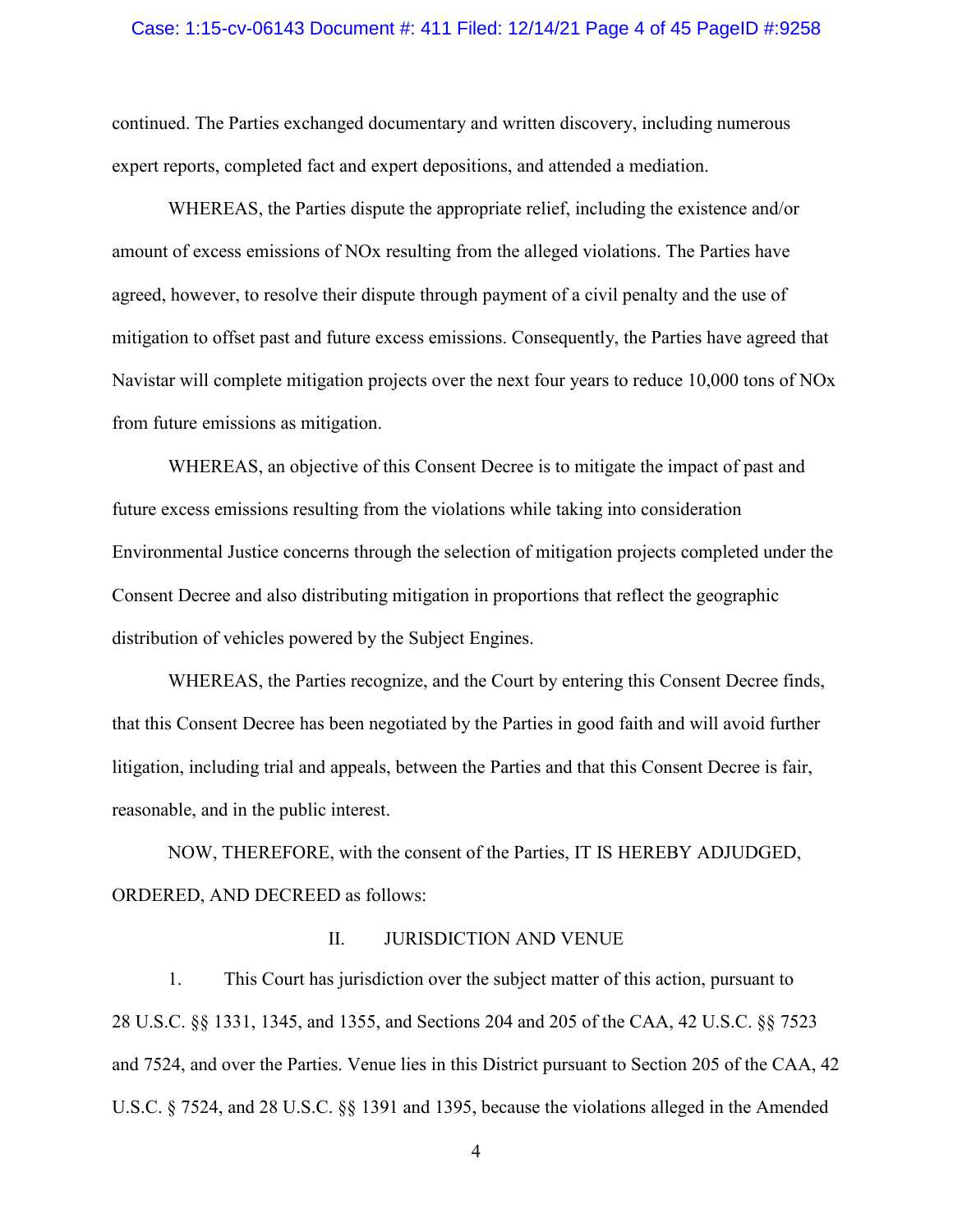#### Case: 1:15-cv-06143 Document #: 411 Filed: 12/14/21 Page 5 of 45 PageID #:9259

Complaint are alleged to have occurred in, and Defendant conducts business in, this judicial district. For purposes of this Consent Decree, or any action to enforce this Decree, Defendant consents to the Court's jurisdiction over this Decree and any such action and over Defendant and consents to venue in this judicial district.

## III. APPLICABILITY

2. The obligations of this Consent Decree apply to and are binding upon the United States and upon Defendant and any successors, assigns, or other entities or persons otherwise bound by law.

3. No transfer of ownership of Defendant or its operations shall relieve Defendant of its obligation to ensure that the terms of the Consent Decree are implemented. In the event of a transfer of ownership after the Effective Date, Defendant shall provide, at least 30 Days prior to such transfer, a copy of this Decree to the proposed transferee and shall simultaneously provide written notice of the prospective transfer in accordance with Section [XVI](#page-30-0) (Notices). Within 10 Days of receipt of a written request by the United States, Defendant shall provide a copy of the final written agreement in accordance with Section XVI (Notices). Any transfer of ownership of Defendant or its operations without complying with this Paragraph constitutes a violation of this Decree.

4. Defendant shall provide a copy of this Consent Decree to all officers, employees, and agents whose duties might reasonably include compliance with any provision of this Decree, as well as to any contractor retained to perform work required under this Decree. Defendant shall condition any such contract upon performance of the work in conformity with the terms of this Decree.

5. In any action to enforce this Consent Decree, Defendant shall not raise as a defense the failure by any of its officers, directors, employees, agents, or contractors to take any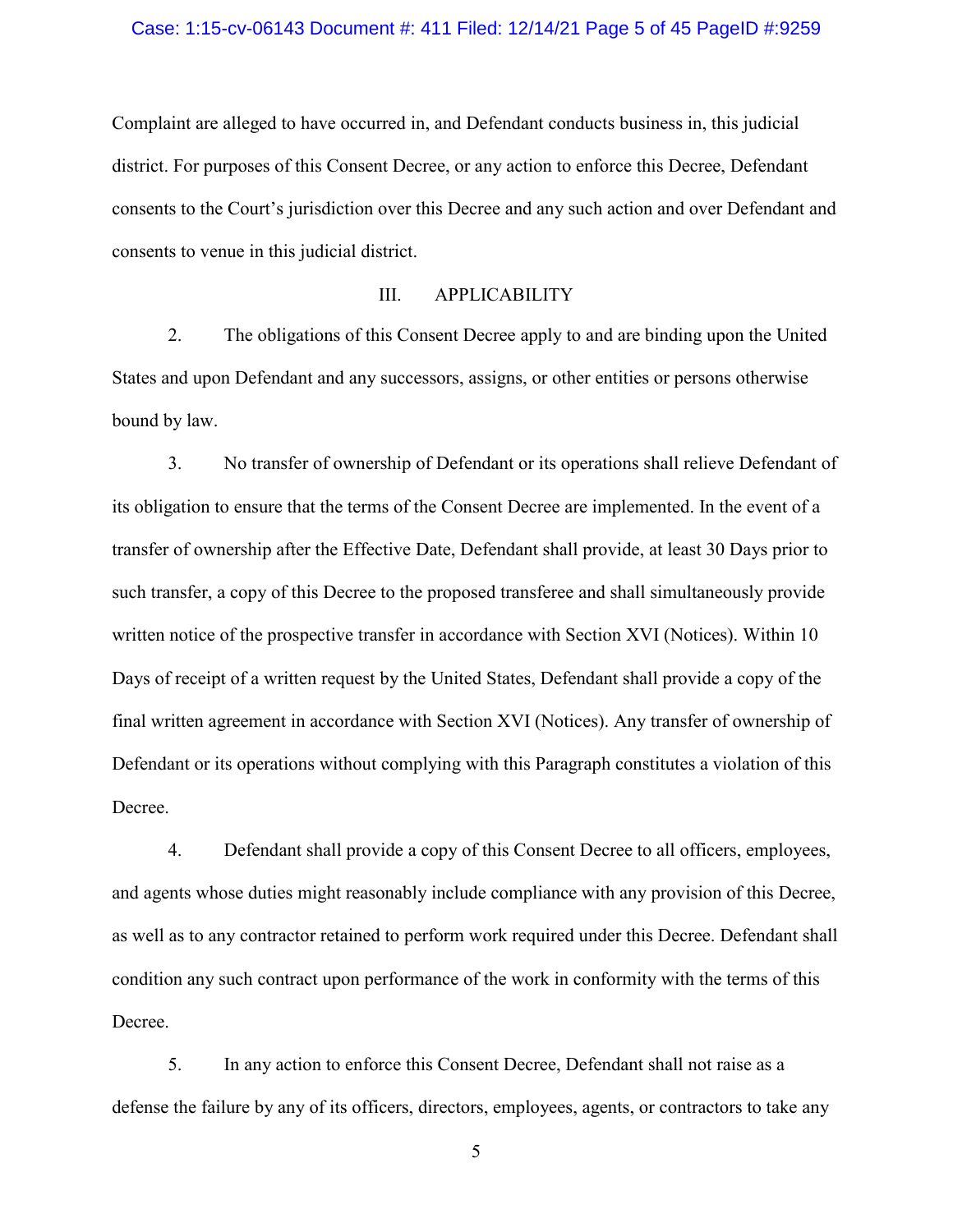#### Case: 1:15-cv-06143 Document #: 411 Filed: 12/14/21 Page 6 of 45 PageID #:9260

actions necessary to comply with the provisions of this Decree, except to the extent provided in Section XI (Force Majeure) below.

## IV. DEFINITIONS

6. Terms used in this Consent Decree that are defined in the CAA or in regulations promulgated pursuant to Title II of the CAA have the meanings assigned to them in the CAA or such regulations, unless otherwise provided in this Decree. Whenever the terms set forth below are used in this Decree, the following definitions apply:

a. "Affiliate" shall mean any entity that as of the Effective Date, directly or indirectly or through one or more intermediaries, owns or controls, is owned or controlled by, or is under common ownership or control with Defendant;

b. "Amended Complaint" shall mean the Amended Complaint filed by the United States in this action, Dkt. No. 6;

c. "Consent Decree" or "Decree" shall mean this Decree;

d. "Date of Lodging" shall mean the day that this Consent Decree is lodged with the Court for public comment as provided in Section [XXI](#page-33-0) (Public Participation);

e. "Day" means a calendar day unless expressly stated to be a business day; In computing any period of time for a deadline under this Consent Decree, where the last day would fall on a Saturday, Sunday, or federal holiday, the period runs until the close of business of the next business day;

f. "Defendant" shall mean Navistar, Inc.;

g. "DOJ" shall mean the United States Department of Justice and any of its successor departments or agencies;

h. "EPA" shall mean the United States Environmental Protection Agency and any of its successor departments or agencies;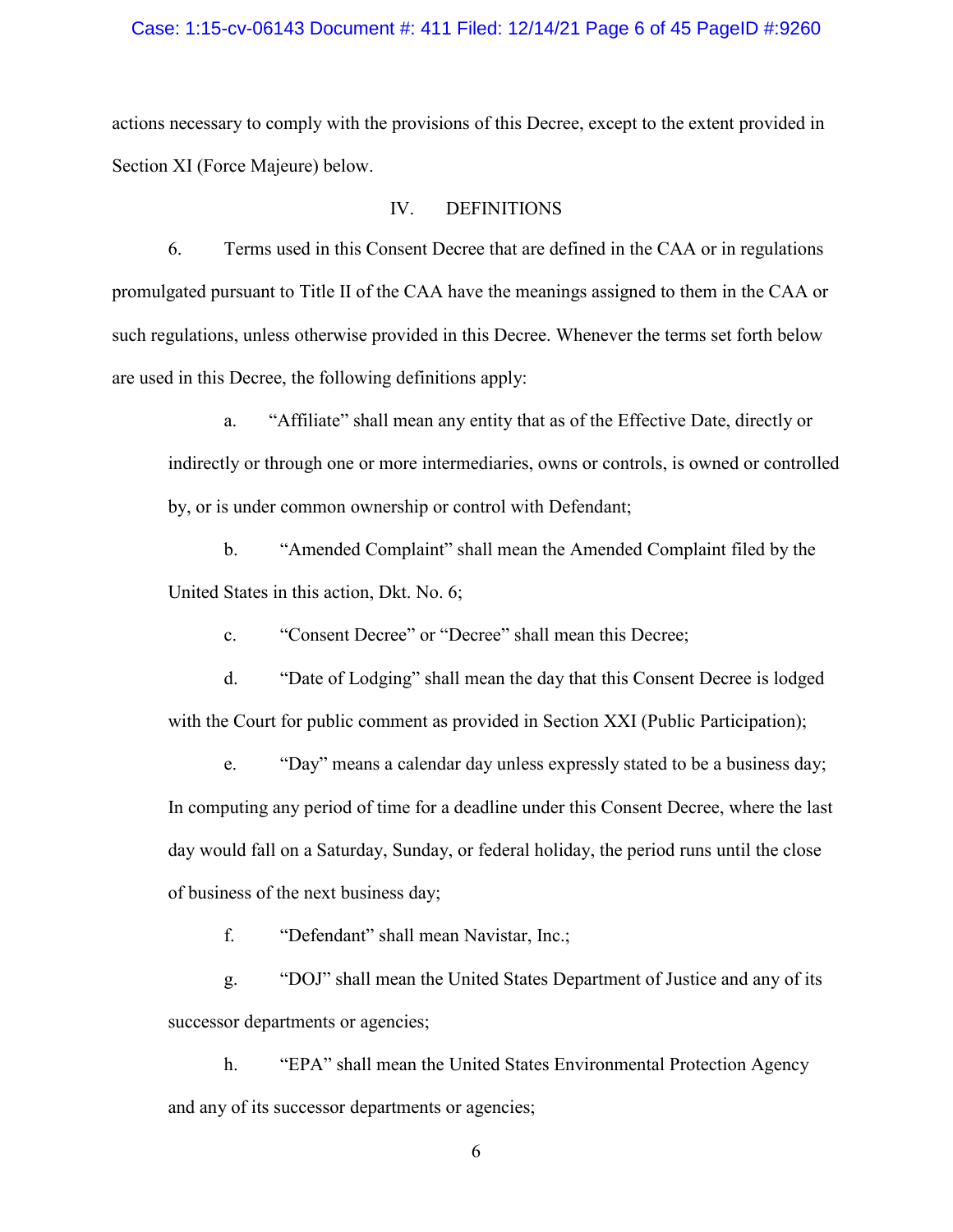## Case: 1:15-cv-06143 Document #: 411 Filed: 12/14/21 Page 7 of 45 PageID #:9261

i. "Effective Date" shall mean the definition provided in Section [XVII](#page-31-0) (Effective Date);

j. "Interest" shall mean interest calculated at a rate of 3.25%, compounded annually;

k. "Mitigation Program" and "Additional Mitigation Program" shall refer to those programs described in Section [VII](#page-9-0) (Mitigation).

l. "Mitigation Project" and "Project" shall mean a mitigation project as provided in Section [VII](#page-9-0) (Mitigation).

m. "NOx" shall mean the sum of nitric oxide, nitrogen dioxide, and other oxides of nitrogen originating from combustion-related emissions;

n. "Paragraph" shall mean a portion of this Decree identified by an Arabic numeral;

o. "Parties" shall mean the United States and Defendant;

p. "Permanently Destroy" (or "Permanent Destruction") means to destroy an engine's crankshaft, cylinder head and liner, and engine block using one of the following methods. Nothing herein prohibits Defendant from recycling or reusing engine parts and components that are not the crankshaft, cylinder head and liner, and engine block, and/or from recycling or reusing the non-engine portion of the vehicle and its parts and components.

> i. (a) Remove (and dispose of appropriately) the engine oil from the crankcase, replace the oil with a 40 percent solution of sodium silicate (SiO2/Na2O with a weight ratio of 3.0 or greater); (b) Run the engine at a low speed (approximately 2,000 rpm) until the engine stops; (c)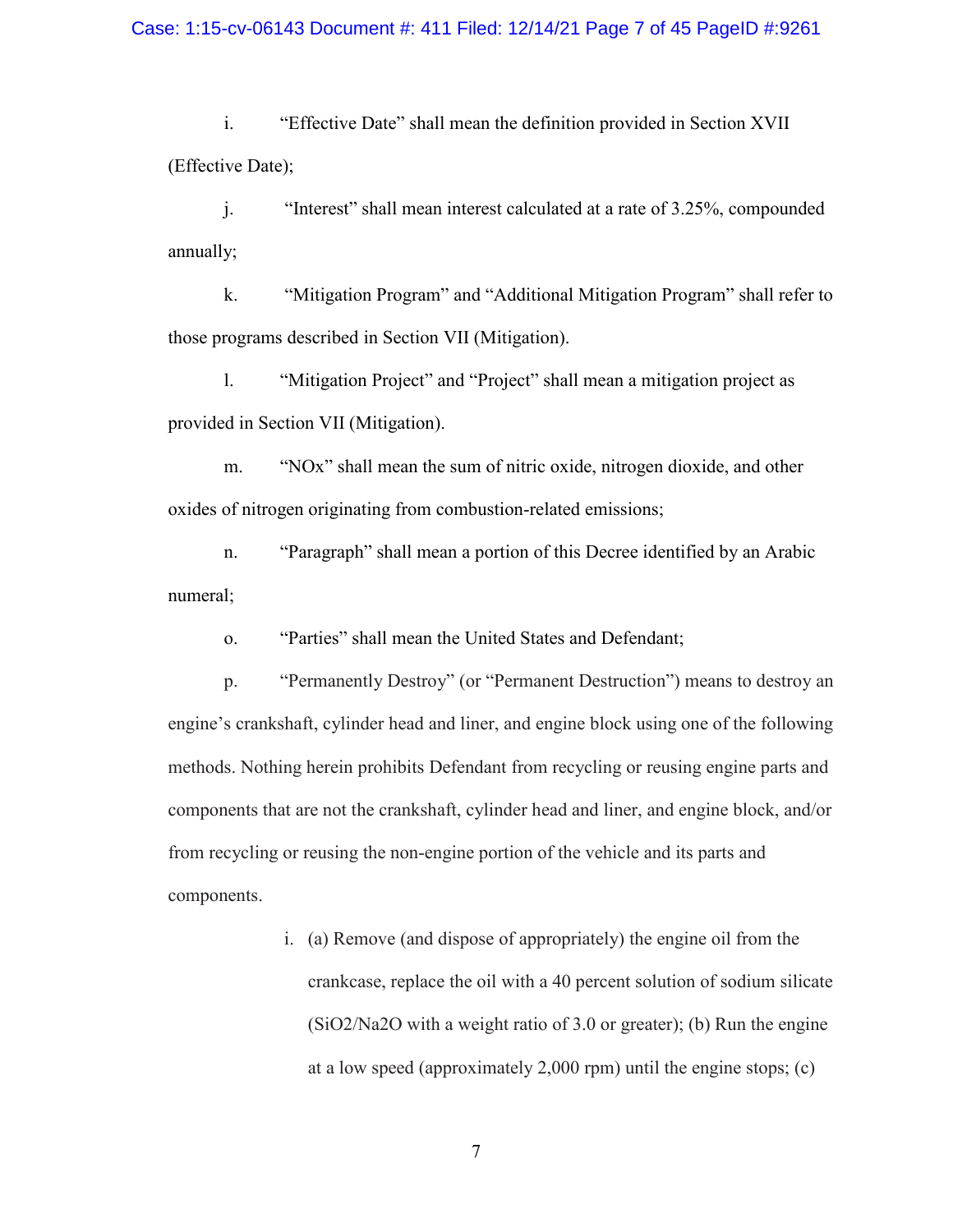After allowing the engine to cool for an hour, try to start the engine; if the vehicle or engine contains a battery and that battery is charged and the engine will not operate at idle, the procedure is complete; (d) If the engine starts, run the engine at a low speed (approximately 2,000 rpm) until the engine stops and then try to start the engine again after allowing the engine to cool for an hour. Repeat step (d) in this process until the engine will not operate; (e) Remove and dispose of any remaining fuel in accordance with applicable law.

ii. Remove (and dispose of appropriately) all oil and fuel from the device. Using a drill bit of no less than 3/8 inch or a cutting torch: (a) drill or cut a hole through the lower crankcase of the engine so that it no longer retains oil; (b) drill or cut a hole through each cylinder head into the combustion chamber; and (c) drill or cut a hole through the cylinder or cylinder block through the cylinder liner.

iii. Compact or crush the crankshaft, cylinder head and liner, and engine block to render them useless.

q. "Qualifying Engine" shall be given the meaning set forth in Paragraph 4 of Appendix A, including the definition of "commercially viable" set forth in Paragraph 5 of Appendix A.

r. "Section" shall mean a portion of this Consent Decree identified by a Roman numeral;

s. "United States" shall mean the United States of America, acting on behalf of EPA.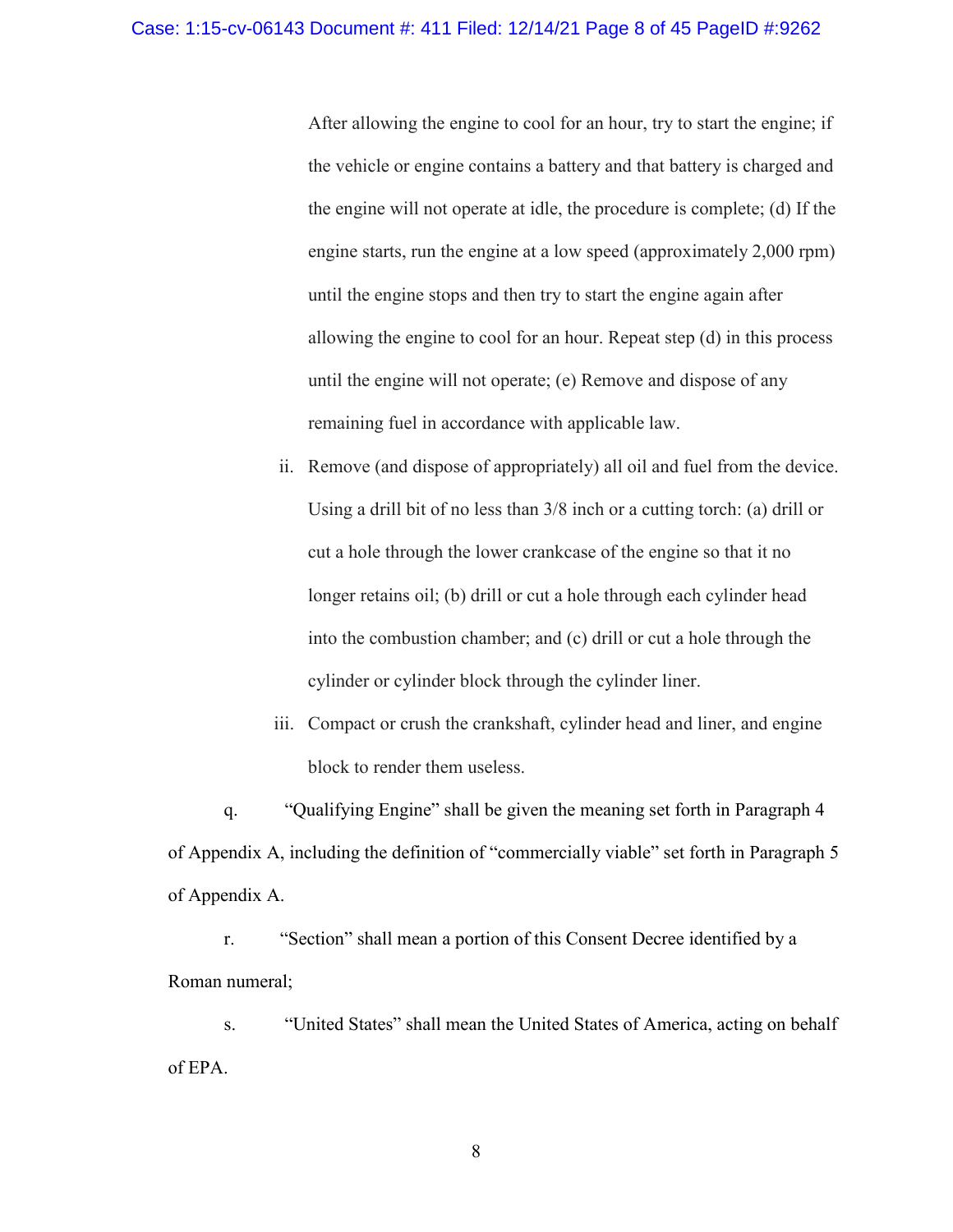## V. CIVIL PENALTY

<span id="page-8-0"></span>7. Within 30 Days after the Effective Date, Defendant shall pay the sum of \$52,000,000 as a civil penalty, together with Interest accruing from the date on which the Consent Decree is lodged with the Court.

<span id="page-8-1"></span>8. Defendant shall pay the civil penalty due by FedWire Electronic Funds Transfer ("EFT") to the DOJ account, in accordance with instructions provided to Defendant by the Financial Litigation Unit ("FLU") of the United States Attorney's Office for the Northern District of Illinois after the Effective Date. The payment instructions provided by the FLU will include a Consolidated Debt Collection System ("CDCS") number, which Defendant shall use to identify all payments required to be made in accordance with this Consent Decree. The FLU will provide the payment instructions to:

> Petrina Collins 2701 Navistar Dr. Lisle, IL 60532 331-332-4458 [Petrina.Collins@Navistar.com](mailto:Petrina.Collins@Navistar.com)

on behalf of Defendant. Defendant may change the individual to receive payment instructions on its behalf by providing written notice of such change to DOJ and EPA in accordance with Section [XVI](#page-30-0) (Notices).

<span id="page-8-2"></span>9. At the time of payment, Defendant shall send notice that payment has been made: (i) to EPA via email at cinwd acctsreceivable@epa.gov or via regular mail at EPA Cincinnati Finance Office, 26 W. Martin Luther King Drive, Cincinnati, Ohio 45268; (ii) to DOJ via email or regular mail in accordance with Section [XVI](#page-30-0) (Notices); and (iii) to EPA in accordance with Section [XVI.](#page-30-0) Such notice shall state that the payment is for the civil penalty owed pursuant to the Consent Decree in *United States v. Navistar, Inc.* and shall reference the civil action number, CDCS Number and DOJ case number 90-5-2-1-10922.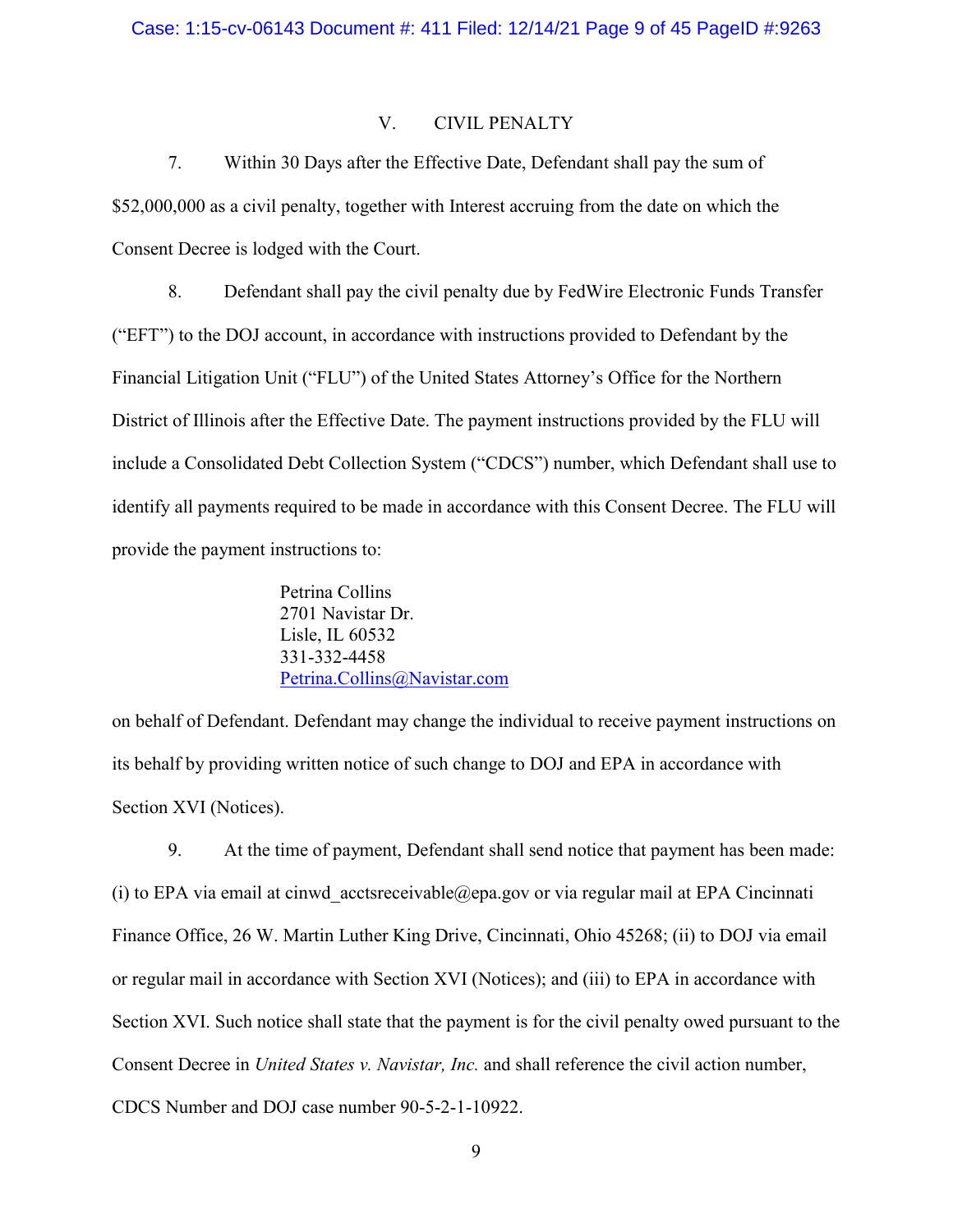#### Case: 1:15-cv-06143 Document #: 411 Filed: 12/14/21 Page 10 of 45 PageID #:9264

10. Defendant shall not deduct any penalties paid under this Consent Decree pursuant to this Section or Section [X](#page-19-0) (Stipulated Penalties) in calculating its federal income tax.

## VI. RETIREMENT OF NOx EMISSION CREDITS

<span id="page-9-2"></span>11. Defendant shall permanently retire and forfeit all NOx AB&T emission credits as referenced in Defendant's AB&T Year-End Credit Report, dated September 22, 2020. Specifically, within 30 Days of the Effective Date, Defendant shall adjust its internal NOx emission credit records to reflect that Defendant has retired and forfeited the above-described NOx AB&T emission credits for the Heavy-Heavy, Medium-Heavy, and Light-Heavy Engine Service Classes. Nothing in Section VI prohibits Defendant from acquiring or generating NOx emission credits after May 20, 2021.

12. Within 60 Days of the Effective Date, Defendant shall submit a certified Revised Heavy-Duty Diesel Emission Credit Report reflecting its compliance with the preceding Paragraph to EPA in accordance with Section [XVI](#page-30-0) (Notices) and to the California Air Resources Board.

## VII. MITIGATION

<span id="page-9-1"></span><span id="page-9-0"></span>13. Mitigation Program. As set forth in this Section, Defendant shall mitigate a total of not less than 10,000 tons of NOx emissions by implementing a program (the "Mitigation Program") to mitigate NOx emissions by completing one or more projects (the "Mitigation Projects" or "Project"). Within 120 Days of the Date of Lodging, Defendant shall submit, for EPA review and approval pursuant to Section [VIII](#page-15-0) (Deliverables), a plan for implementation of the Mitigation Program ("Mitigation Program Plan"). Defendant may, but is not required to, begin implementation of the Mitigation Program prior to the Effective Date but not earlier than the Date of Lodging. Defendant bears all risks that, should it implement the Mitigation Program prior to receiving EPA approval of the Mitigation Program Plan, Defendant may not receive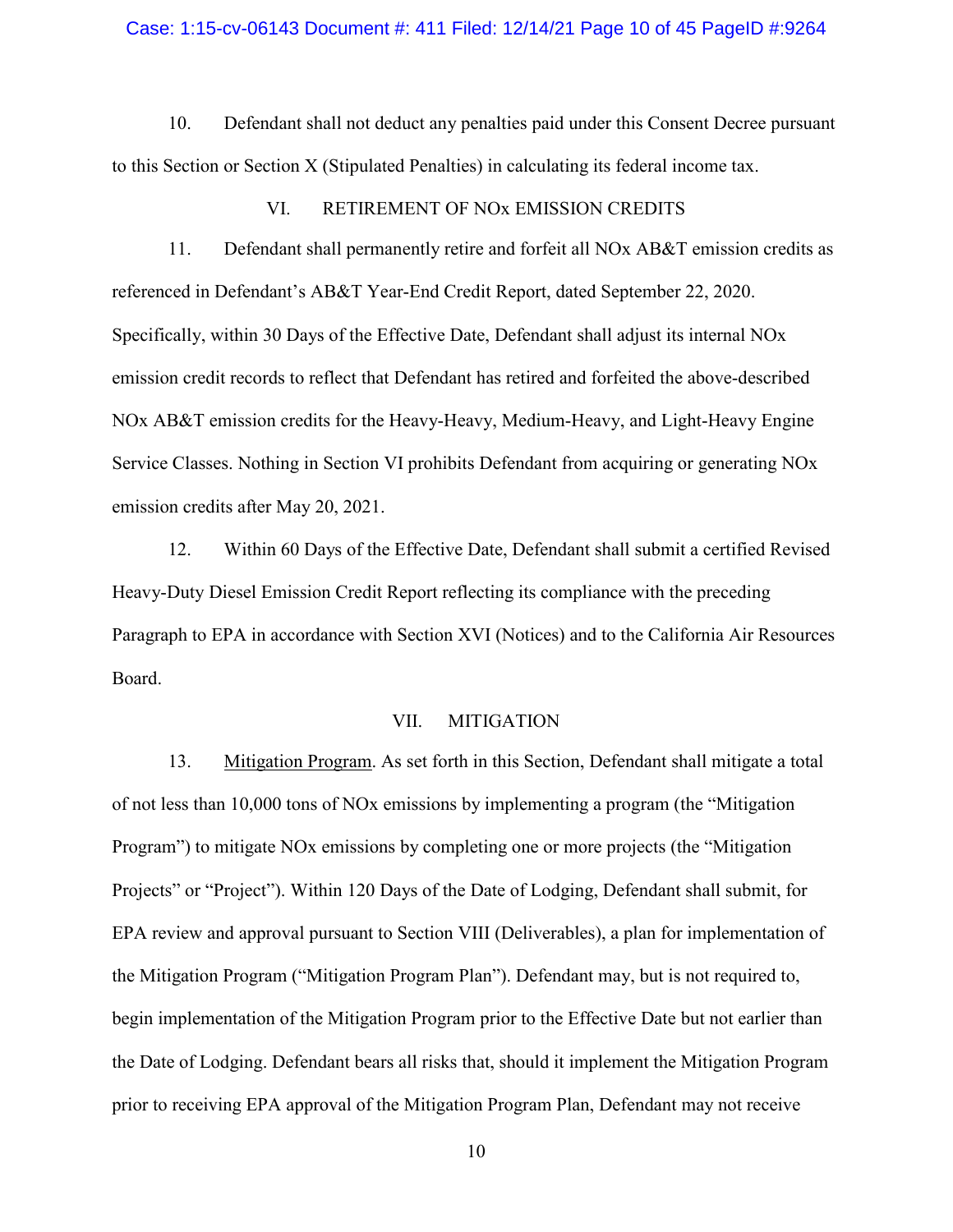## Case: 1:15-cv-06143 Document #: 411 Filed: 12/14/21 Page 11 of 45 PageID #:9265

credit for the Permanent Destruction of otherwise Qualifying Engines acquired prior to the date of Mitigation Program Plan approval.

- a. Mitigation Program Plan. The Mitigation Program Plan shall include the following information for each Project:
	- i. A plan for implementing the Project described in Paragraph 13(d) and (e), below;
	- ii. A summary-level budget for the Project;
	- iii. A description of the anticipated NOx emission reduction estimates for the Project;
	- iv. A description of how the Mitigation Program will satisfy the requirements of this Section; and
	- v. A description of the methodology for identifying disproportionately burdened areas as described in Paragraph 13(d)(i), below, in which the Mitigation Project(s) are to be implemented.

b. Due Date. By no later than 48 months from the Effective Date, Defendant shall complete in whole, Mitigation Projects to offset not less than 10,000 tons of NOx emissions subject to the requirements outlined in subparagraphs (c) through (e), below.

c. Progress and Completion Reports. Defendant shall provide progress and completion reports for the Mitigation Projects and other information as set forth in Section [IX](#page-16-0) and Appendix A.

d. Selection and Implementation Criteria. Defendant shall comply with the following criteria when selecting and implementing the Mitigation Program.

i. Environmental Justice. Defendant shall use reasonable efforts to select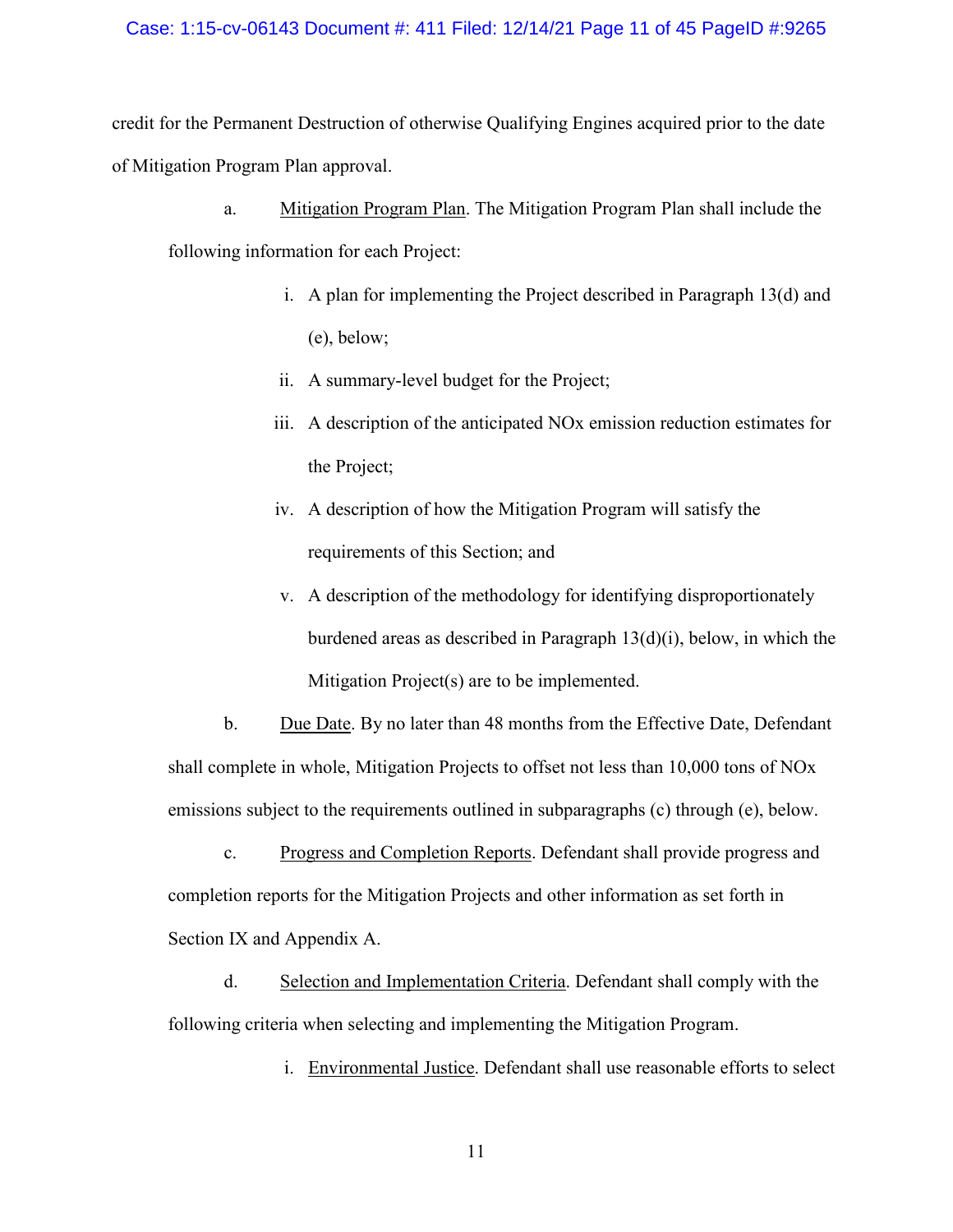and implement the Mitigation Projects in a manner that takes into consideration areas burdened by adverse human health and environmental impacts that are identified based on a combination of demographic considerations and environmental conditions, including those relating to air quality and including (but not limited to) areas identified through EPA's Environmental Justice Screening and Mapping Tool ("EJ SCREEN").

- ii. Geographic Distribution. Defendant shall use reasonable efforts to select and implement the Mitigation Projects within each EPA Region in proportion to the number of trucks powered by Subject Engines located in the states within those regions based on the most recent available warranty data maintained by Defendant; and
- iii. No Business Advantage. Mitigation Projects shall be structured consistent with Paragraph  $13(e)(i)$  so as to limit Defendant's ability to (a) achieve conquest sales of new engines or new trucks, (b) engage in self-dealing, and (c) target any class of sellers that could reasonably be anticipated to increase (or avoid losses of) Defendant's new engine and/or new truck market share (e.g., whether or not they are individual or corporate owners, and whether or not they are owners of International-branded trucks, etc.) over any other class or classes of sellers.

e. Mitigation Projects. Defendant has selected and EPA has found satisfactory, subject to EPA's review and approval of the Mitigation Program Plan, the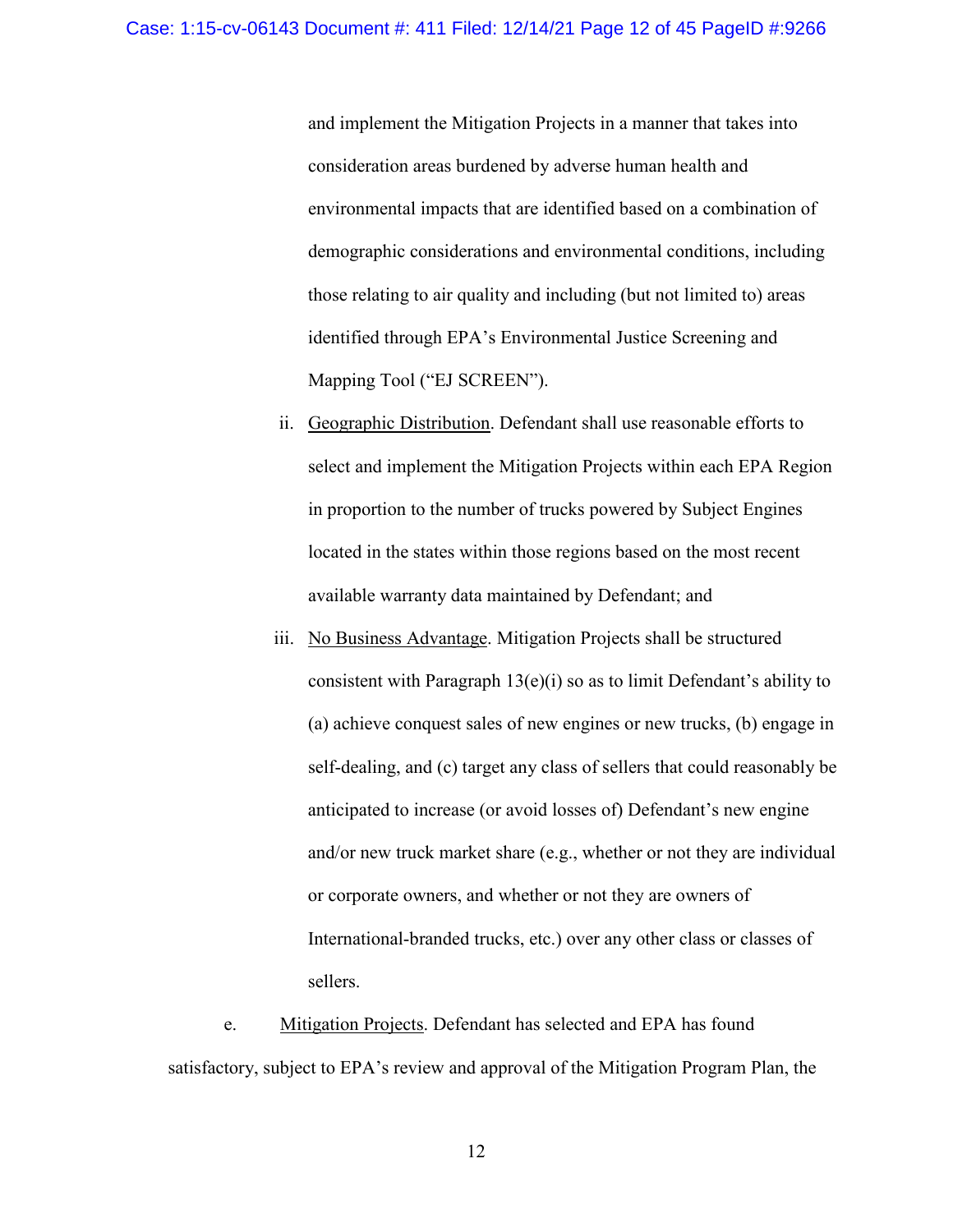following Mitigation Projects, of which one or more shall be completed by Defendant to satisfy the requirements of Paragraph [13.](#page-9-1) If Defendant selects the Mitigation Project identified in Paragraph  $13(e)(i)$ , below, the obligations of Paragraphs  $13(a)(v)$  and 13(d)(i) are hereby deemed satisfied with respect to Qualifying Engines from Long-Haul Heavy Heavy Duty Diesel vehicles and Intercity and Transit Buses. Defendant may submit a Mitigation Program Plan that covers one or both Projects. If Defendant submits a Plan covering only one Project, Defendant will follow the procedures in Paragraph 14 should it choose to add the second Project:

> i. On-Highway Heavy-Duty Diesel Engine Retirement Project(s): Defendant may Permanently Destroy any combination of on-highway heavy-duty diesel engines used to power Class 4-8 heavy-duty diesel trucks, transit, intercity, or school buses, or any other on-highway heavy duty diesel vehicles, including, but not limited to, (a) Defendant may retire through Permanent Destruction any Qualifying Engine that Defendant owned on or before the date of Lodging, (b) Defendant may retire through Permanent Destruction any Qualifying Engines acquired through trade for a new engine or new vehicle sale provided that the trade-in has a Navistar engine or is an International-branded vehicle, and (c) Defendant may retire through Permanent Destruction any otherwise Qualifying Engines acquired through auction or other means of acquiring otherwise Qualifying Engines, and further provided that such Project(s) satisfy the criteria described in Paragraph 13 and Appendix A, and/or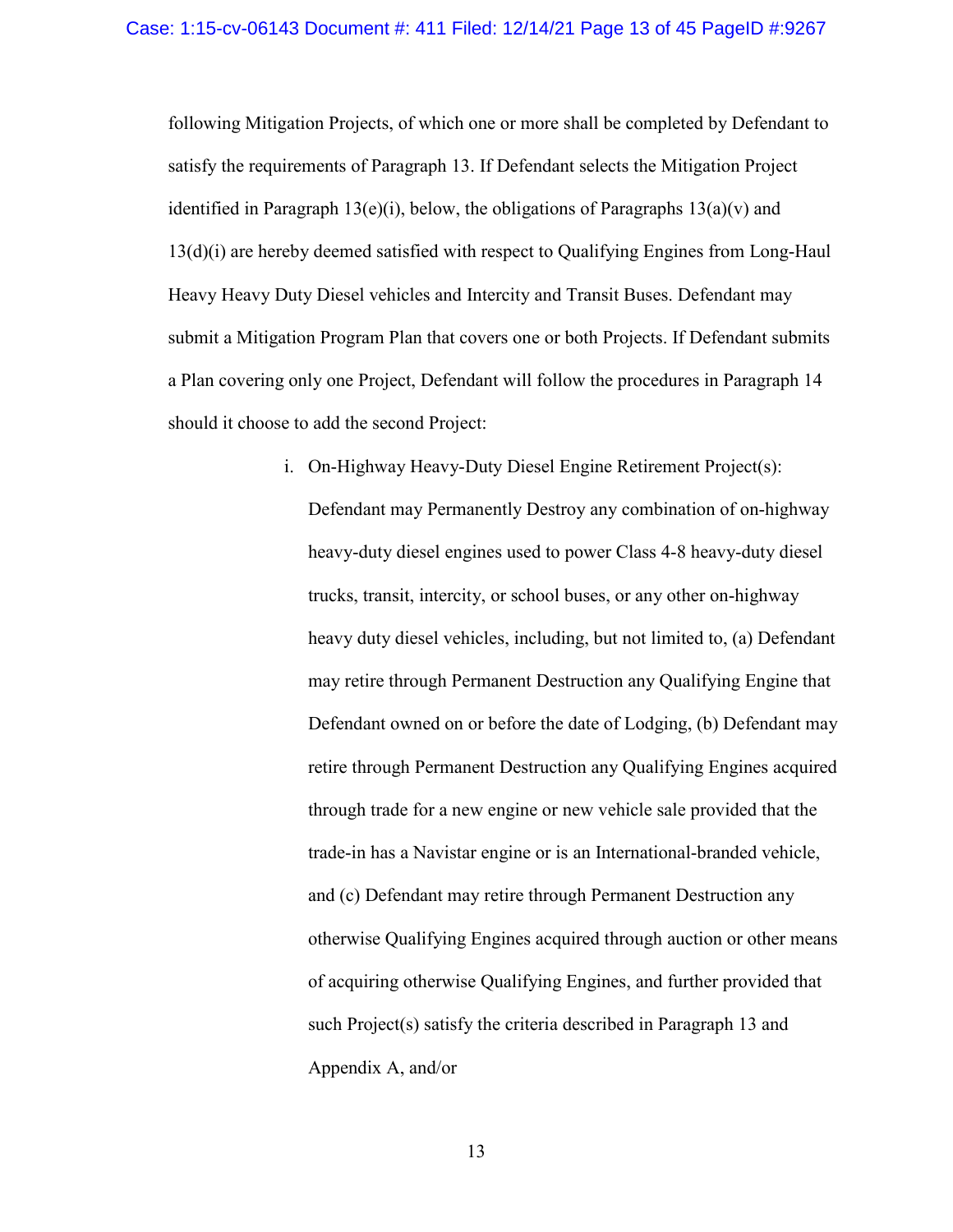ii. Nonroad Heavy-Duty Diesel Engine Retirement Project(s): Defendant may Permanently Destroy any combination of the following nonroad diesel engines subject to standards promulgated under 42 U.S.C. § 7547, including but not limited to those used in agricultural tractors, inboard/sterndrives, rubber tire loaders, combines, crawler tractor/dozers, other oil field equipment, off-highway trucks, commercial chippers/stump grinders, excavators, scrapers, generator sets, and cranes, provided that such Project(s) satisfy the criteria described in Paragraph [13](#page-9-1) and Appendix A.

14. Additional Mitigation Projects. In the event that Defendant wishes to undertake Mitigation Projects other than those described in Paragraph 13(e), Defendant shall notify the United States of its Proposed Mitigation Project(s) in accordance with Section [XVI](#page-30-0) (Notices). If the United States fails to make a determination about Defendant's Proposed Mitigation Project(s) within 30 Days of receipt, Defendant may, at its discretion, consider Defendant's Proposed Mitigation Project(s) to be denied for the purpose of invoking Dispute Resolution pursuant to Section [XII](#page-24-0) (Dispute Resolution) of this Consent Decree.

15. If the United States agrees with Defendant's Proposed Mitigation Project(s), Defendant shall submit to the United States an additional mitigation plan that meets the requirements of Paragraph 13 ("Additional Mitigation Program") for review and approval within 90 Days.

16. Upon approval, conditional approval, or partial approval by the United States, Defendant shall implement the Additional Mitigation Program according to the schedule for implementation contained therein. Such a schedule for implementation shall supersede the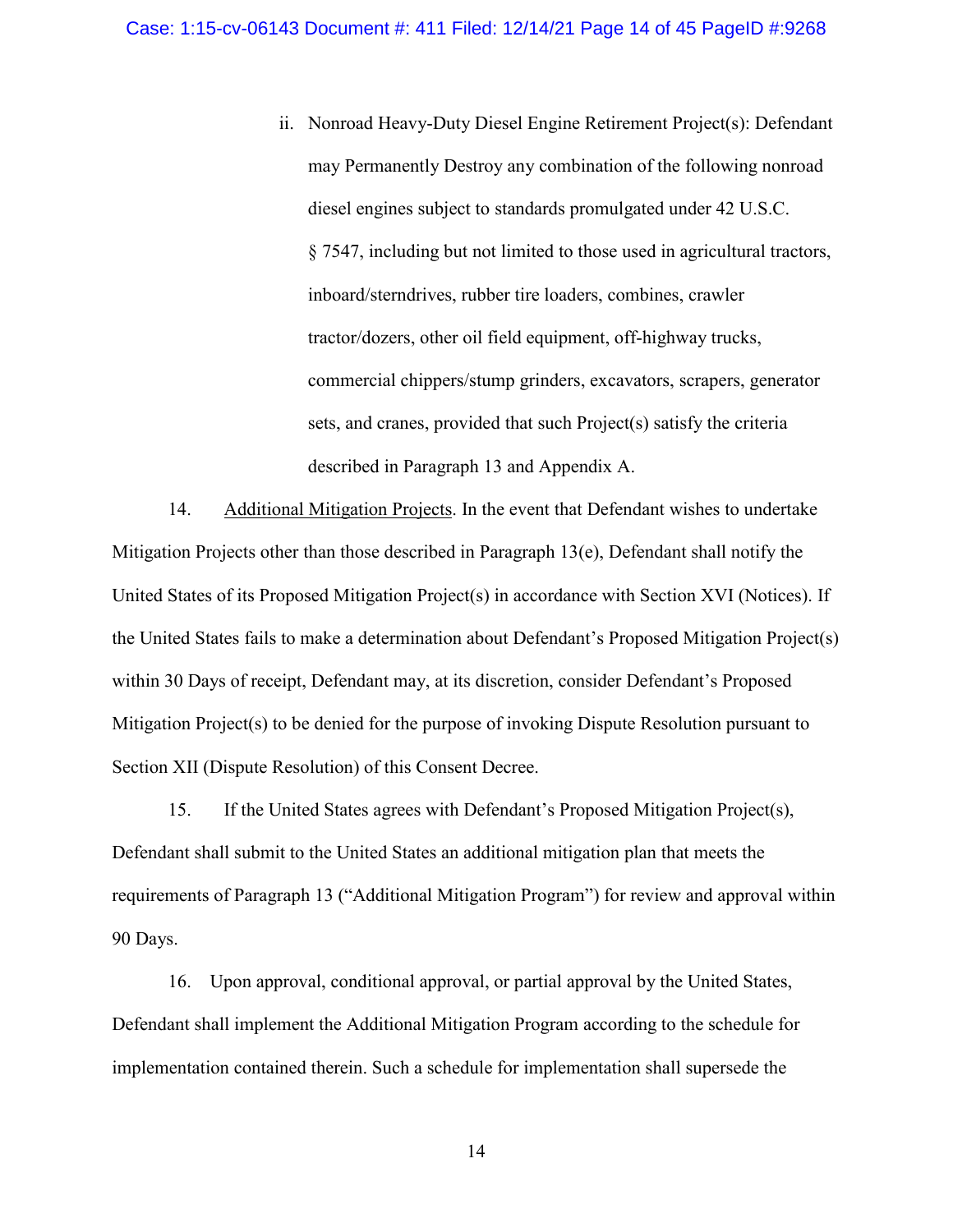#### Case: 1:15-cv-06143 Document #: 411 Filed: 12/14/21 Page 15 of 45 PageID #:9269

schedule for implementation contained in Paragraphs 13 and shall become enforceable under this Decree.

17. Defendant shall continue to implement the Mitigation Program and submit semiannual reports under Paragraph 26(a) until evidence is provided that mitigation of not less than 10,000 tons of NOx has been achieved consistent with the criteria described in Paragraph 13(d).

18. Permits. Where any compliance obligation under this Section requires Defendant to obtain a federal, state, or local permit or approval, Defendant shall submit timely and complete applications and take all other actions necessary to obtain all such permits or approvals. Defendant may seek relief under the provisions of Section [XI](#page-22-0) (Force Majeure) for any delay in the performance of any such obligation resulting from a failure to obtain, or a delay in obtaining, any permit or approval required to fulfill such obligation, if Defendant has submitted timely and complete applications and has taken all other actions necessary to obtain all such permits or approvals.

19. Mitigation Project Certifications. With regard to the Mitigation Project(s), Defendant certifies the truth and accuracy of each of the following:

a. That, as of the date of executing this Consent Decree, Defendant is not required to perform or develop any Mitigation Project(s) by any federal, state, or local law or regulation and is not required to perform or develop any Mitigation Project(s) by agreement, grant, or as injunctive relief awarded in any other action in any forum;

b. That the Mitigation Project(s) is or are not Mitigation Project(s) that Defendant was planning or intending to construct, perform, or implement other than in settlement of the claims resolved in this Consent Decree;

c. That Defendant has not received and will not receive credit for the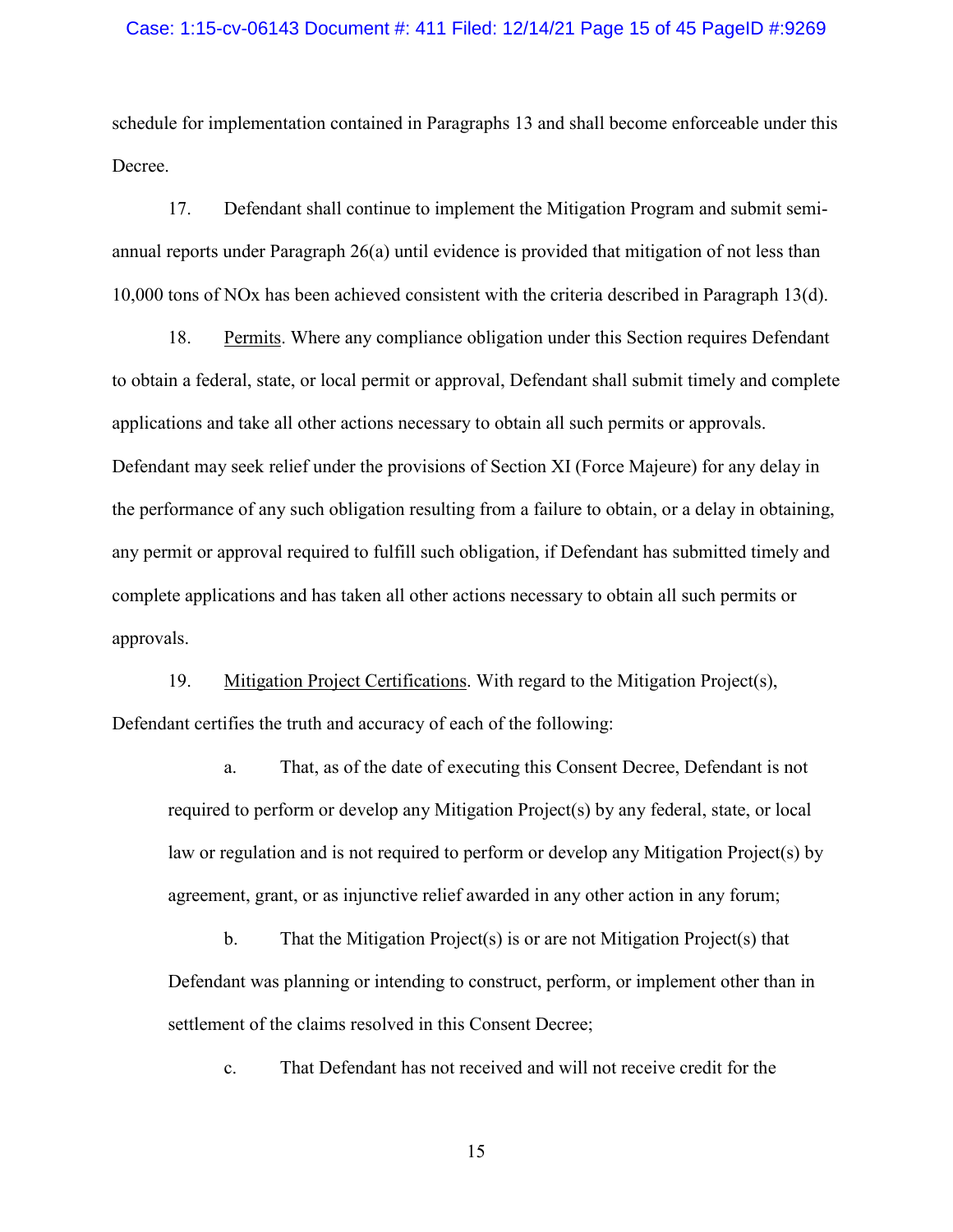Mitigation Project(s) in any other enforcement action; and

d. That Defendant shall neither generate nor use any pollutant reductions from the Mitigation Project(s) as netting reductions, pollutant offsets, or to apply for, obtain, trade, or sell any pollutant reduction credits.

## VIII. DELIVERABLES

<span id="page-15-1"></span><span id="page-15-0"></span>20. After review of the Mitigation Program Plan or Additional Mitigation Program Plan (hereinafter the "Plan"), EPA will in writing: (a) approve the submission; (b) approve the submission upon specified conditions; (c) approve part of the submission and disapprove the remainder; or (d) disapprove the submission.

<span id="page-15-2"></span>21. If the submission is approved pursuant to Paragraph  $20(a)$ , Defendant shall take all actions required by the Plan in accordance with its schedules and requirements as approved. If the submission is conditionally approved or approved only in part pursuant to Paragraph [20\(](#page-15-1)b) or (c), Defendant shall, upon written direction from EPA, take all actions required by the approved Plan that EPA determines are technically severable from any disapproved portions, subject to Defendant's right to dispute only the specified conditions or the disapproved portions, under Section [XII](#page-24-0) (Dispute Resolution).

22. If the submission described in the preceding paragraph is disapproved in whole or in part pursuant to Paragraph  $20(c)$  or (d), Defendant shall, within 45 Days or such other time as the Parties agree to in writing, correct all deficiencies and resubmit the Plan, or disapproved portion thereof, for approval, in accordance with the preceding Paragraphs. If the resubmission is approved in whole or in part, Defendant shall proceed in accordance with the preceding Paragraph.

<span id="page-15-3"></span>23. If a resubmitted Plan is disapproved in whole or in part, EPA may again require Defendant to correct any deficiencies, in accordance with the preceding Paragraphs, or may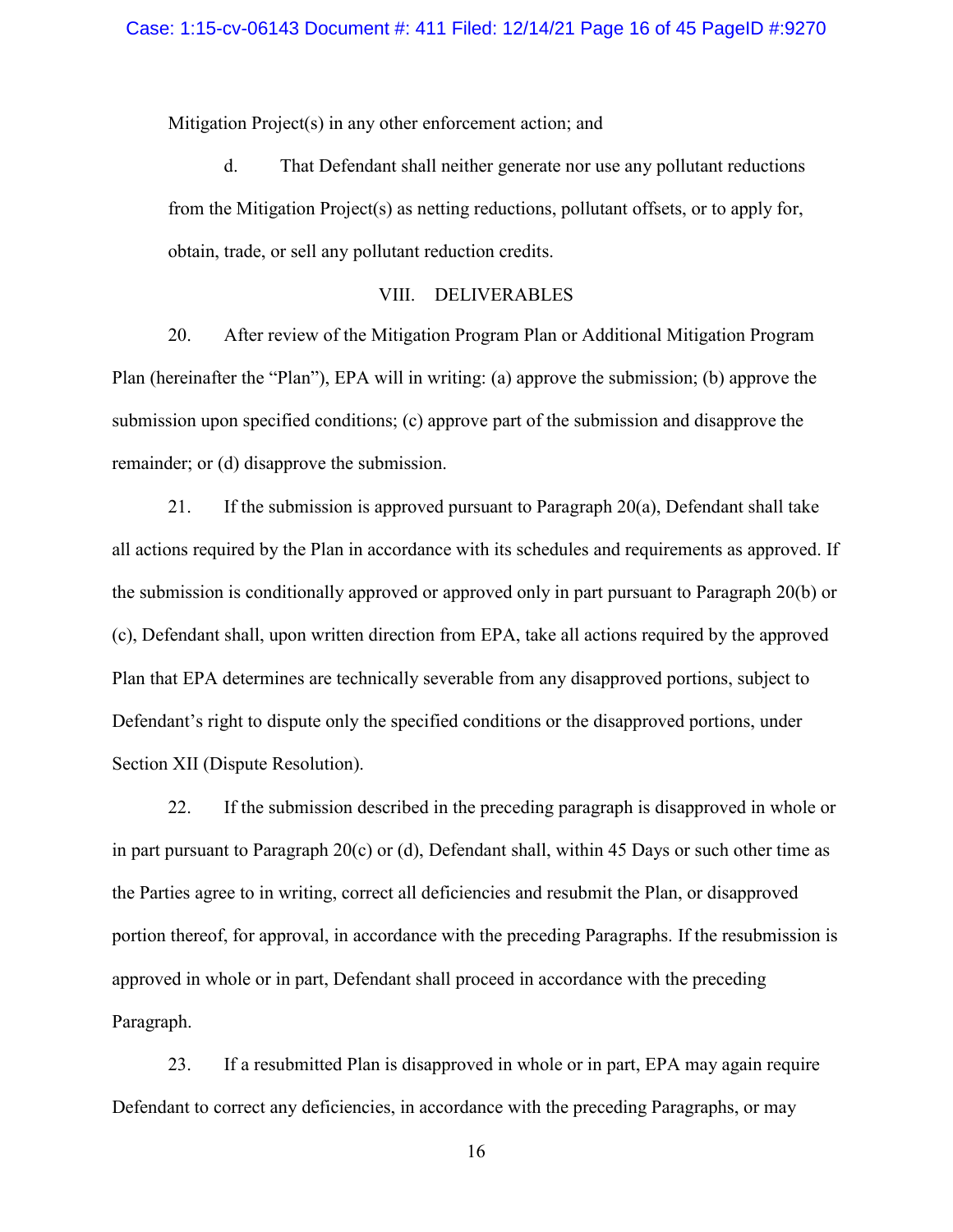#### Case: 1:15-cv-06143 Document #: 411 Filed: 12/14/21 Page 17 of 45 PageID #:9271

correct any deficiencies subject to Defendant's right to invoke Dispute Resolution and the right of EPA to seek stipulated penalties as provided in Section [X.](#page-19-0)

24. If Defendant elects to invoke Dispute Resolution as set forth in Paragraphs [21](#page-15-2) or [23,](#page-15-3) Defendant shall do so by sending a Notice of Dispute in accordance with Paragraph [52](#page-25-0) within 30 Days (or such other time as the Parties agree to in writing) after receipt of the applicable decision.

25. Any stipulated penalties applicable to the original submission of the Mitigation Program Plan, as provided in Paragraph 36(a), continue to accrue during the 45 Day period or other specified period after any disapproval in whole or in part, but shall not be payable unless the resubmission is untimely or is disapproved in whole or in part; provided that, if the original submission was so deficient as to constitute a material breach of Defendant's obligations under this Consent Decree, the stipulated penalties applicable to the original submission shall be due and payable notwithstanding any subsequent resubmission. Any disputes relating to this provision are subject to the requirements of Section [XII.](#page-24-0)

#### IX. REPORTING REQUIREMENTS

<span id="page-16-0"></span>26. Defendant shall submit the following reports to EPA and DOJ at the addresses set forth in Section [XVI:](#page-30-0)

a. By July  $31<sup>st</sup>$  and January  $31<sup>st</sup>$  of each year after the Effective Date until termination of this Consent Decree, Defendant shall submit a Mitigation Program Progress Report for the preceding period since the prior report that includes the information required by Appendix A and the following: the status of any Mitigation Projects; completion of milestones (if any); problems encountered or anticipated, together with implemented or proposed solutions; status of permit applications (if any); and a summary of costs incurred since the previous report. A Mitigation Program Completion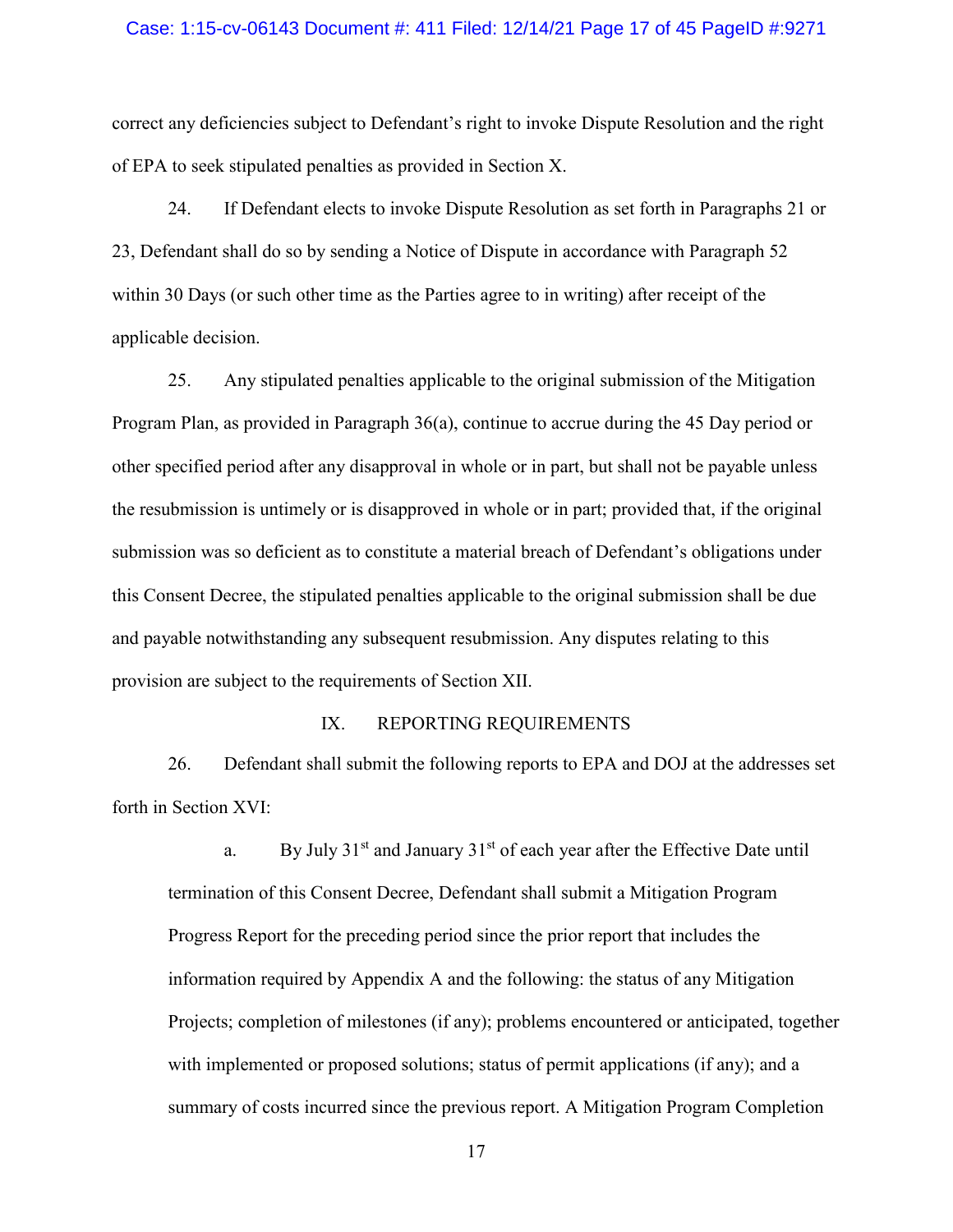Report shall be due 60 Days after mitigating not less than 10,000 tons of NOx or on the reporting date for the period in which Defendant completes the requirements of Section [VI,](#page-9-2) whichever is later. The Mitigation Program Completion Report shall include information required by Appendix A and also document the following: the date the Program was completed; the results and documentation of implementation of the Program (including the estimated emission reductions achieved); the estimated costs of completing the Program; and a certification by an authorized representative in accordance with Paragraph [30](#page-18-0) of this Consent Decree that the Program was completed in full satisfaction of the requirements of the Decree.

b. Each Mitigation Program Progress Report and the Mitigation Program Completion Report shall also include a description of any conduct that violates the requirements of this Consent Decree and an explanation of the violation's likely cause and of the remedial steps taken, or to be taken, to prevent or minimize such violation. If Defendant violates, or has reason to believe that it may violate, any requirement of this Consent Decree, Defendant shall notify the United States of such violation and its likely duration, in writing, within ten business days of the Day Defendant first becomes aware of the violation or anticipated violation, with an explanation of the violation's likely cause and of the remedial steps taken, or to be taken, to prevent or minimize such violation. If the cause of a violation cannot be fully explained at the time the report is due, Defendant shall so state in the report. Defendant shall investigate the cause of the violation and shall then submit an amendment to the report, including a full explanation of the cause of the violation, within 30 Days of the Day Defendant becomes aware of the cause of the violation. Nothing in this Paragraph or the following Paragraph relieves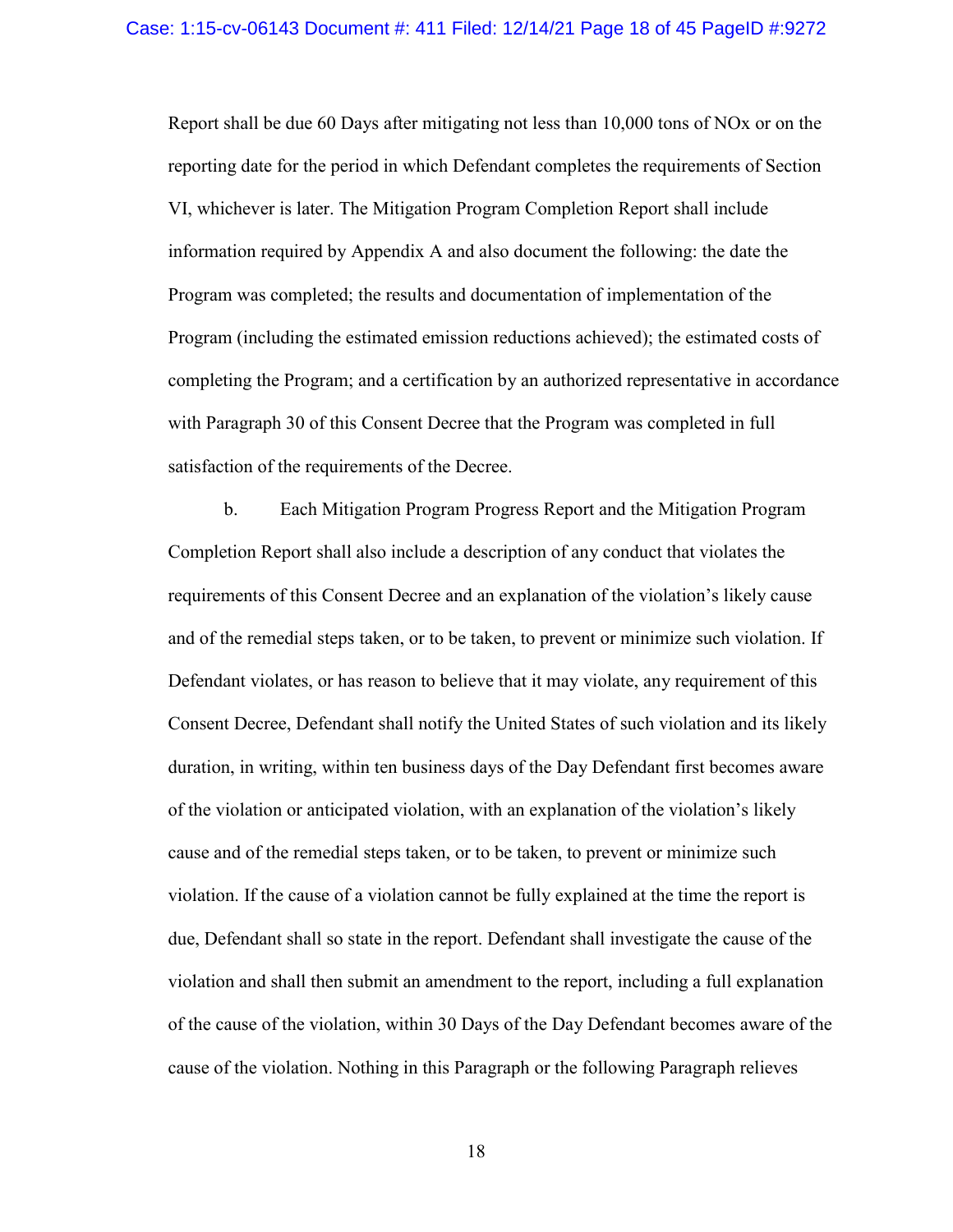Defendant of its obligation to provide the notice required by Section [XI.](#page-22-0)

27. Defendant shall make an electronic copy of all submissions required to be submitted by this Consent Decree, including Mitigation Program Progress Reports and the Mitigation Program Completion Report, available on a publicly accessible website, subject to Paragraph 28.

28. Notwithstanding Paragraph 63 of this Consent Decree, Defendant agrees not to assert that information in the Mitigation Program Progress Reports or Mitigation Program Completion Report is protected as Confidential Business Information ("CBI") under 40 C.F.R. Part 2, except that in any Reports created in connection with this Consent Decree, Defendant shall redact any CBI or Personally Identifiable Information ("PII") (the disclosure of which is restricted by applicable law, provided that no emissions test methods, data, or results may be claimed as CBI) before making any such Reports available through publicly accessible media.

29. Whenever any violation of this Consent Decree or any other event affecting Defendant's performance under this Decree may pose an immediate threat to the public health or welfare or the environment, Defendant shall notify EPA by telephone at (202) 564-4133 or by email to the individuals identified in Section [XVI](#page-30-0) as soon as possible, but no later than 24 hours after Defendant first knew of the violation or event. This procedure is in addition to the requirements set forth in the preceding Paragraph.

<span id="page-18-0"></span>30. Each report submitted by Defendant under this Section shall be signed by an official of the submitting party and include the following certification:

I certify under penalty of perjury that this document and all attachments were prepared under my direction or supervision in accordance with a system designed to assure that qualified personnel properly gather and evaluate the information submitted. Based on my inquiry of the person or persons who manage the system, or those persons directly responsible for gathering the information, the information submitted is, to the best of my knowledge and belief, true, accurate, and complete. I have no personal knowledge that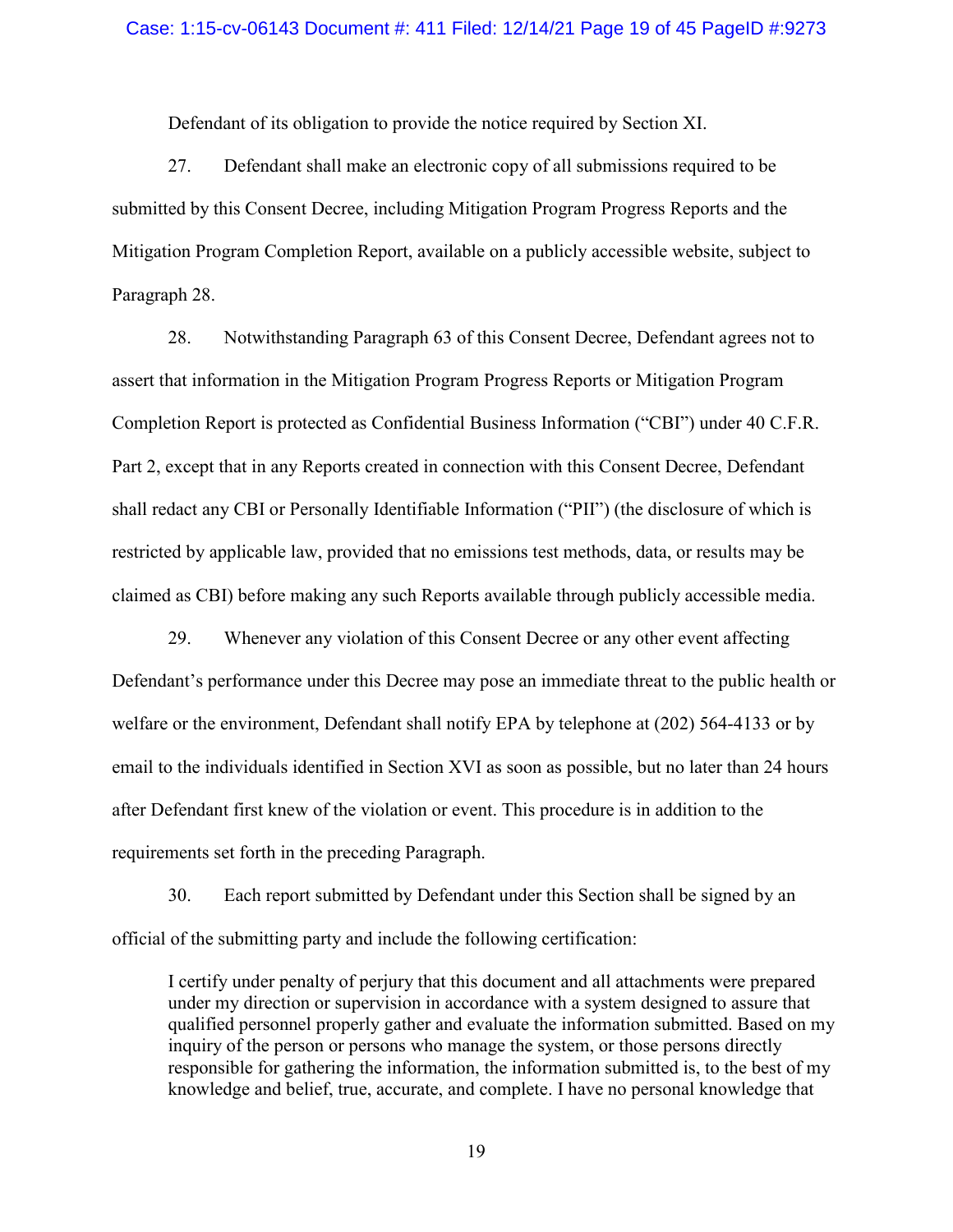## Case: 1:15-cv-06143 Document #: 411 Filed: 12/14/21 Page 20 of 45 PageID #:9274

the information submitted is other than true, accurate, and complete. I am aware that there are significant penalties for submitting false information, including the possibility of fine and imprisonment for knowing violations.

31. This certification requirement does not apply to emergency or similar notifications where compliance would be impractical.

32. The reporting requirements of this Consent Decree do not relieve Defendant of any reporting obligations required by the CAA or implementing regulations, or by any other federal, state, or local law, regulation, permit, or other requirement.

33. Any information provided pursuant to this Consent Decree may be used by the United States in any proceeding to enforce the provisions of this Consent Decree and as otherwise permitted by law.

## X. STIPULATED PENALTIES

<span id="page-19-0"></span>34. Defendant shall be liable for stipulated penalties to the United States for violations of this Consent Decree as specified below, unless excused under Section [XI](#page-22-0) (Force Majeure). A violation includes failing to perform any obligation required by the terms of this Decree, including any work plan or schedule approved under this Decree, according to all applicable requirements of this Decree and within the specified time schedules established by or approved under this Decree.

35. Late Payment of Civil Penalty. If Defendant fails to pay the civil penalty required to be paid under Section [V](#page-8-0) (Civil Penalty) when due, Defendant shall pay a stipulated penalty of \$15,000 per Day for each Day that the payment is late.

36. Mitigation Project Compliance.

a. If Defendant fails to submit the Mitigation Program within 120 Days of Lodging as required by Section [VII,](#page-9-0) Defendant shall pay a stipulated penalty per the following schedule.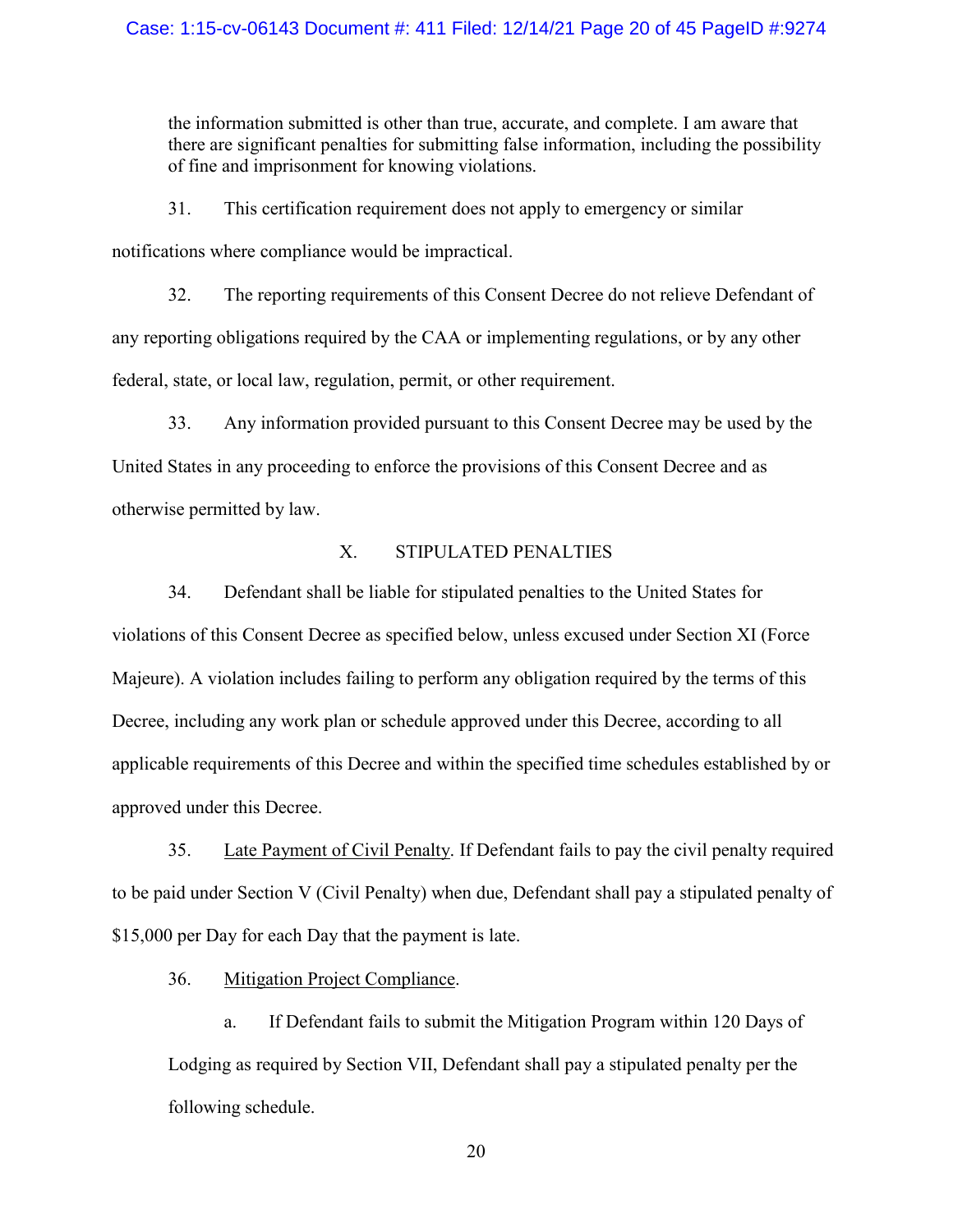## Case: 1:15-cv-06143 Document #: 411 Filed: 12/14/21 Page 21 of 45 PageID #:9275

| Penalty Per Violation Per Day | Period of Noncompliance |
|-------------------------------|-------------------------|
|                               |                         |
|                               |                         |
|                               |                         |

If, pursuant to Section [VIII](#page-15-0) (Deliverables), EPA disapproves of Defendant's Mitigation Program or any Additional Mitigation Program, in whole or in part, and Defendant fails to correct the deficiencies and resubmit the disapproved portion(s) within 45 Days, or any such other time that the Parties agree to in writing, Defendant shall pay a stipulated penalty of \$5,000 per Day for each Day the submission is late.

b. If Defendant fails to timely and satisfactorily complete the Mitigation Program or Additional Mitigation Program, Defendant shall pay a stipulated penalty of \$5,000 per Day for each Day after the final deadline for the late Mitigation Program or Additional Mitigation Program.

37. Reporting Requirements. The following stipulated penalties shall accrue per violation per Day for each violation of the reporting requirements of Section [IX](#page-16-0) of this Consent Decree:

| Penalty Per Violation Per Day | Period of Noncompliance |
|-------------------------------|-------------------------|
|                               |                         |
|                               |                         |
|                               |                         |

38. Stipulated penalties under this Section shall begin to accrue on the Day after

<span id="page-20-0"></span>performance is due or on the Day a violation occurs, whichever is applicable, and shall continue to accrue until performance is satisfactorily completed or until the violation ceases. Stipulated penalties shall accrue simultaneously for separate violations of this Consent Decree.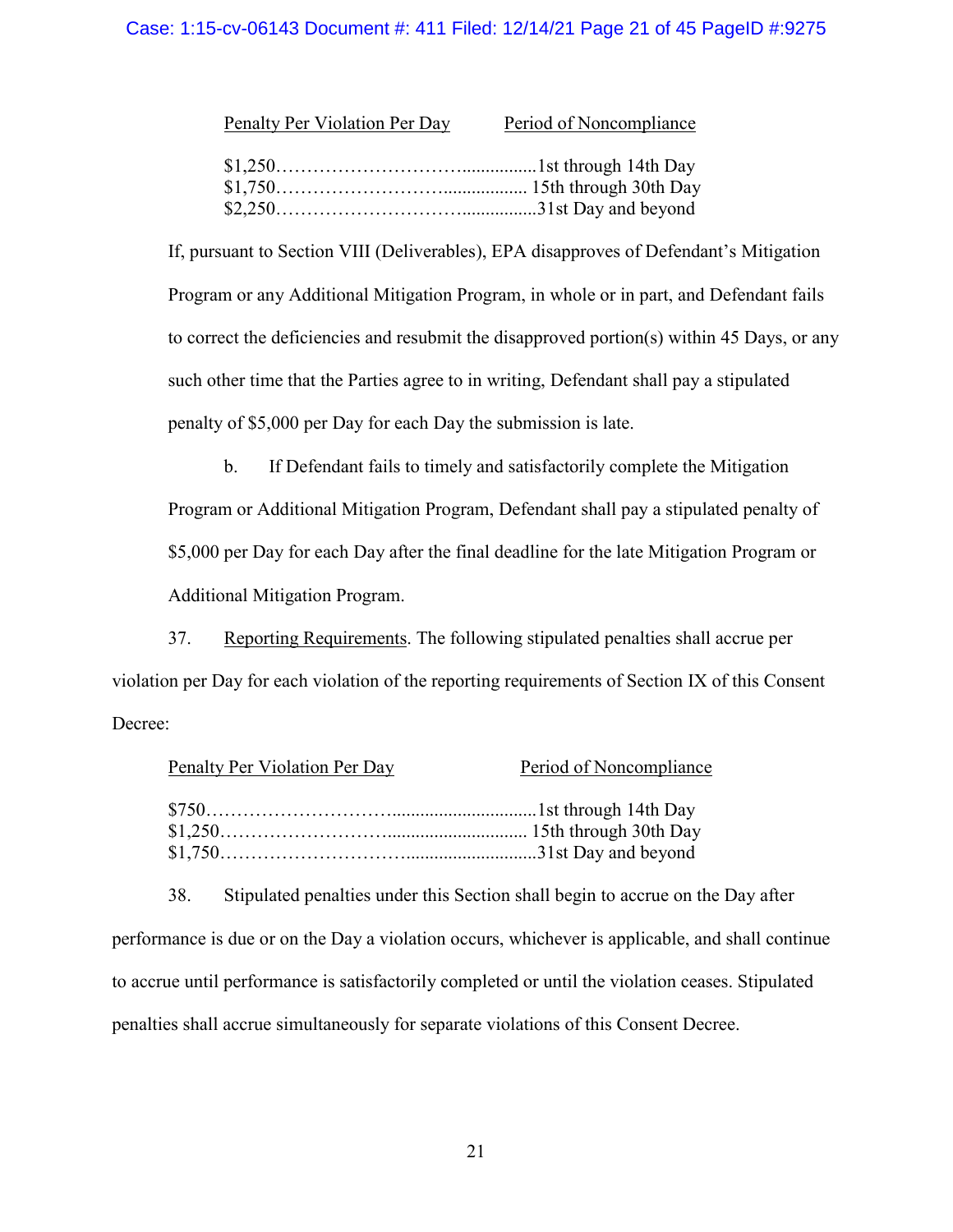#### Case: 1:15-cv-06143 Document #: 411 Filed: 12/14/21 Page 22 of 45 PageID #:9276

39. Defendant shall pay any stipulated penalty within 30 Days of receiving the United States' written demand.

40. The United States may in the unreviewable exercise of its discretion, reduce or waive stipulated penalties otherwise due it under this Consent Decree.

<span id="page-21-0"></span>41. Stipulated penalties shall continue to accrue as provided in Paragraph [38,](#page-20-0) during any Dispute Resolution, except that stipulated penalties shall not accrue during the period, if any, when Defendant seeks judicial review pursuant to Paragraph [55,](#page-25-1) beginning on the day the Defendant files with the Court until the date that the Court issues a final decision regarding such dispute, or the day of the final appellate court decision, whichever is later. Accrued penalties need not be paid until the following:

a. If the dispute is resolved by agreement of the Parties or by a decision of EPA that is not appealed to the Court, Defendant shall pay accrued penalties determined to be owing, together with Interest, to the United States within 30 Days of the effective date of the agreement or the receipt of EPA's decision or order.

b. If the dispute is appealed to the Court and the United States prevails in whole or in part, Defendant shall pay all accrued penalties determined by the Court to be owing, together with Interest, within 60 Days of receiving the Court's decision or order, except as provided in subparagraph c, below.

c. If any Party appeals the District Court's decision and the United States prevails on appeal, Defendant shall pay all accrued penalties determined to be owing, together with Interest, within 15 Days of receiving the final appellate court decision.

42. Defendant shall pay stipulated penalties owing to the United States in the manner set forth in Paragraph [8](#page-8-1) and with the confirmation notices required by Paragraph [9,](#page-8-2) except that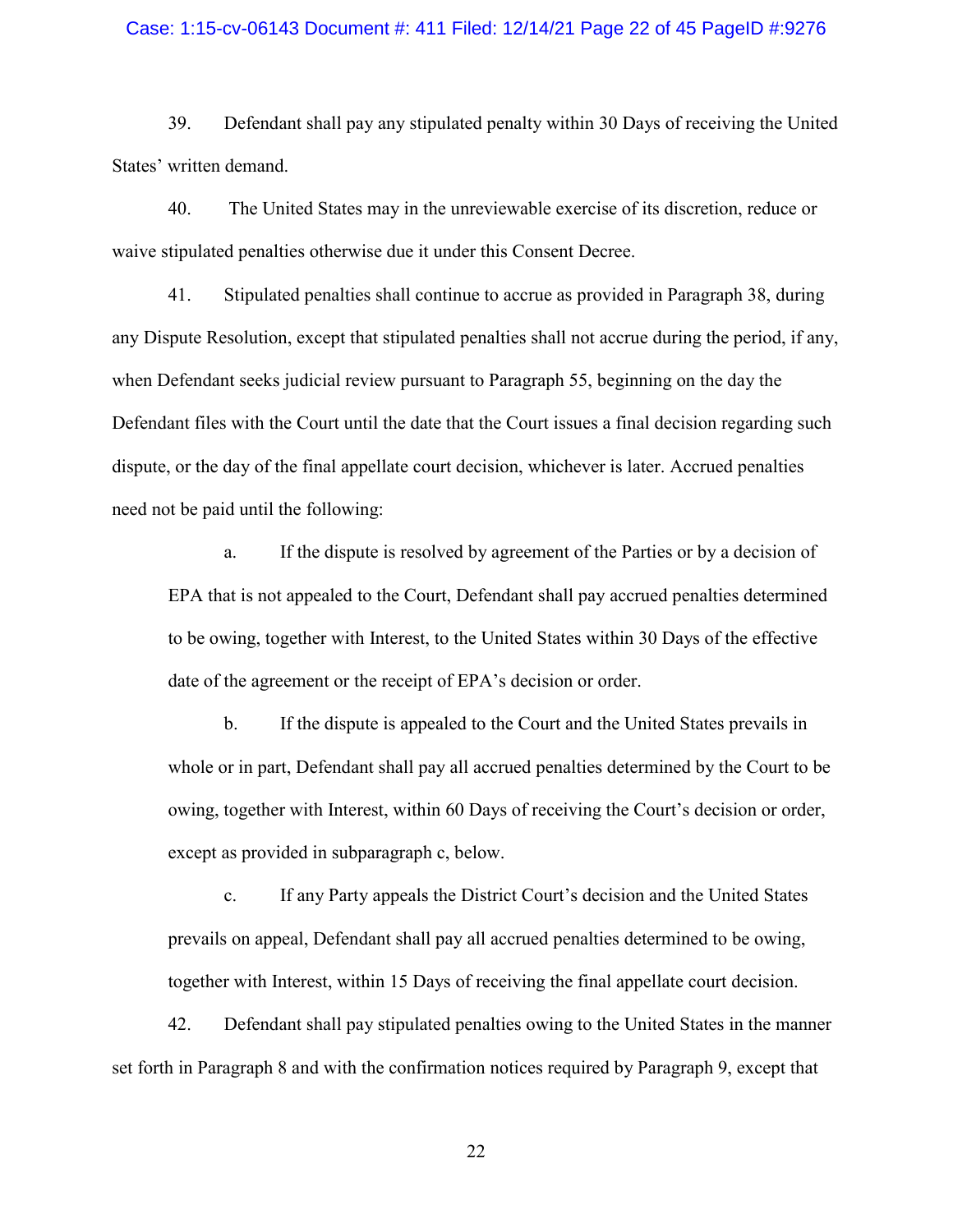#### Case: 1:15-cv-06143 Document #: 411 Filed: 12/14/21 Page 23 of 45 PageID #:9277

the transmittal letter shall state that the payment is for stipulated penalties and shall state for which violation(s) the penalties are being paid.

43. If Defendant fails to pay stipulated penalties according to the terms of this Consent Decree, Defendant shall be liable for Interest on such penalties, accruing as of the date payment became due. Nothing in this Paragraph shall be construed to limit the United States from seeking any remedy otherwise provided by law for Defendant's failure to pay any stipulated penalties.

44. The payment of penalties and Interest, if any, shall not alter in any way Defendant's obligation to complete the performance of the requirements of this Consent Decree.

45. Non-Exclusivity of Remedy. Stipulated penalties are not the United States' exclusive remedy for violations of this Consent Decree. Subject to the provisions of Section [XIV](#page-29-0) (Effect of Settlement/Reservation of Rights), the United States expressly reserves the right to seek any other relief it deems appropriate for Defendant's violation of this Decree or applicable law, including but not limited to an action against Defendant for statutory penalties, additional injunctive relief, mitigation or offset measures, and/or contempt. However, the amount of any statutory penalty assessed for a violation of this Consent Decree shall be reduced by an amount equal to the amount of any stipulated penalty assessed and paid pursuant to this Consent Decree.

## XI. FORCE MAJEURE

<span id="page-22-1"></span><span id="page-22-0"></span>46. "Force majeure," for purposes of this Consent Decree, is defined as any event arising from causes beyond the control of Defendant, of any entity controlled by Defendant, or of Defendant's contractors, that delays or prevents the performance of any obligation under this Consent Decree despite Defendant's best efforts to fulfill the obligation. The requirement that Defendant exercise "best efforts to fulfill the obligation" includes using best efforts to anticipate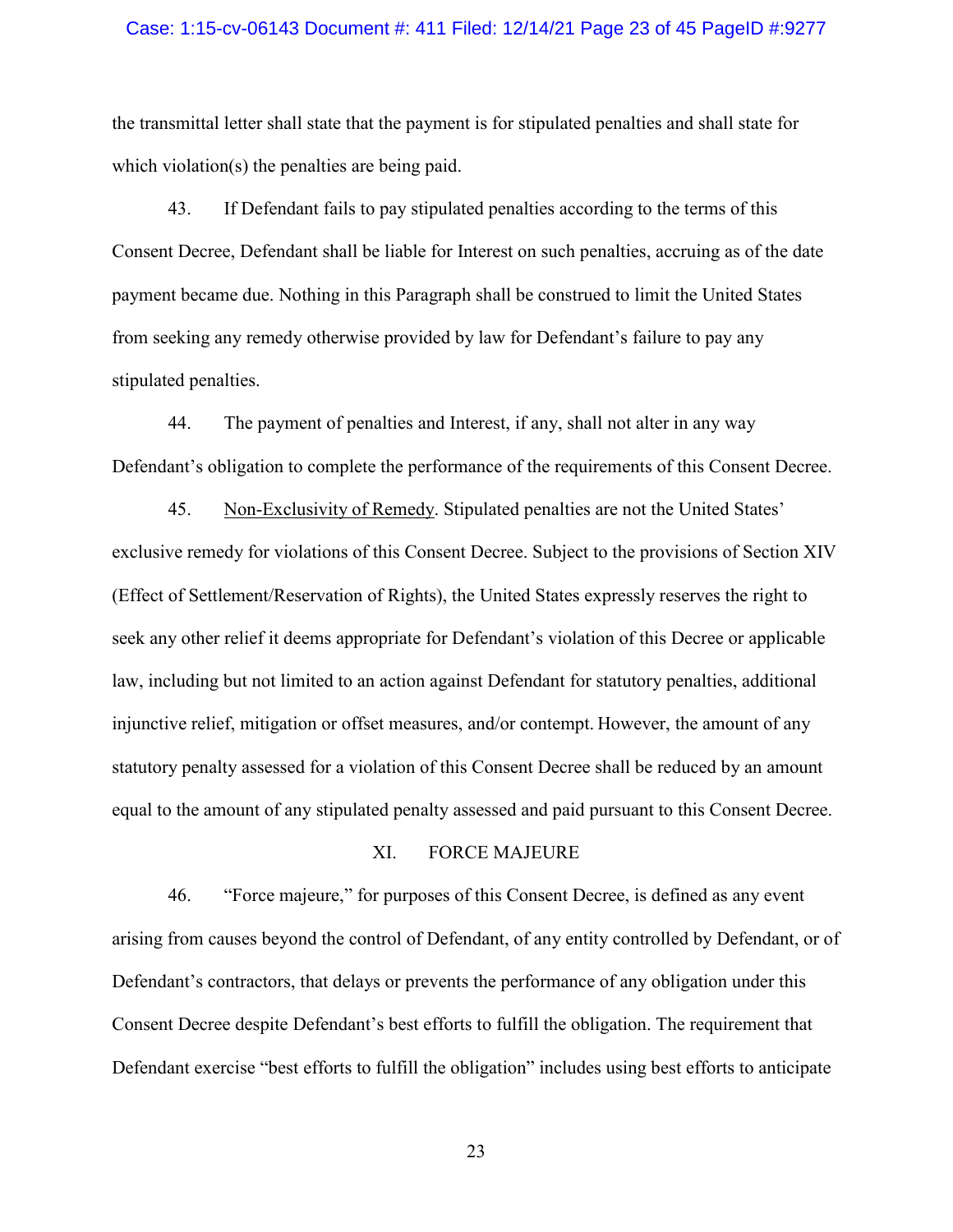#### Case: 1:15-cv-06143 Document #: 411 Filed: 12/14/21 Page 24 of 45 PageID #:9278

any potential force majeure event and best efforts to address the effects of any potential force majeure event (a) as it is occurring and (b) following the potential force majeure, such that the delay and any adverse effects of the delay are minimized. "Force Majeure" does not include Defendant's financial inability to perform any obligation under this Consent Decree.

<span id="page-23-0"></span>47. If any event occurs or has occurred that may delay the performance of any obligation under this Consent Decree, whether or not caused by a force majeure event, Defendant shall provide notice by telephone to EPA within 7 Days of when Defendant first knew that the event might cause a delay. Within 7 Days thereafter, Defendant shall provide in writing to the United States an explanation and description of the reasons for the delay; the anticipated duration of the delay; all actions taken or to be taken to prevent or minimize the delay; a schedule for implementation of any measures to be taken to prevent or mitigate the delay or the effect of the delay; Defendant's rationale for attributing such delay to a force majeure event if it intends to assert such a claim; and a statement as to whether, in the opinion of Defendant, such event may cause or contribute to an endangerment to public health, welfare or the environment. Defendant shall include with any notice all available documentation supporting the claim that the delay was attributable to a force majeure. Failure to comply with the above requirements shall preclude Defendant from asserting any claim of force majeure for that event for the period of time of such failure to comply, and for any additional delay caused by such failure. Defendant shall be deemed to know of any circumstance of which Defendant, any entity controlled by Defendant, or Defendant's contractors knew or should have known.

48. If the United States agrees that the delay or anticipated delay is attributable to a force majeure event, the time for performance of the obligations under this Consent Decree that are affected by the force majeure event will be extended by the United States for such time as is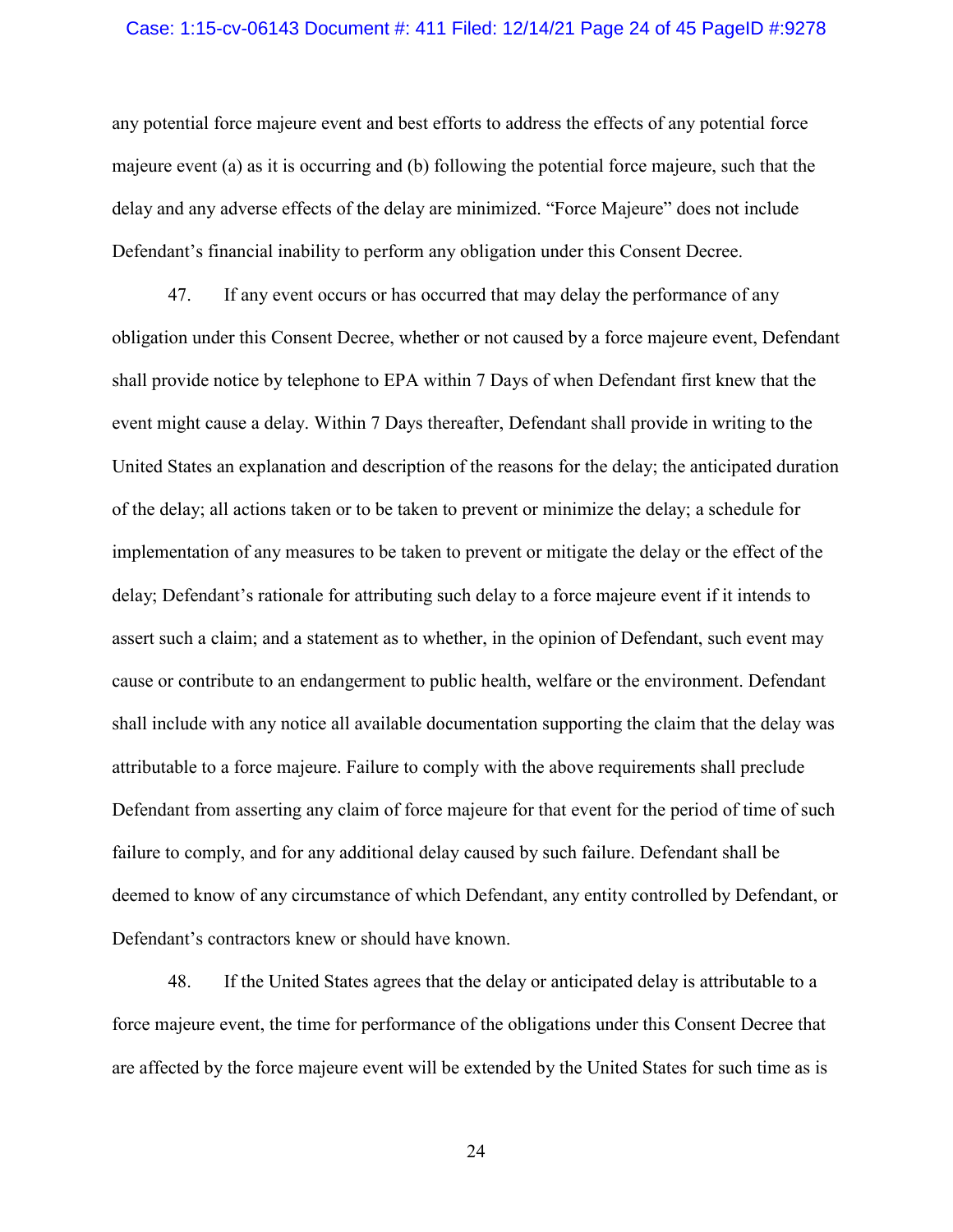#### Case: 1:15-cv-06143 Document #: 411 Filed: 12/14/21 Page 25 of 45 PageID #:9279

necessary to complete those obligations. An extension of the time for performance of the obligations affected by the force majeure event shall not, of itself, extend the time for performance of any other obligation. The United States will notify Defendant in writing of the length of the extension, if any, for performance of the obligations affected by the force majeure event.

49. If the United States does not agree that the delay or anticipated delay has been or will be caused by a force majeure event, it will notify Defendant in writing of its decision.

50. If Defendant elects to invoke the dispute resolution procedures set forth in Section [XII,](#page-24-0) it shall do so no later than 15 Days after receipt of the United States' response. In any such proceeding, Defendant shall have the burden of demonstrating by a preponderance of the evidence that the delay or anticipated delay has been or will be caused by a force majeure event, that the duration of the delay or the extension sought was or will be warranted under the circumstances, that best efforts were exercised to avoid and mitigate the effects of the delay, and that Defendant complied with the requirements of Paragraphs [46](#page-22-1) and [47.](#page-23-0) If Defendant carries this burden, the delay at issue shall be deemed not to be a violation by Defendant of the affected obligation of this Consent Decree identified to EPA and the Court.

#### XII. DISPUTE RESOLUTION

<span id="page-24-0"></span>51. Unless otherwise expressly provided for in this Consent Decree, the dispute resolution procedures of this Section shall be the exclusive mechanism to resolve disputes arising under or with respect to this Consent Decree. Defendant's failure to seek resolution of a dispute under this Section shall preclude Defendant from raising any such issue as a defense to an action by the United States to enforce any obligation of Defendant arising under this Decree.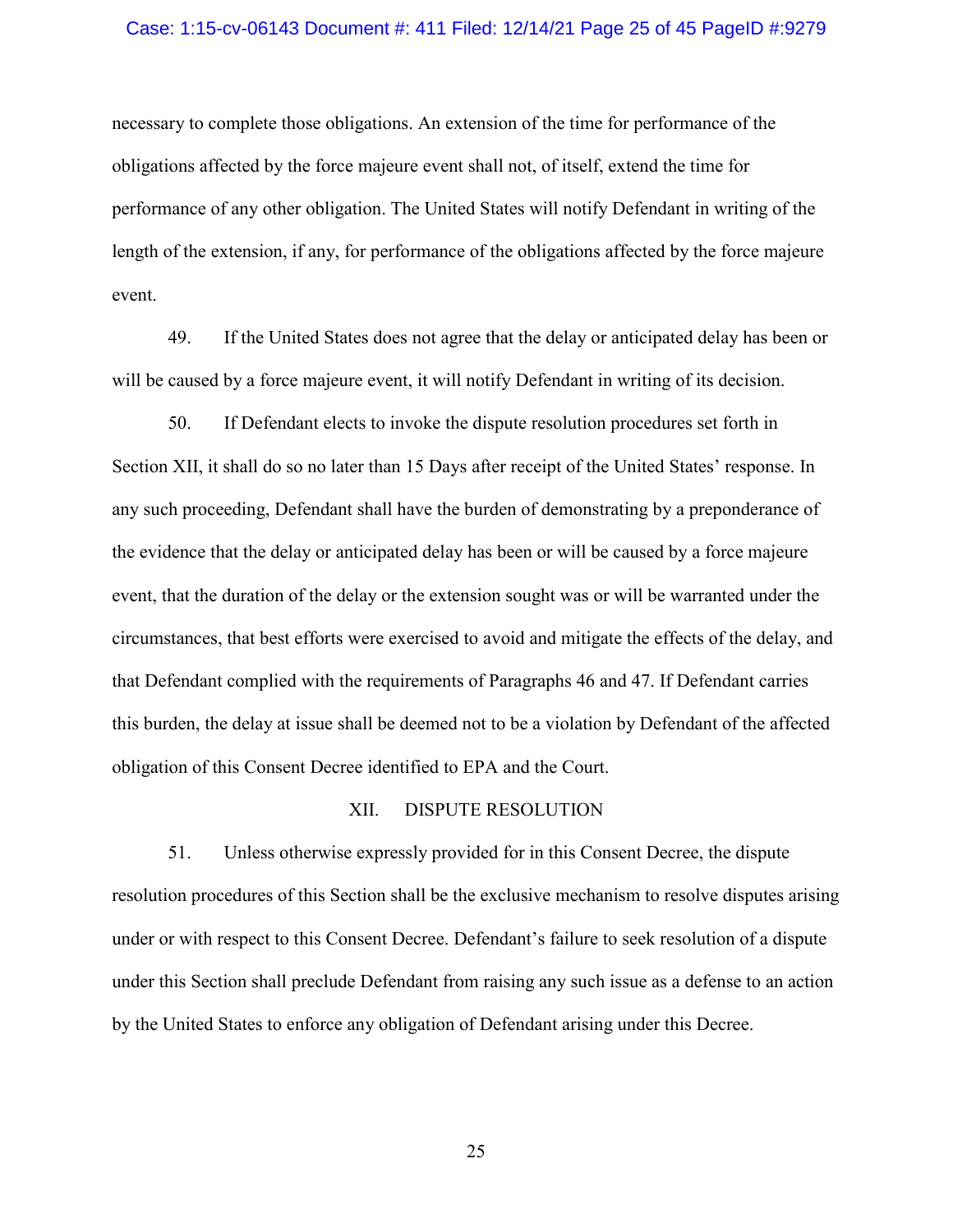#### Case: 1:15-cv-06143 Document #: 411 Filed: 12/14/21 Page 26 of 45 PageID #:9280

<span id="page-25-0"></span>52. Informal Dispute Resolution. Any dispute subject to Dispute Resolution under this Consent Decree shall first be the subject of informal negotiations. The dispute shall be considered to have arisen when Defendant sends the United States a written Notice of Dispute. Such Notice of Dispute shall state clearly the matter in dispute. The period of informal negotiations shall not exceed 30 Days from the date the dispute arises, unless that period is modified by written agreement. If the Parties cannot resolve a dispute by informal negotiations, then the position advanced by the United States shall be considered binding unless, within 30 Days after the conclusion of the informal negotiation period, Defendant invokes formal dispute resolution procedures as set forth below.

<span id="page-25-2"></span>53. Formal Dispute Resolution. Defendant shall invoke formal dispute resolution procedures, within the time period provided in the preceding Paragraph, by sending DOJ and EPA a written Statement of Position regarding the matter in dispute. The Statement of Position shall include, but need not be limited to, any factual data, analysis, or opinion supporting Defendant's position and any supporting documentation relied upon by Defendant.

54. The United States will send Defendant its Statement of Position within 45 Days of receipt of Defendant's Statement of Position. The United States' Statement of Position shall include, but need not be limited to, any factual data, analysis, or opinion supporting that position and any supporting documentation relied upon by the United States. The United States' Statement of Position is binding on Defendant, unless Defendant files a motion for judicial review of the dispute in accordance with the following Paragraph.

<span id="page-25-1"></span>55. Judicial Dispute Resolution. Defendant may seek judicial review of the dispute by filing with the Court and serving on the United States a motion requesting judicial resolution of the dispute. The motion must be filed within 30 Days of receipt of the United States' Statement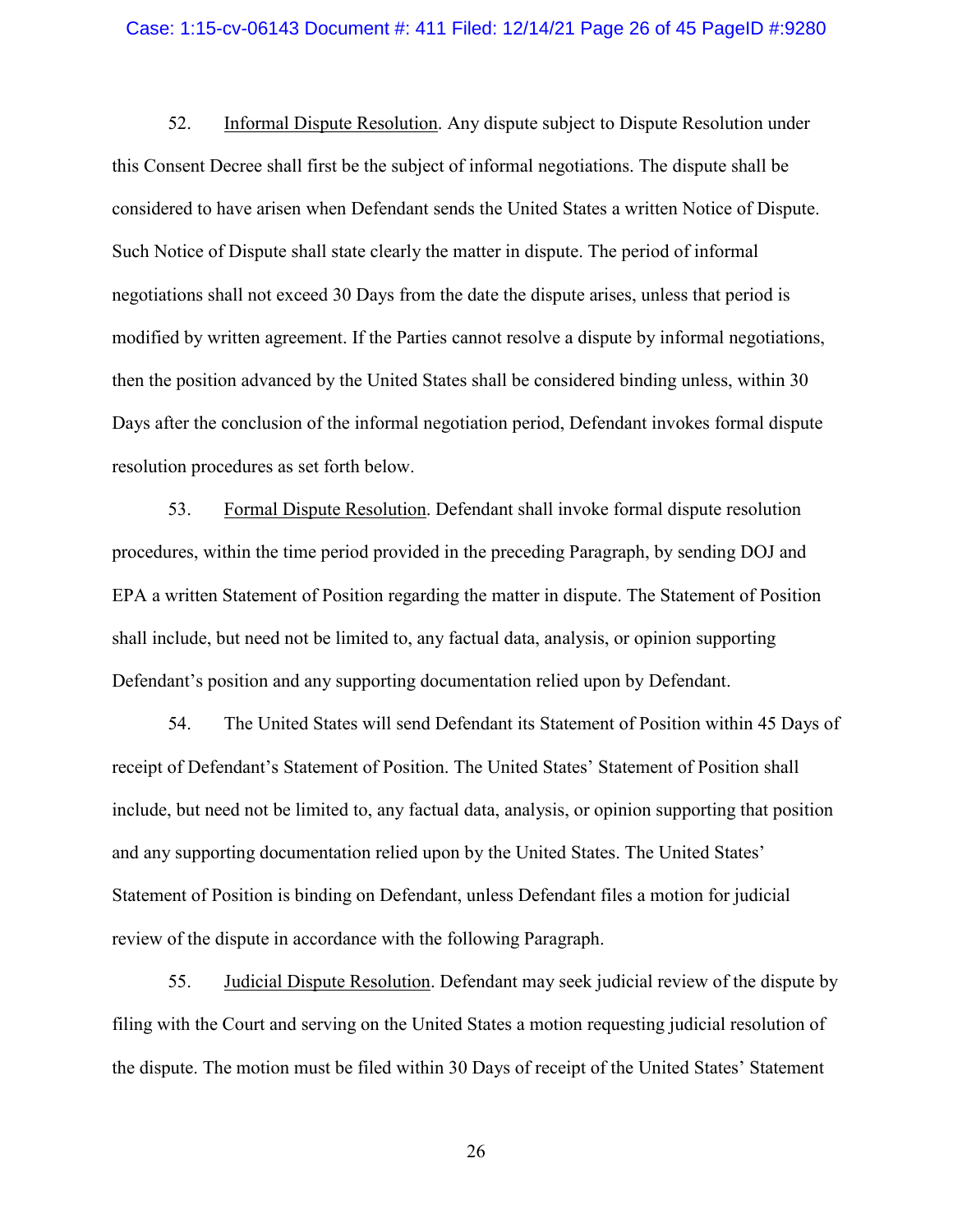#### Case: 1:15-cv-06143 Document #: 411 Filed: 12/14/21 Page 27 of 45 PageID #:9281

of Position pursuant to the preceding Paragraph. The motion shall contain a written statement of Defendant's position on the matter in dispute, including any supporting factual data, analysis, opinion, or documentation, and shall set forth the relief requested and any schedule within which the dispute must be resolved for orderly implementation of the Consent Decree.

56. The United States shall respond to Defendant's motion within the time period allowed by the Local Rules of this Court. Defendant may file a reply memorandum, to the extent permitted by the Local Rules.

<span id="page-26-0"></span>57. Standard of Review

a. Disputes Concerning Matters Accorded Record Review. Except as otherwise provided in this Consent Decree, in any dispute brought under Paragraph [53](#page-25-2) pertaining to the adequacy or appropriateness of plans, procedures to implement plans, schedules or any other items requiring approval by EPA under this Consent Decree, Defendant shall have the burden of demonstrating, based on the administrative record, that the position of the United States is arbitrary and capricious or otherwise not in accordance with law.

b. Other Disputes. Except as otherwise provided in this Consent Decree, in any other dispute brought under Paragraph [53,](#page-25-2) Defendant shall bear the burden of demonstrating by a preponderance of evidence that its actions were in compliance with this Consent Decree.

58. The invocation of dispute resolution procedures under this Section shall not, by itself, extend, postpone, or affect in any way any obligation of Defendant under this Consent Decree, unless and until final resolution of the dispute so provides. Stipulated penalties with respect to the disputed matter shall continue to accrue from the first Day of noncompliance, but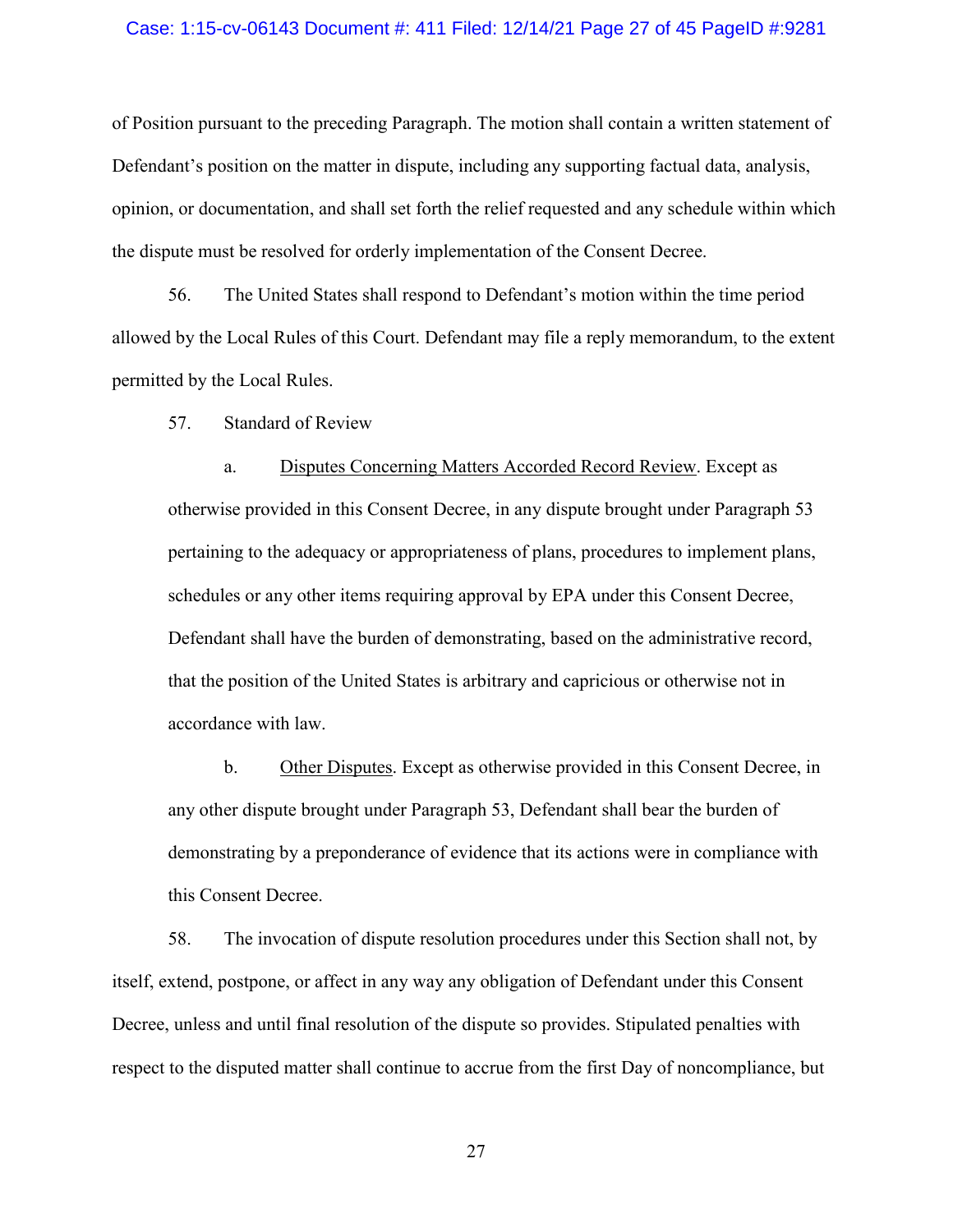#### Case: 1:15-cv-06143 Document #: 411 Filed: 12/14/21 Page 28 of 45 PageID #:9282

payment shall be stayed pending resolution of the dispute as provided in Paragraph [41.](#page-21-0) If Defendant does not prevail on the disputed issue, stipulated penalties shall be assessed and paid as provided in Section [X](#page-19-0) (Stipulated Penalties).

#### XIII. INFORMATION COLLECTION AND RETENTION

59. The United States and its representatives, including attorneys, contractors, and consultants, shall have the right to request information from Defendant, to:

a. monitor the progress of activities required under this Consent Decree;

b. verify any data or information submitted to the United States in

accordance with the terms of this Consent Decree;

- c. obtain documentary evidence, including photographs and similar data; and
- d. assess Defendant's compliance with this Consent Decree.

60. Upon receipt of a request for information made according to the preceding Paragraph, Defendant shall respond with the requested information within 30 Days. Failure to do so shall constitute a violation of this Consent Decree.

61. Until five years after the termination of this Consent Decree, Defendant shall retain, and shall instruct its contractors and agents to preserve, all non-identical copies of all documents, records, or other information (including documents, records, or other information in electronic form) in its or its contractors' or agents' possession or control, or that come into its or its contractors' or agents' possession or control, and that relate in any manner to Defendant's performance of its obligations under this Consent Decree. This information-retention requirement shall apply regardless of any contrary corporate or institutional policies or procedures. At any time during this information-retention period, upon request by the United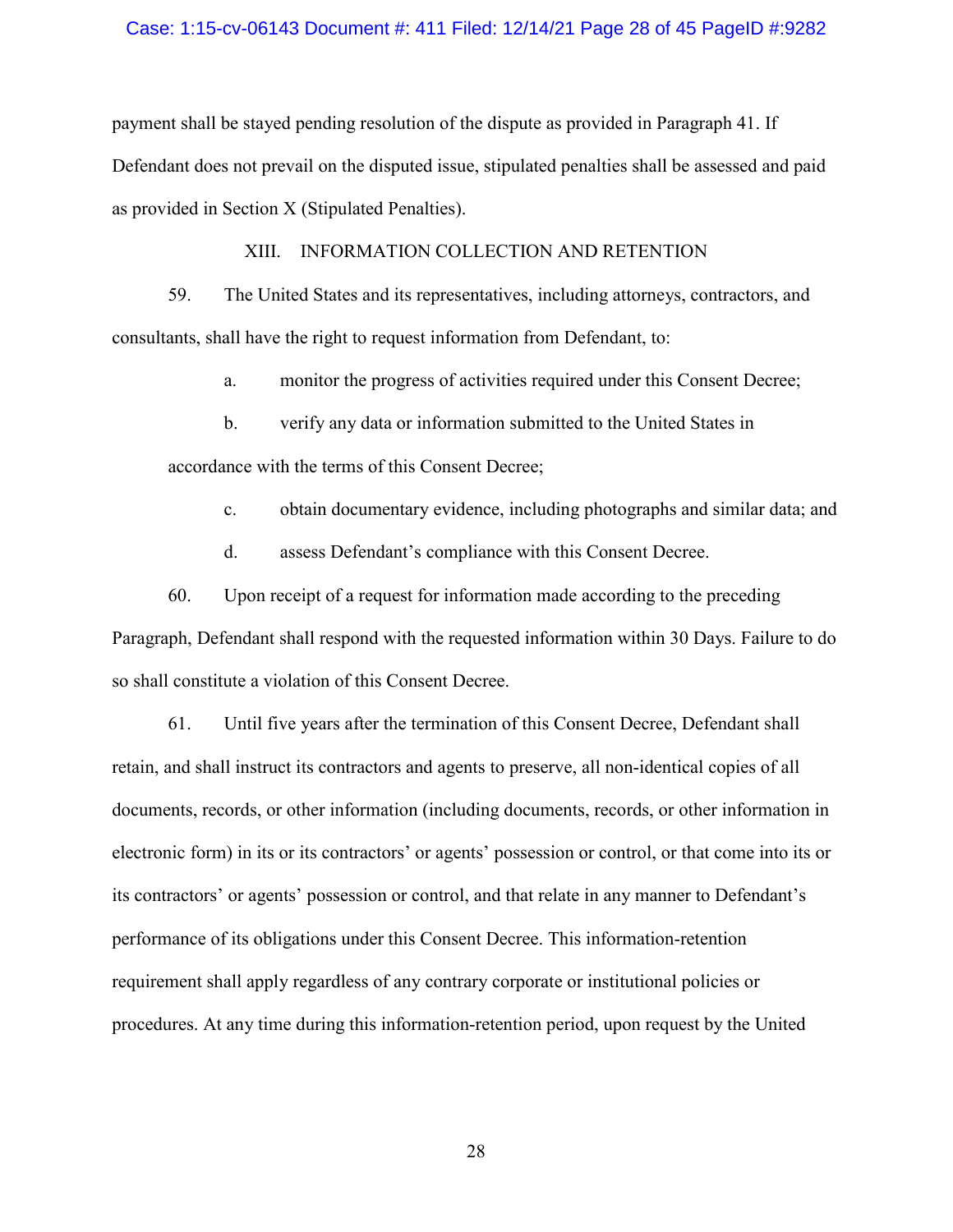#### Case: 1:15-cv-06143 Document #: 411 Filed: 12/14/21 Page 29 of 45 PageID #:9283

States, Defendant shall promptly provide copies of any documents, records, or other information required to be maintained under this Paragraph.

62. At the conclusion of the information-retention period provided in the preceding Paragraph, Defendant shall notify the United States at least 90 Days prior to the destruction of any documents, records, or other information subject to the requirements of the preceding Paragraph and, upon request by the United States, Defendant shall deliver any such documents, records, or other information to EPA. Defendant may assert that certain documents, records, or other information is privileged under the attorney-client privilege or any other privilege recognized by federal law. If Defendant asserts such a privilege, it shall provide the following: (a) the title of the document, record, or information; (b) the date of the document, record, or information; (c) the name and title of each author of the document, record, or information; (d) the name and title of each addressee and recipient; (e) a description of the subject of the document, record, or information; and (f) the privilege asserted by Defendant. However, no documents, records, or other information created or generated pursuant to the requirements of this Consent Decree shall be withheld on grounds of privilege.

63. Defendant may also assert that information required to be provided under this Section is protected as CBI under 40 C.F.R. Part 2. As to any information that Defendant seeks to protect as CBI, Defendant shall follow the procedures set forth in 40 C.F.R. Part 2.

64. This Consent Decree in no way limits or affects any right of entry and inspection, or any right to obtain information, held by the United States pursuant to applicable federal laws, regulations, or permits, nor does it limit or affect any duty or obligation of Defendant to maintain documents, records, or other information imposed by applicable federal or state laws, regulations, or permits.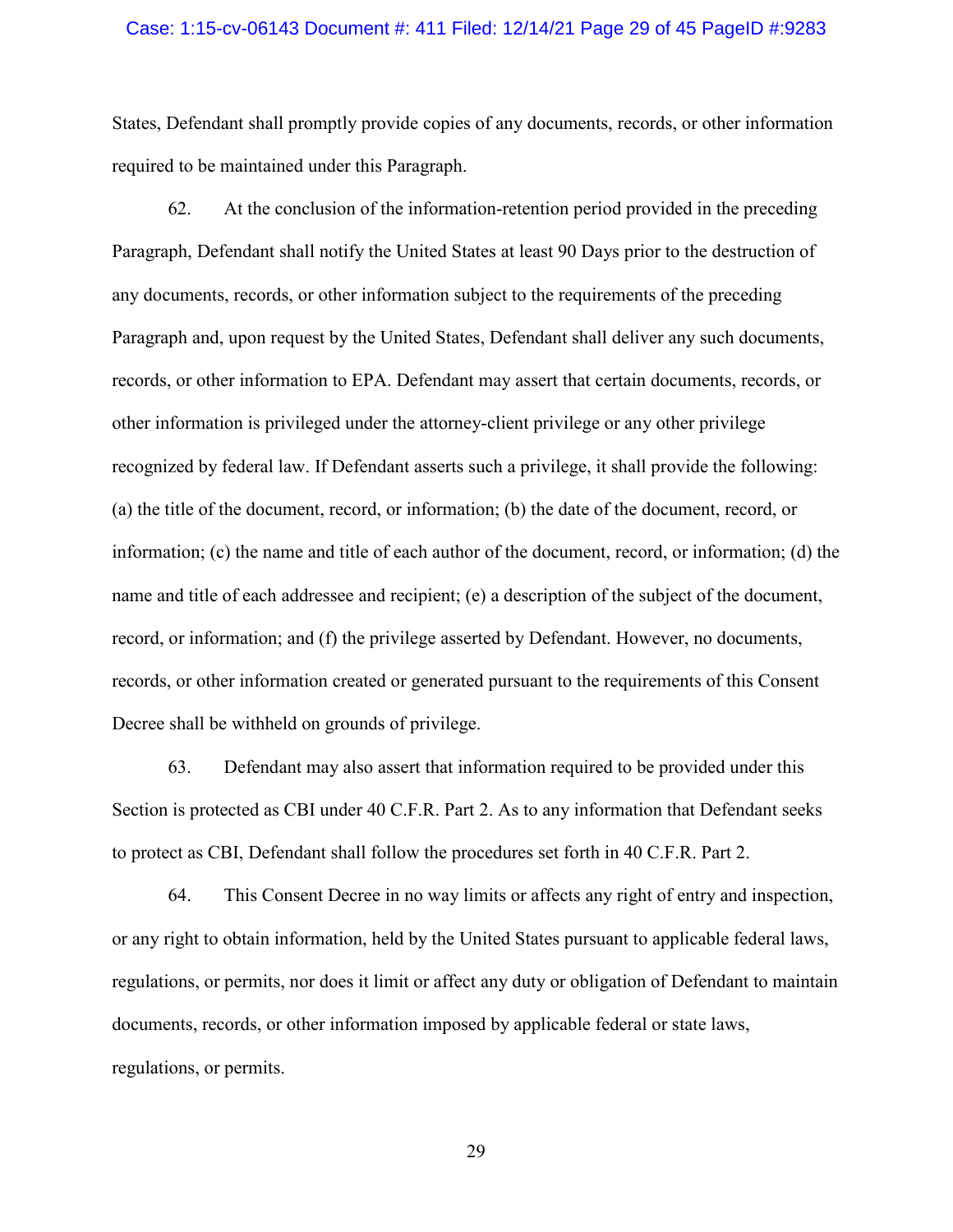#### XIV. EFFECT OF SETTLEMENT/RESERVATION OF RIGHTS

<span id="page-29-1"></span><span id="page-29-0"></span>65. This Consent Decree resolves all civil claims of the United States for the violations alleged in the Amended Complaint and also resolves demands for injunctive relief under the Clean Air Act arising from NOx credits claimed for the Subject Engines under EPA's AB&T regulations sought in this action through the Date of Lodging.

66. The United States reserves all legal and equitable remedies available to enforce the provisions of this Consent Decree. This Consent Decree shall not be construed to limit the rights of the United States to obtain penalties or injunctive relief under the CAA, its implementing regulations, or under other federal laws, regulations, or permit conditions, except as expressly specified in Paragraph [65.](#page-29-1)

67. In any subsequent administrative or judicial proceeding initiated by the United States for injunctive relief, civil penalties, other appropriate relief relating to Defendant's violations, Defendant shall not assert, and may not maintain, any defense or claim based upon the principles of waiver, res judicata, collateral estoppel, issue preclusion, claim preclusion, claim-splitting, or other defenses based upon any contention that the claims raised by the United States in the subsequent proceeding were or should have been brought in the instant case, except with respect to claims that have been specifically resolved pursuant to Paragraph [65.](#page-29-1)

68. This Consent Decree is not a permit, or a modification of any permit, under any federal, State, or local laws or regulations. Defendant is responsible for achieving and maintaining complete compliance with all applicable federal, State, and local laws, regulations, and permits; and Defendant's compliance with this Consent Decree shall be no defense to any action commenced pursuant to any such laws, regulations, or permits, except as set forth herein. The United States does not, by its consent to the entry of this Consent Decree, warrant or aver in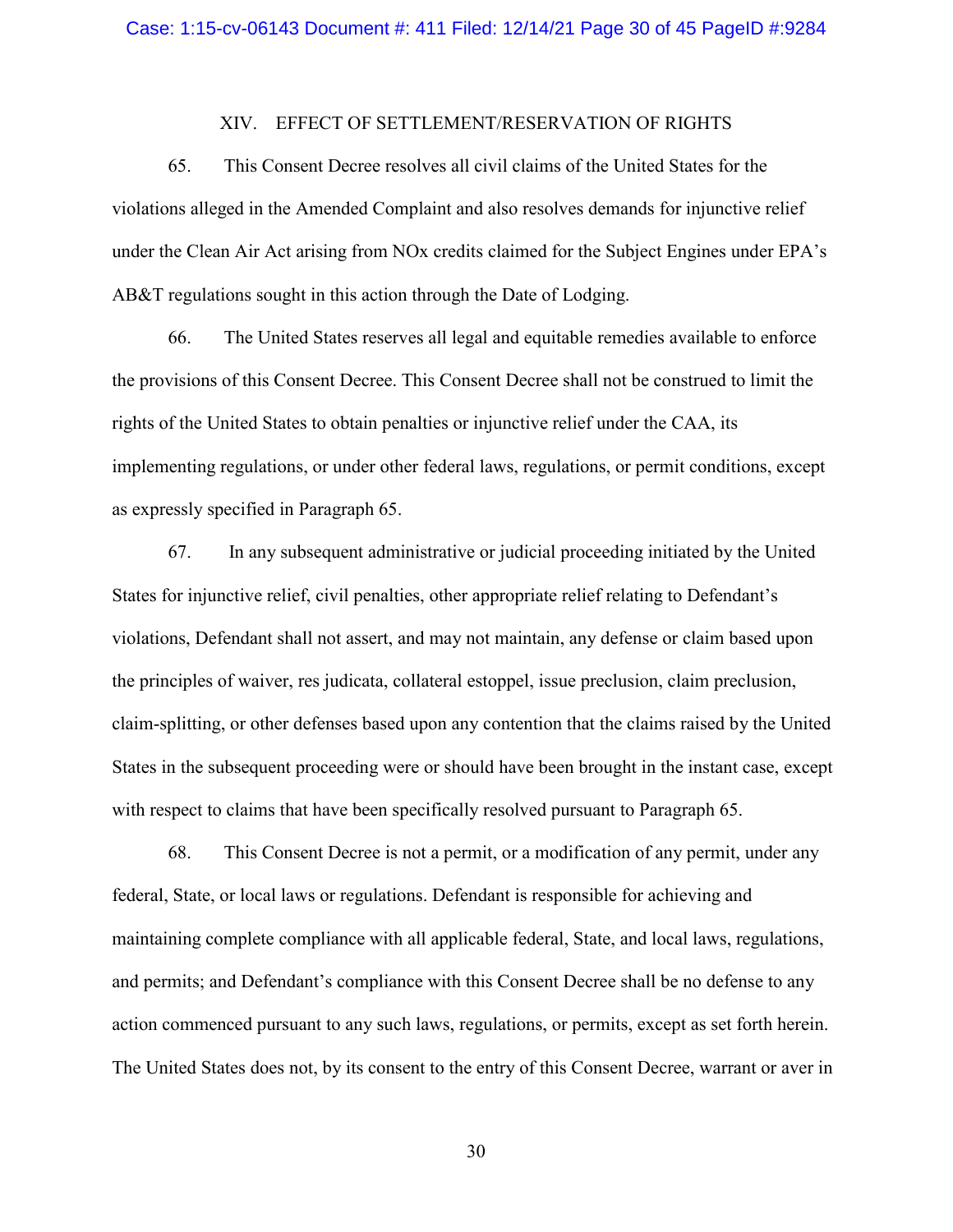#### Case: 1:15-cv-06143 Document #: 411 Filed: 12/14/21 Page 31 of 45 PageID #:9285

any manner that Defendant's compliance with any aspect of this Consent Decree will result in compliance with provisions of the CAA, 42 U.S.C. § 7401, et seq., or with any other provisions of federal, State, or local laws, regulations, or permits.

69. This Consent Decree does not limit or affect the rights of Defendant or of the United States against any third parties, not party to this Consent Decree, nor does it limit the rights of third parties not party to this Consent Decree, against Defendant, except as otherwise provided by law.

70. This Consent Decree shall not be construed to create rights in, or grant any cause of action to, any third party not party to this Consent Decree.

## XV. COSTS

71. The Parties shall bear their own costs of this action, including attorneys' fees, except that the United States shall be entitled to collect the costs (including attorneys' fees) incurred in any action necessary to collect any portion of the civil penalty or any stipulated penalties due but not paid by Defendant.

#### XVI. NOTICES

<span id="page-30-0"></span>72. Unless otherwise specified in this Consent Decree, whenever notifications, submissions, or communications are required by this Decree, they shall be made in writing and sent by mail or email (with a preference for email), addressed as follows:

| As to DOJ by email (preferred): | eescdcopy.enrd@usdoj.gov                          |
|---------------------------------|---------------------------------------------------|
|                                 | Re: DJ # 90-5-2-1-10922                           |
| As to DOJ by mail:              | EES Case Management Unit                          |
|                                 | <b>Environment and Natural Resources Division</b> |
|                                 | U.S. Department of Justice                        |
|                                 | P.O. Box 7611                                     |
|                                 | Washington, D.C. 20044-7611                       |
|                                 | Re: DJ $\#$ 90-5-2-1-10922                        |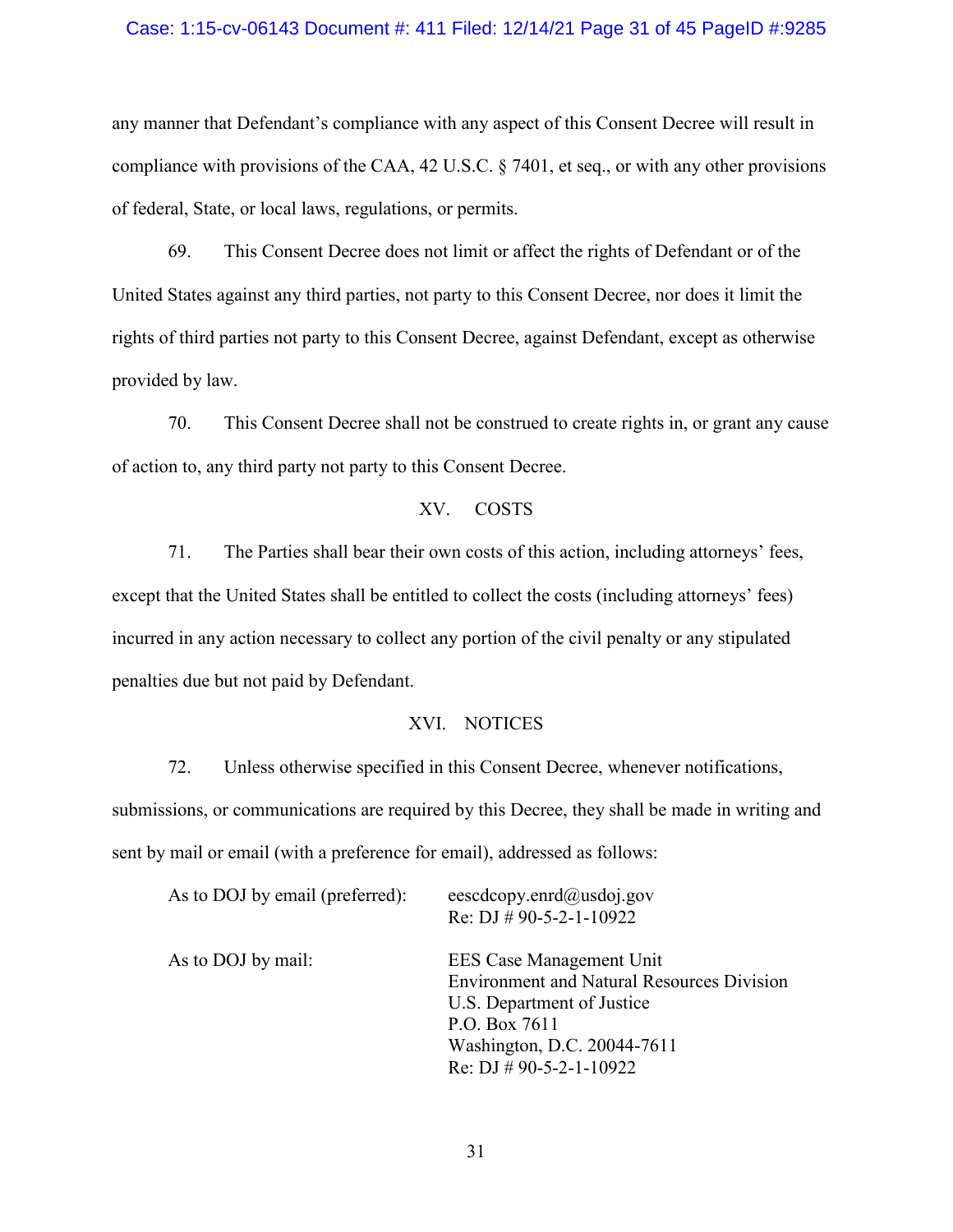## Case: 1:15-cv-06143 Document #: 411 Filed: 12/14/21 Page 32 of 45 PageID #:9286

| As to EPA by email:                   | belser.evan@epa.gov<br>kulshinsky.edward@epa.gov<br>cobb.christina@epa.gov                                                               |  |  |  |  |  |
|---------------------------------------|------------------------------------------------------------------------------------------------------------------------------------------|--|--|--|--|--|
| As to EPA by mail:                    | Director, Air Enforcement Division<br>1200 Pennsylvania Avenue NW<br>William J Clinton South Building MC 2242A<br>Washington, D.C. 20460 |  |  |  |  |  |
| As to Defendant by email (preferred): | Curt.Kramer@Navistar.com<br>Arthur.Foerster@lw.com                                                                                       |  |  |  |  |  |

As to Defendant by mail: Curt Kramer Senior Vice President and General Counsel Office of the General Counsel Navistar, Inc. 2701 Navistar Dr. Lisle, IL 60532

> Arthur Foerster Latham & Watkins LLP 330 N. Wabash Suite 2800 Chicago, IL 60611

73. Any Party may, by written notice to the other Parties, change its designated notice recipient or notice address provided above.

74. Notices submitted pursuant to this Section shall be deemed submitted upon mailing or transmission by email, unless otherwise provided in this Consent Decree, or by mutual agreement of the Parties in writing.

## XVII. EFFECTIVE DATE

<span id="page-31-0"></span>75. The Effective Date of this Consent Decree shall be the date upon which this

Consent Decree is entered by the Court or a motion to enter the Consent Decree is granted,

whichever occurs first, as recorded on the Court's docket.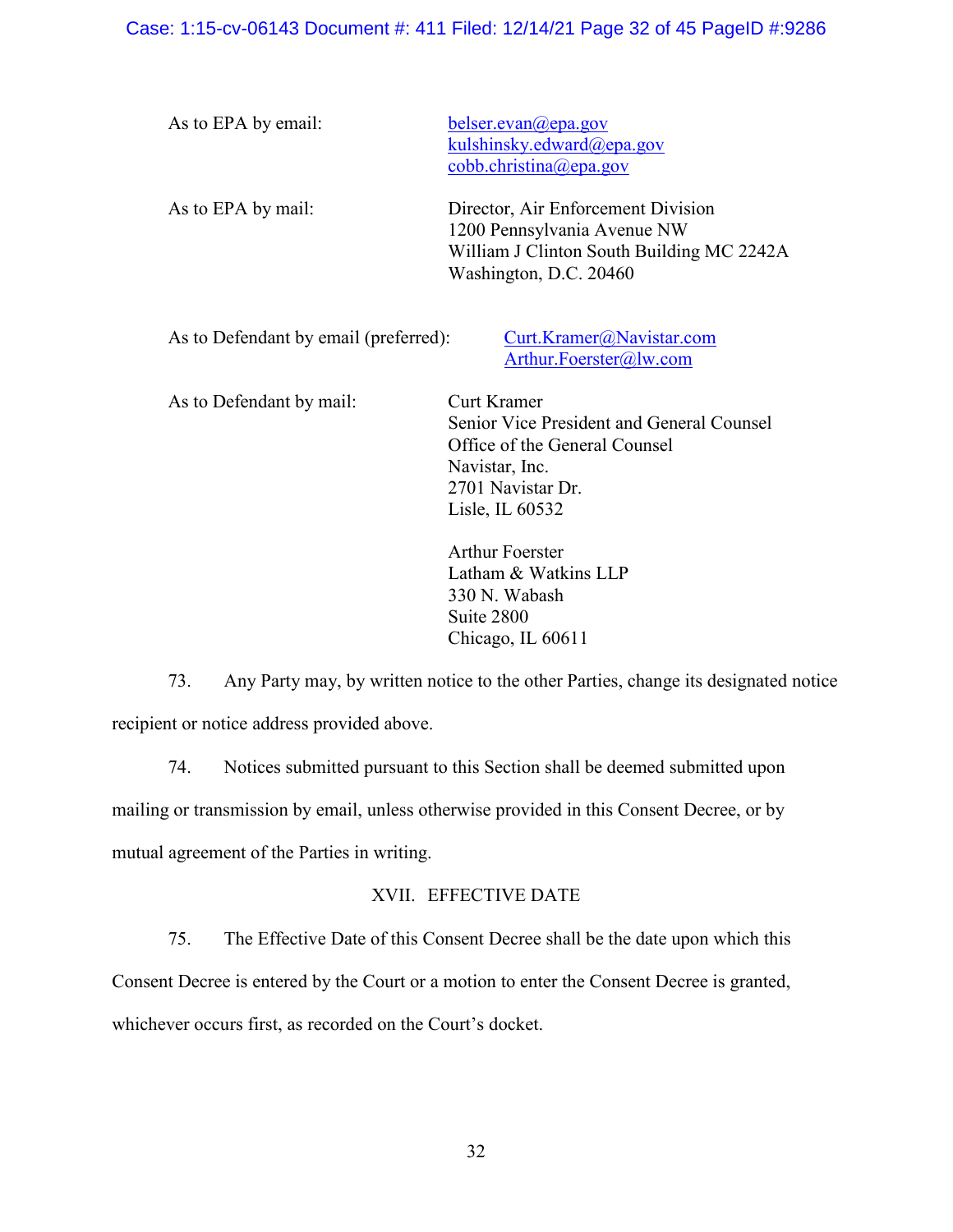#### XVIII. RETENTION OF JURISDICTION

76. The Court shall retain jurisdiction over this case until termination of this Consent Decree, for the purpose of resolving disputes arising under this Decree or entering orders modifying this Decree, pursuant to Sections [XII](#page-24-0) and [XIX,](#page-32-0) or effectuating or enforcing compliance with the terms of this Decree.

## XIX. MODIFICATION

<span id="page-32-0"></span>77. The terms of this Consent Decree may be modified only by a subsequent written agreement signed by all the Parties. Where the modification constitutes a material change to this Decree, it shall be effective only upon approval by the Court.

78. Any disputes concerning modification of this Consent Decree shall be resolved pursuant to Section [XII](#page-24-0) (Dispute Resolution), provided, however, that, instead of the burden of proof provided by Paragraph [57,](#page-26-0) the Party seeking the modification bears the burden of demonstrating that it is entitled to the requested modification in accordance with Federal Rule of Civil Procedure 60(b).

## XX. TERMINATION

79. After Defendant has completed the requirements of Sections [VI](#page-9-2) (Retirement of NOx Emission Credits) and Section [VII](#page-9-0) (Mitigation) of this Consent Decree and has paid the civil penalty and any accrued stipulated penalties as required by this Consent Decree, Defendant may serve upon the United States a Request for Termination, together with all necessary supporting documentation, stating that Defendant has satisfied those requirements specified in Sections [VI](#page-9-2) (Retirement of NOx Emission Credits) and [VII](#page-9-0) (Mitigation).

80. Following receipt by the United States of Defendant's Request for Termination, the Parties shall confer informally concerning the Request and any disagreement that the Parties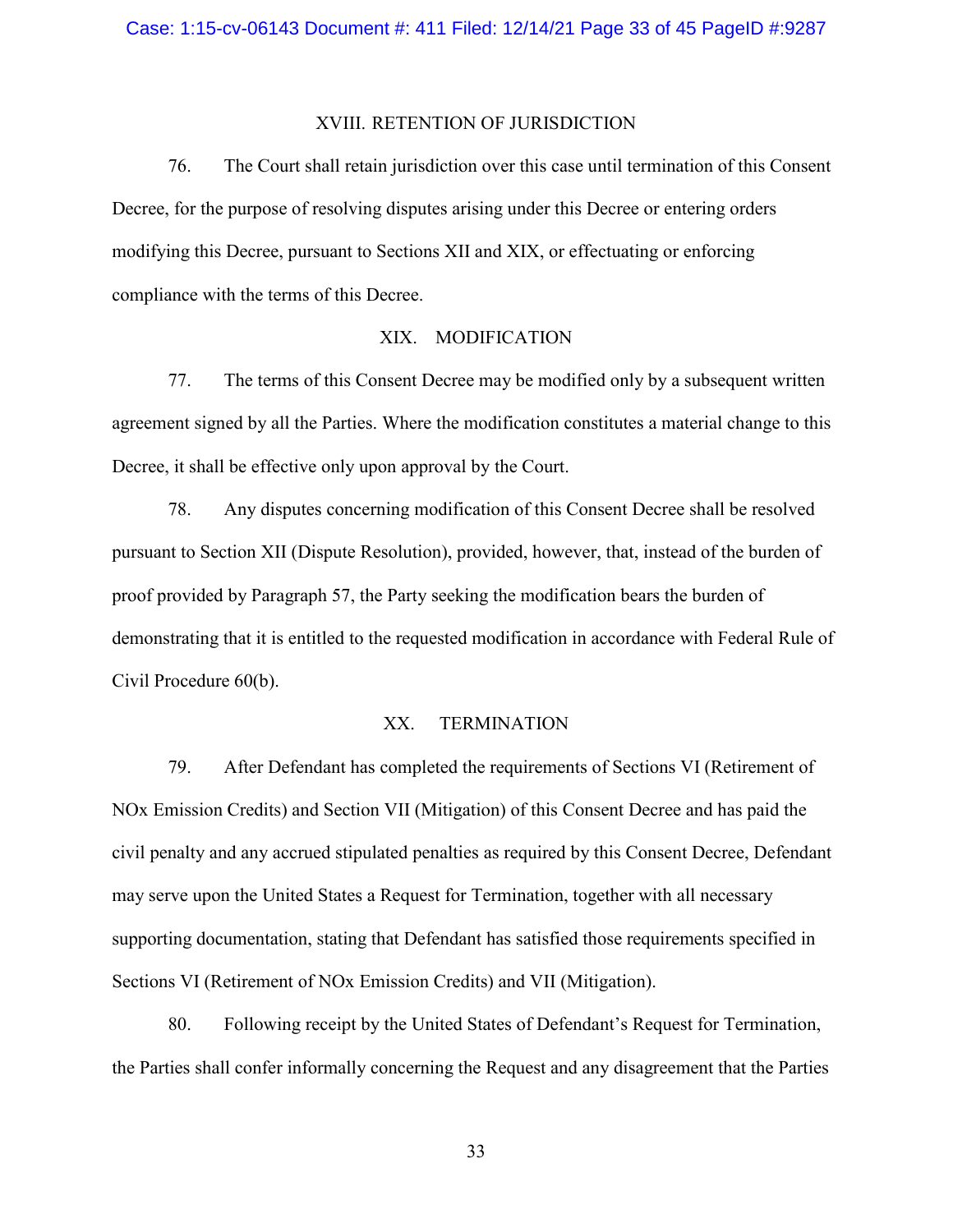#### Case: 1:15-cv-06143 Document #: 411 Filed: 12/14/21 Page 34 of 45 PageID #:9288

may have as to whether Defendant has satisfactorily complied with the requirements for termination of this Consent Decree. If the United States agrees that the Decree may be terminated, the Parties shall submit, for the Court's approval, a joint stipulation terminating the Decree.

81. If the United States does not agree that the Decree may be terminated, Defendant may invoke Dispute Resolution under Section [XII.](#page-24-0) However, Defendant shall not seek Dispute Resolution of any dispute regarding termination until 90 Days after service of its Request for Termination.

## XXI. PUBLIC PARTICIPATION

<span id="page-33-0"></span>82. This Consent Decree shall be lodged with the Court for a period of not less than 30 Days for public notice and comment in accordance with 28 C.F.R. § 50.7. The United States reserves the right to withdraw or withhold its consent if the comments regarding the Decree disclose facts or considerations indicating that the Decree is inappropriate, improper, or inadequate. Defendant consents to entry of this Decree without further notice and agrees not to withdraw from or oppose entry of this Decree by the Court or to challenge any provision of the Decree, unless the United States has notified Defendant in writing that it no longer supports entry of the Decree.

#### XXII. SIGNATORIES/COUNTERPARTS

83. Each undersigned representative of Defendant and the Acting Assistant Attorney General for the Environment and Natural Resources Division of the Department of Justice identified on the United States' signature page below, certifies that he or she is fully authorized to enter into the terms and conditions of this Consent Decree and to execute and legally bind the Party he or she represents to this document.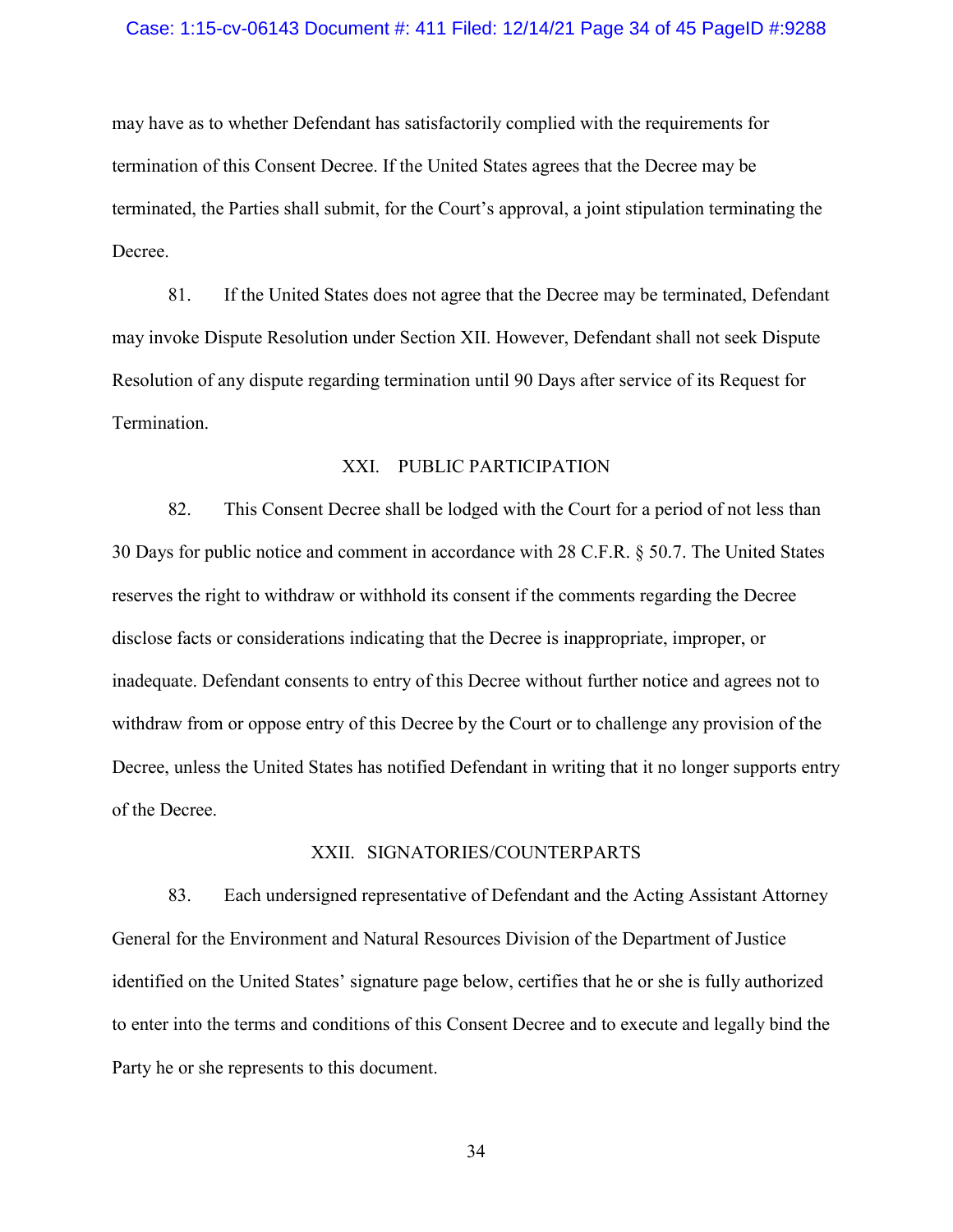## Case: 1:15-cv-06143 Document #: 411 Filed: 12/14/21 Page 35 of 45 PageID #:9289

84. This Consent Decree may be signed in counterparts, and its validity shall not be challenged on that basis.

#### XXIII. INTEGRATION

85. This Consent Decree, Appendix A, and any deliverables that are subsequently approved pursuant to this Decree, constitute the entire agreement among the Parties regarding the subject matter of the Decree and supersede all prior representations, agreements and understandings, whether oral or written, concerning the subject matter of the subject matter of the Decree herein.

## XXIV. 26 U.S.C. SECTION 162(f)(2)(A)(ii) IDENTIFICATION

86. For purposes of the identification requirement of Section  $162(f)(2)(A)(ii)$  of the Internal Revenue Code, 26 U.S.C. § 162(f)(2)(A)(ii), and 26 C.F.R. § 1.162-21(b)(2), performance of Paragraphs 4 of Section III (Applicability); Paragraphs 13, 14, 15, 17, and 18 of Section VII (Mitigation); Paragraph 21 of Section VIII (Deliverables); Paragraphs 26, 27, and 30 of Section IX (Reporting Requirements); Paragraphs 59, 60, and 61 of Section XIII (Information

Collection and Retention); and Appendix A are restitution, remediation, or required to come into compliance with the law.

#### XXV. FINAL JUDGMENT

87. Upon approval and entry of this Consent Decree by the Court, this Consent Decree shall constitute a final judgment of the Court as to the United States and Defendant. Dated and entered this 14th day of December, 2021.

Mary M Powling

MARY M. ROWLAND UNITED STATES DISTRICT JUDGE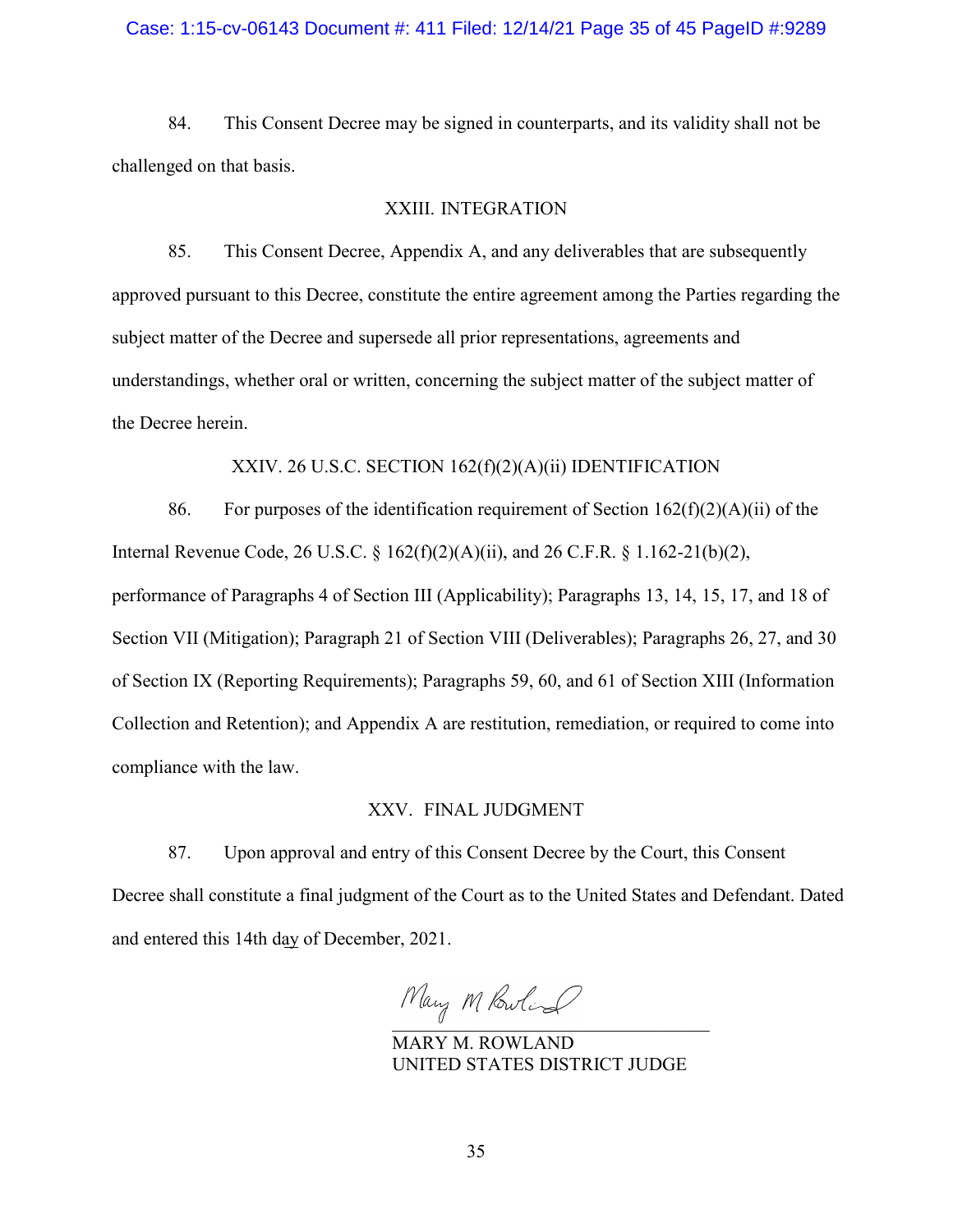## FOR THE UNITED STATES OF AMERICA:

TODD KIM Assistant Attorney General U.S. Department of Justice Environment and Natural Resources Division

Dated: October 25, 2021

\_/s/ Michael J. Zoeller\_\_\_\_\_\_\_\_\_\_\_\_ MICHAEL J. ZOELLER RICHARD GLADSTEIN Senior Counsel PETER KRZYWICKI LILA JONES Trial Attorneys Environmental Enforcement Section U.S. Department of Justice P.O. Box 7611 Ben Franklin Station Washington, D.C. 20044 (202) 514-1711 richard.gladstein@usdoj.gov (202) 305-1478 michael.zoeller@usdoj.gov (202) 305-4903 peter.krzywicki@usdoj.gov (202) 514-9859 lila.jones@usdoj.gov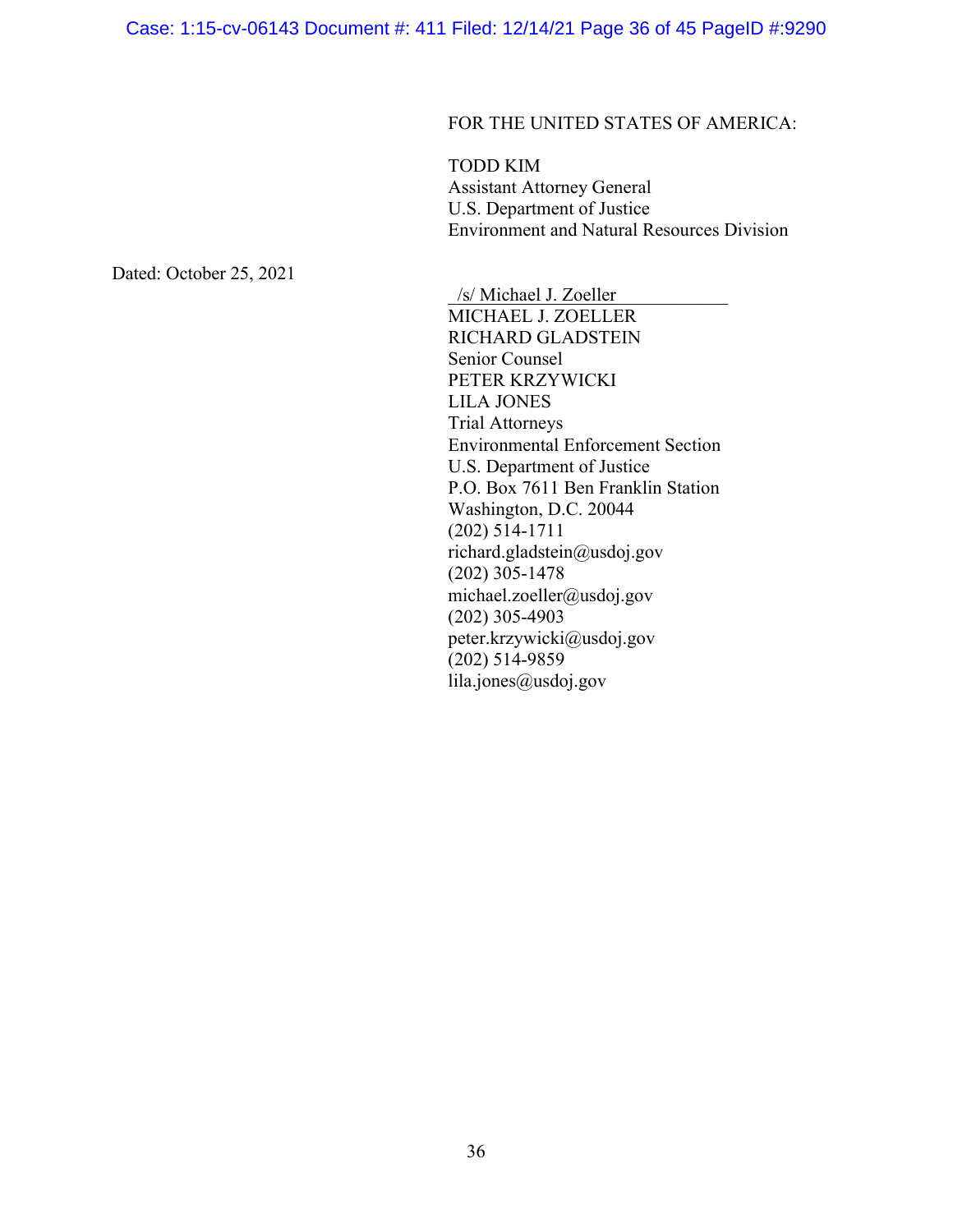THE UNDERSIGNED PARTY enters into this Consent Decree in the matter of United States v. Navistar, Inc.

FOR THE U.S. ENVIRONMENTAL PROTECTION AGENCY:

LAWRENCE E. STARFIELD Acting Assistant Administrator Office of Enforcement and Compliance Assurance **U.S. Environmental Protection Agency** 1200 Pennsylvania Avenue, N.W. Washington, DC 20460

ROSEMARIE A. KELLEY Director, Office of Civil Enforcement Office of Enforcement and Compliance Assurance U.S. Environmental Protection Agency 1200 Pennsylvania Avenue, N.W. Washington, DC 20460

## **EVAN BELSER**

Acting Director, Air Enforcement Division, Office of Civil Enforcement Office of Enforcement and Compliance Assurance U.S. Environmental Protection Agency 1200 Pennsylvania Avenue, N.W. Washington, DC 20460

ED KULSCHINSKY **CHRISTINA COBB** Air Enforcement Division Office of Civil Enforcement Office of Enforcement and Compliance Assurance U.S. Environmental Protection Agency 1200 Pennsylvania Ave., NW Washington, DC 20460

Date:  $0ct. 22.202$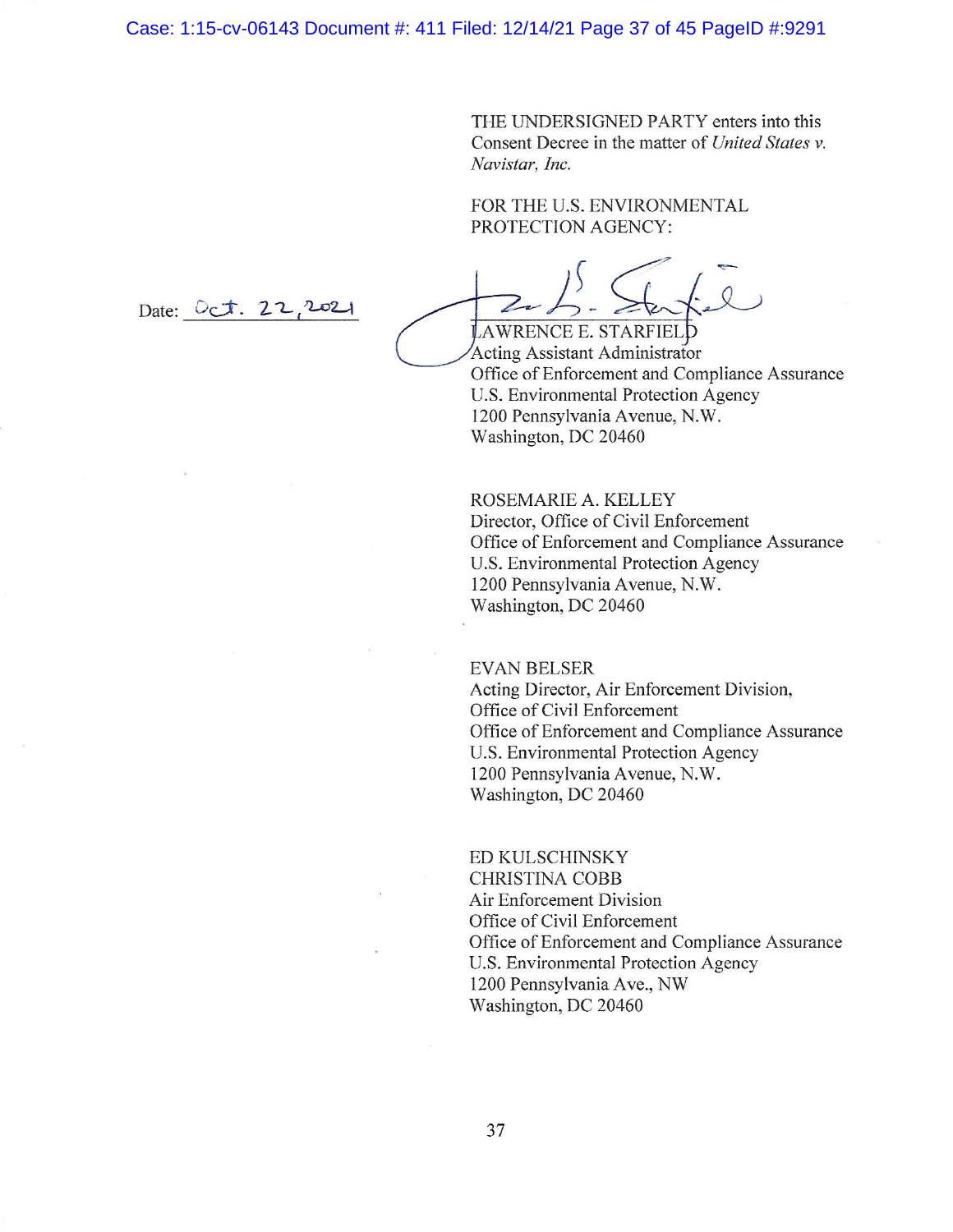Case: 1:15-cv-06143 Document #: 411 Filed: 12/14/21 Page 38 of 45 PageID #:9292

## FOR NAVISTAR, INC.:

( with s ) hours

**CURT A. KRAMER** Senior Vice President and General Counsel Office of the General Counsel Navistar, Inc. 2701 Navistar Dr. Lisle, IL 60532

Date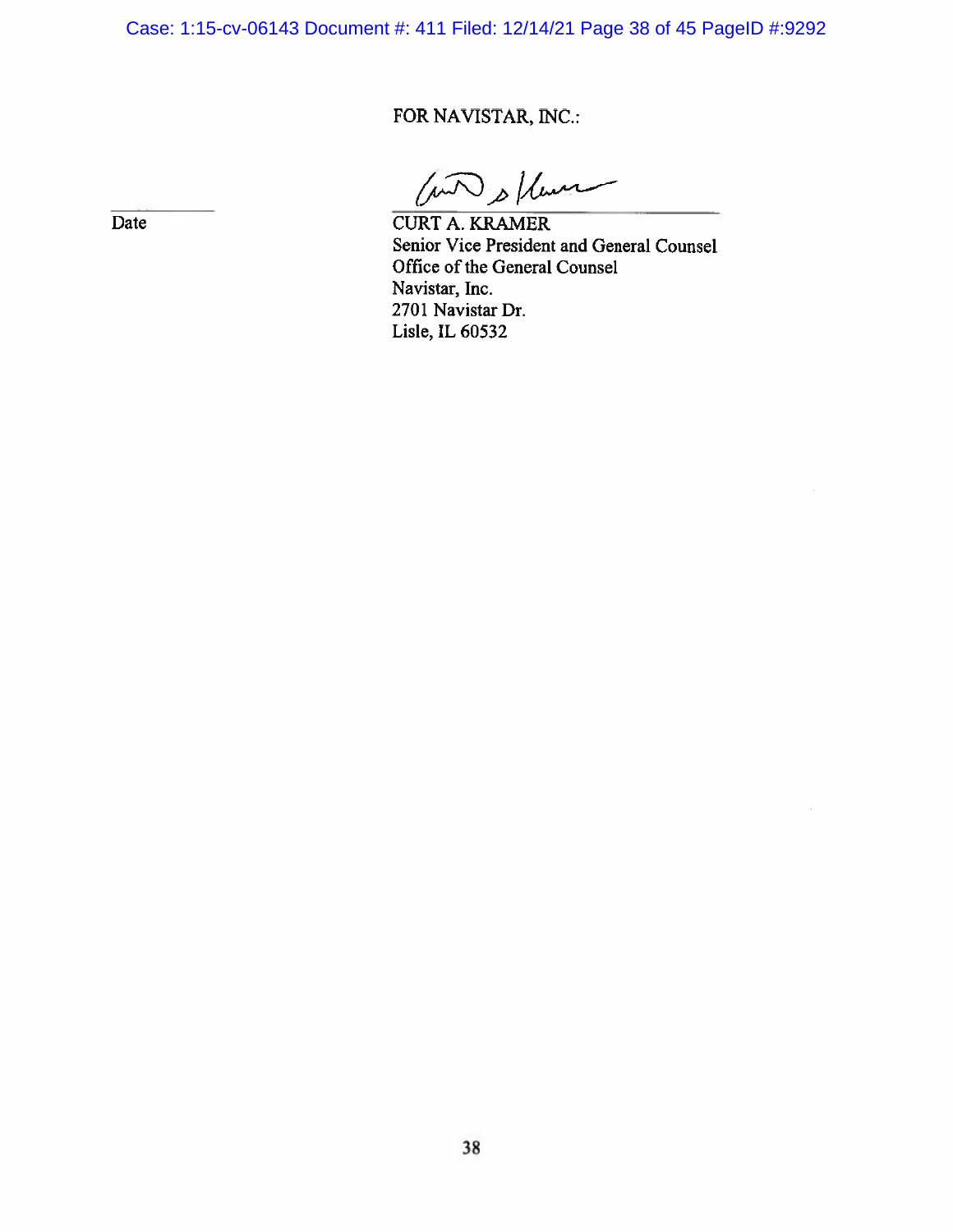Case: 1:15-cv-06143 Document #: 411 Filed: 12/14/21 Page 39 of 45 PageID #:9293

U.S. v. Navistar, Inc., 15-cv-6143 (MMR) (N.D. Ill.) Appendix to Consent Decree

## **APPENDIX A**

## ON-HIGHWAY HEAVY-DUTY DIESEL ENGINE AND NONROAD HEAVY-DUTY DIESEL ENGINE RETIREMENT PROJECTS

1. In accordance with Section VII (Mitigation) of the Consent Decree, Defendant shall mitigate a total of not less than 10,000 tons of NOx emissions by implementing a program (the "Mitigation Program") to mitigate NOx emissions by completing one or more projects (the "Mitigation Projects" or "Project"). This Appendix describes Mitigation Projects for the accelerated retirement of qualifying on-highway heavy-duty diesel engines and/or nonroad heavy-duty diesel engines. The provisions set forth in this Appendix are in addition to the provisions set forth in the Consent Decree.

2. The purpose of these Mitigation Projects is to mitigate NOx emissions through Defendant's Permanent Destruction of Model Year 2009 or older on-highway or Tier 1, 2, 3, or 4 (Interim) nonroad heavy-duty diesel engines (as further described below), thereby rendering them inoperable and/or incapable of being returned to service.

3. Subject to the requirements of Section VII of the Consent Decree, Defendant shall retire Qualifying Engines through Permanent Destruction. For each Qualifying Engine that is Permanently Destroyed through this Project, Defendant will accumulate credits towards meeting the requirement of Paragraph 13(a) of the Consent Decree, based on the calculations and/or charts described below in Paragraphs 8 and 9 of this Appendix.

4. For purposes of this Appendix, a "Qualifying Engine" shall mean:

a. In the case of on-highway heavy-duty diesel engines, an engine which: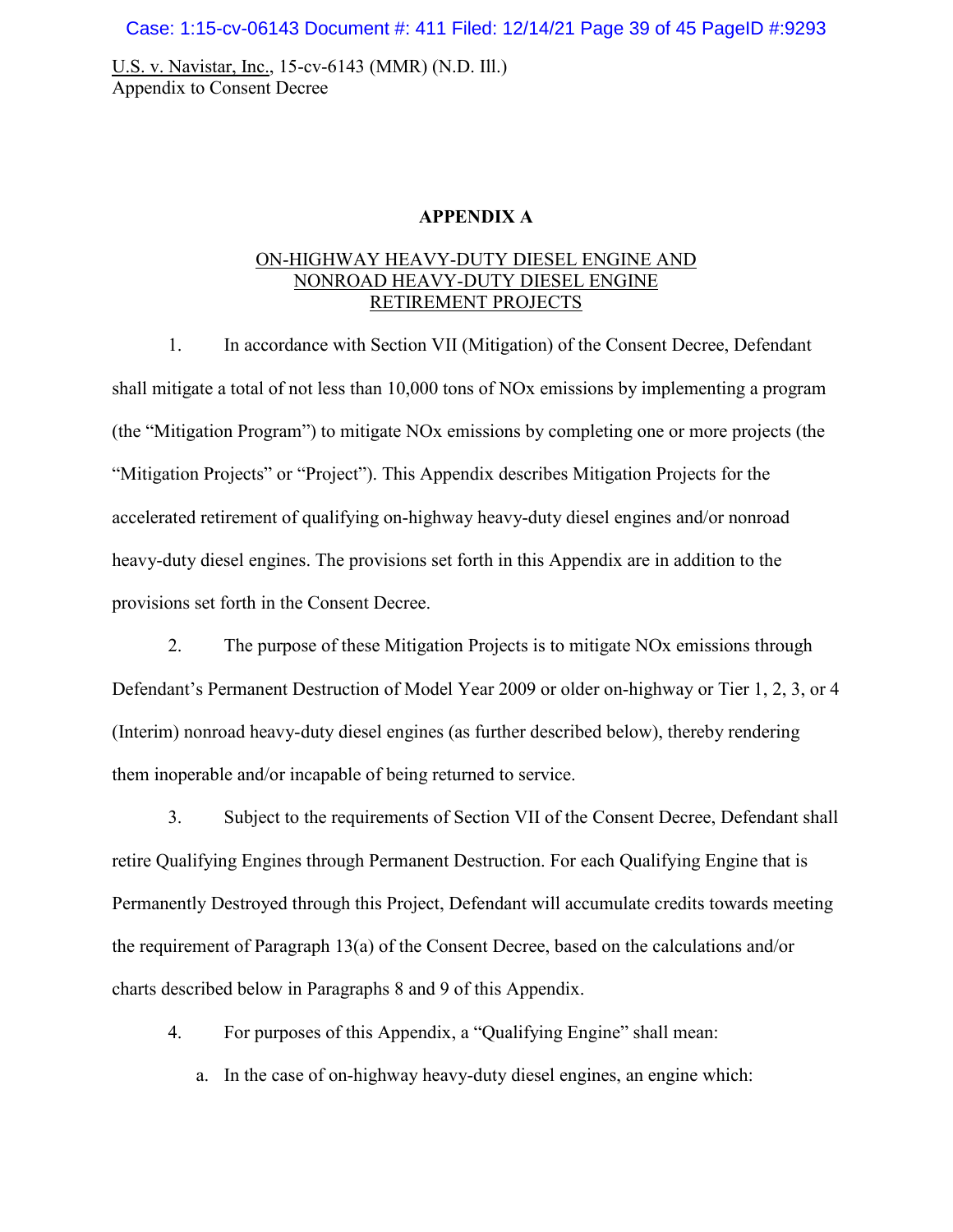#### Case: 1:15-cv-06143 Document #: 411 Filed: 12/14/21 Page 40 of 45 PageID #:9294

U.S. v. Navistar, Inc., 15-cv-6143 (MMR) (N.D. Ill.) Appendix to Consent Decree

- i. is used to power a Class 4-8 heavy-duty diesel motor vehicle;
- ii. is a Model Year 2009 or older engine;
- iii. is from a non-salvage vehicle;
- iv. can start, move a vehicle, and has all necessary parts; and
- v. has at least three years of commercially viable remaining life.

b. In the case of nonroad heavy-duty diesel engines such as those used in agricultural tractors, inboard/sterndrives, rubber tire loaders, combines, crawler tractor/dozers, other oil field equipment, off-highway trucks, chippers/stump grinders (com), bore/drill rigs, excavators, scrapers, generator sets, and cranes, as defined in EPA's Motor Vehicle Emissions Simulator (MOVES3 version) emissions model, an engine which:

- i. is subject to standards promulgated under 42 U.S.C. § 7547;
- ii. is rated at or above 175 horsepower (130 kW);
- iii. was certified to meet standards under Tier 1, 2, 3, or 4 (Interim);
- iv. is from non-salvage equipment;
- v. can start, move equipment, and has all necessary parts; and
- vi. has at least three years of commercially viable remaining life.
- c. An engine that fails to satisfy the criteria set forth in subparagraphs  $4(a)(iv)$  or  $4(b)(v)$  may still be considered a "Qualifying Engine," provided that (i) the engine meets all other the criteria set forth in Paragraphs 4(a) or 4(b) and (ii) Defendant submits a further certification under Paragraph  $10(g)$ , below.

5. For purposes of this Appendix, a "Transferor" shall mean: any person (natural or entity) who at the time of a transfer related to this Project owned, possessed, or controlled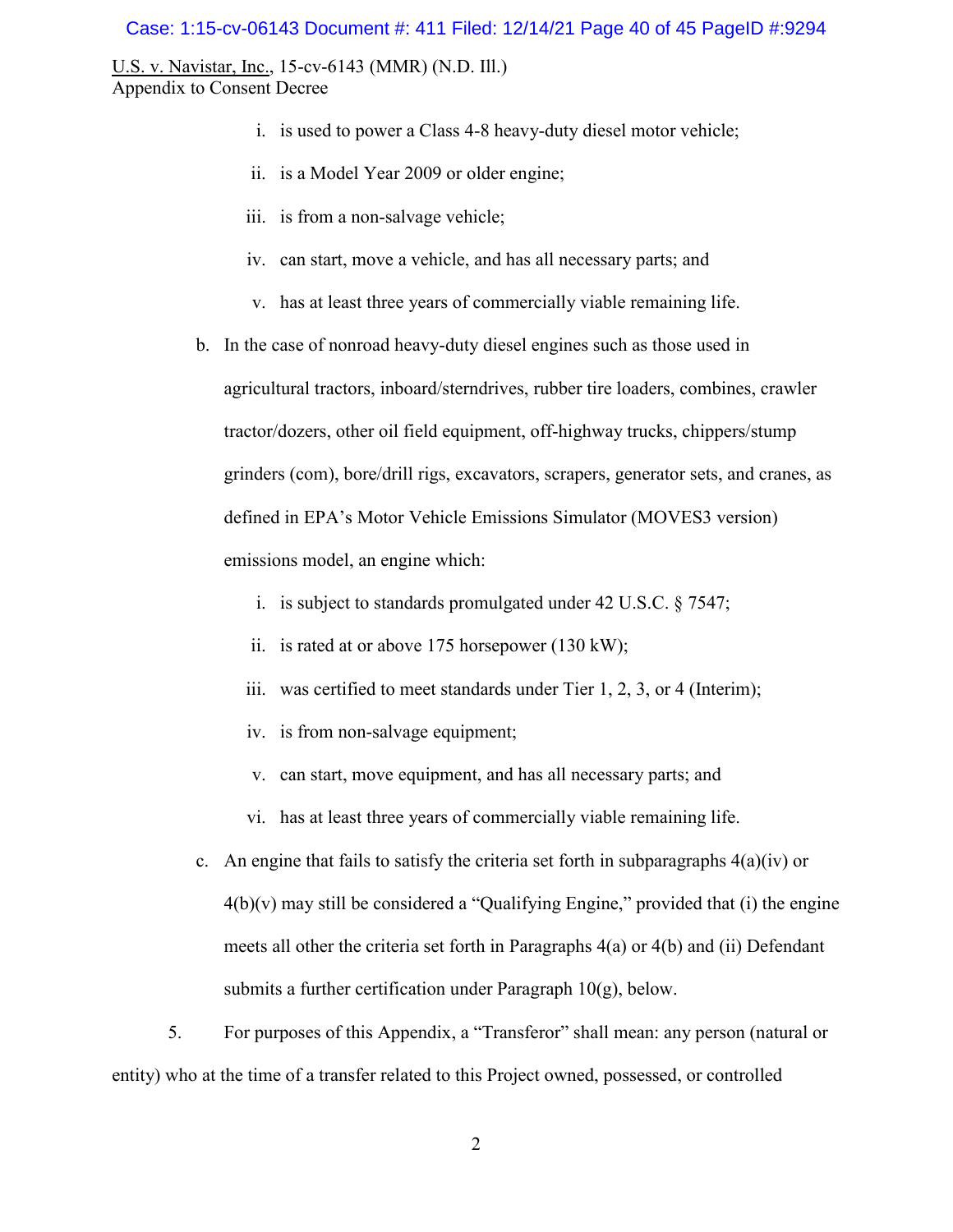#### Case: 1:15-cv-06143 Document #: 411 Filed: 12/14/21 Page 41 of 45 PageID #:9295

U.S. v. Navistar, Inc., 15-cv-6143 (MMR) (N.D. Ill.) Appendix to Consent Decree

transferable title to the vehicle or equipment powered by a Qualifying Engine, and "commercially viable" shall mean: a good faith certification by Navistar of a market participant's ability to afford the costs to acquire, repair, and operate the Qualifying Engine for the three-year duration.

6. The term "Permanently Destroy" (or "Permanent Destruction") shall be given the meaning set forth in Paragraph 6(p) of the Consent Decree.

7. Except for trade-ins, Defendant may not condition the acquisition of Qualifying Engines by requiring Transferors to purchase vehicles or engines manufactured by Defendant or any of its Affiliates.

8. The amount of NOx mitigated by the Mitigation Project described in Paragraph 13(e) of the Consent Decree and this Appendix shall be determined in the following manner: for on-highway heavy-duty diesel engines and nonroad heavy-duty diesel engines, Defendant shall calculate the estimated emission reductions of NOx mitigated by Permanently Destroying each Qualifying Engine based on calculating the difference, using EPA's Motor Vehicle Emissions Simulator (MOVES3 version) emissions model, between (a) the estimated emissions that the Qualifying Engine would have emitted over its remaining life estimated by MOVES3 and (b) the estimated emissions of a comparable replacement engine (i) in the case of on-highway engines, certified at 0.2g/bhp-hr. for NOx for the same remaining lifetime of the Qualifying Engine or (ii) Tier IV final emission standards for non-road engines.

9. Consistent with Paragraph 8 of this Appendix and Paragraph 13(e) of the Consent Decree, Defendant shall use the following Table to calculate the amount of NOx mitigated by Permanently Destroying the following categories of on-highway, heavy-duty diesel engines: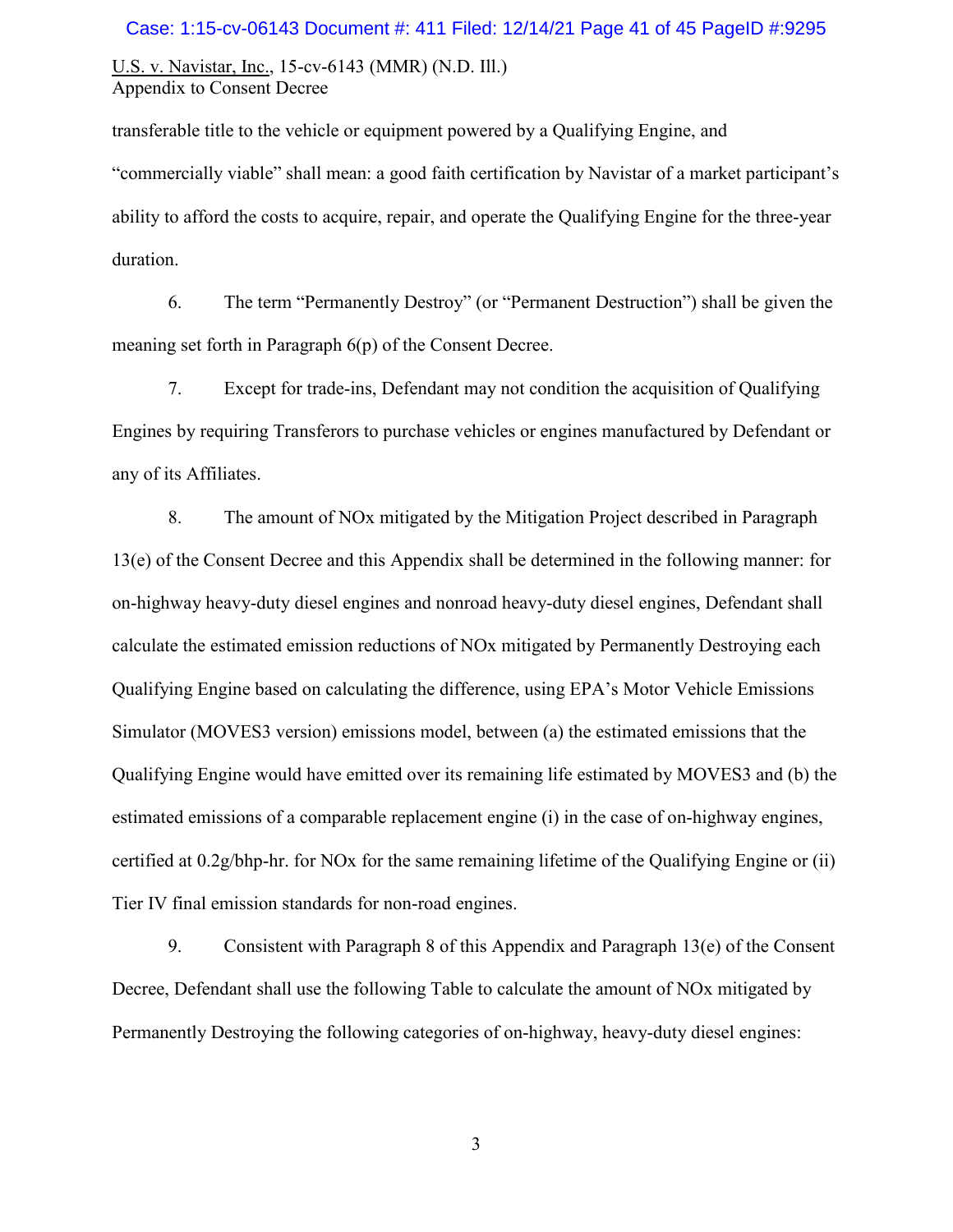#### Case: 1:15-cv-06143 Document #: 411 Filed: 12/14/21 Page 42 of 45 PageID #:9296

U.S. v. Navistar, Inc., 15-cv-6143 (MMR) (N.D. Ill.) Appendix to Consent Decree

| <b>MOVES3 NOx Values (tons/vehicle)</b> |                               |                               |                        |                                         |                                        |                                                    |                              |                              |                                           |                                           |                               |                                |                                |
|-----------------------------------------|-------------------------------|-------------------------------|------------------------|-----------------------------------------|----------------------------------------|----------------------------------------------------|------------------------------|------------------------------|-------------------------------------------|-------------------------------------------|-------------------------------|--------------------------------|--------------------------------|
| Engine<br>Model<br>Year<br>Range        | Single<br>Unit<br><b>MHDD</b> | Single<br>Unit<br><b>HHDD</b> | Tractor<br><b>MHDD</b> | Tractor<br><b>HHDD</b><br>Short<br>Haul | Tractor<br><b>HHDD</b><br>Long<br>Haul | Tractor<br><b>HHDD</b><br>Long<br>$Haul +$<br>Idle | School<br>Bus<br><b>MHDD</b> | School<br>Bus<br><b>HHDD</b> | Other/<br>Intercity<br>Bus<br><b>MHDD</b> | Other/<br>Intercity<br>Bus<br><b>HHDD</b> | Transit<br>Bus<br><b>MHDD</b> | Refuse<br>Truck<br><b>MHDD</b> | Refuse<br>Truck<br><b>HHDD</b> |
| 1998-<br>2002                           | 0.21                          | 0.37                          | 0.61                   | 0.92                                    | 3.80                                   | 3.86                                               | 0.42                         | 0.65                         | 1.82                                      | 2.71                                      | 1.54                          | 0.74                           | 1.10                           |
| 2003-<br>2006                           | 0.28                          | 0.26                          | 0.76                   | 0.68                                    | 2.61                                   | 2.72                                               | 0.44                         | 0.39                         | 1.73                                      | 1.49                                      | 1.50                          | 0.68                           | 0.59                           |
| $2007 -$<br>2009                        | 0.17                          | 0.28                          | 0.60                   | 0.80                                    | 2.42                                   | 2.52                                               | 0.22                         | 0.32                         | 0.85                                      | 1.12                                      | 0.75                          | 0.33                           | 0.45                           |

The amount of NOx mitigated by Permanently Destroying non-road, heavy-duty diesel engines shall be submitted by Defendant in its proposed Mitigation Program Plan concerning any nonroad engine Mitigation Projects. Due to the nature of the MOVES3 model, emissions for nonroad, heavy-duty diesel engines shall be calculated for the appropriate horsepower range.

10. In addition to the requirements of Section IX (Reporting Requirements) of the Consent Decree, the semi-annual Mitigation Program Progress Reports and Mitigation Program Completion Report must include the information identified in subparagraphs (a) through (f), below. However, if Defendant selects the Mitigation Project identified in Paragraph 13(e)(i) of the Consent Decree, information identified in subparagraph (c) is not required with respect to Qualifying Engines from Long-Haul Heavy Heavy Duty Diesel vehicles and Intercity and Transit Buses. And if Defendant seeks to claim mitigation credit for any engine contemplated by Paragraph 4(c), above, Defendant shall submit the additional information under Paragraph  $10(g)$ :

- a. a narrative description of the status of the Project and Defendant's progress towards meeting the requirements of Section VII (Mitigation);
- b. a statement that the Qualifying Engine(s) for which Defendant has claimed credits towards satisfying the requirements of Paragraph 13 satisfied the requirements of Section VII and this Appendix;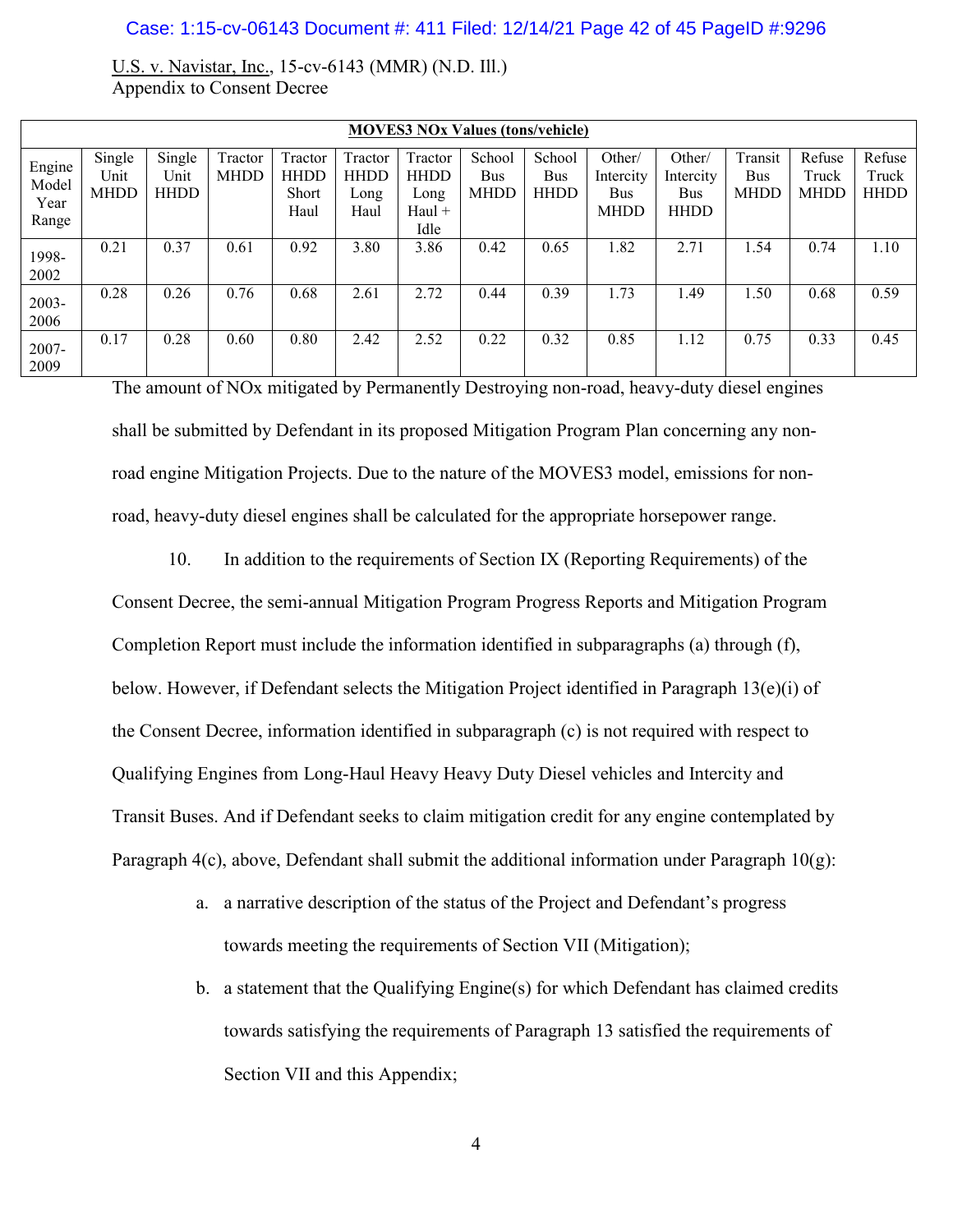#### Case: 1:15-cv-06143 Document #: 411 Filed: 12/14/21 Page 43 of 45 PageID #:9297

U.S. v. Navistar, Inc., 15-cv-6143 (MMR) (N.D. Ill.) Appendix to Consent Decree

- c. a description of Defendant's efforts to satisfy the requirements of Paragraph 13(d)(i) of the Consent Decree, including but not limited to, the following information:
	- i. a description of the methodology used to identify areas disproportionately burdened by adverse human health and environmental impacts;
	- ii. a statement identifying the county from which a Qualifying Engine and associated vehicle or equipment was obtained during the time period covered by the report, including:
		- 1. whether the county contains an area identified by the EPA's Environmental Justice Screening and Mapping Tool ("EJ SCREEN") as scoring in the 80th percentile or higher for any one of the EJ Indexes;
		- 2. whether the county is located in an area that is in attainment or nonattainment with EPA's national ambient air quality standards for criteria pollutants, and for what pollutant(s);
	- iii. an estimate of the total amount of NOx emissions reduced (in tons) in each area achieved through mitigation performed as measured over the remaining useful life of the Qualifying Engine;
	- iv. a description of any difficulties or problems implementing the Project in areas identified as being disproportionately burdened; and
	- v. any additional information defendant believes should be brought to the attention of EPA.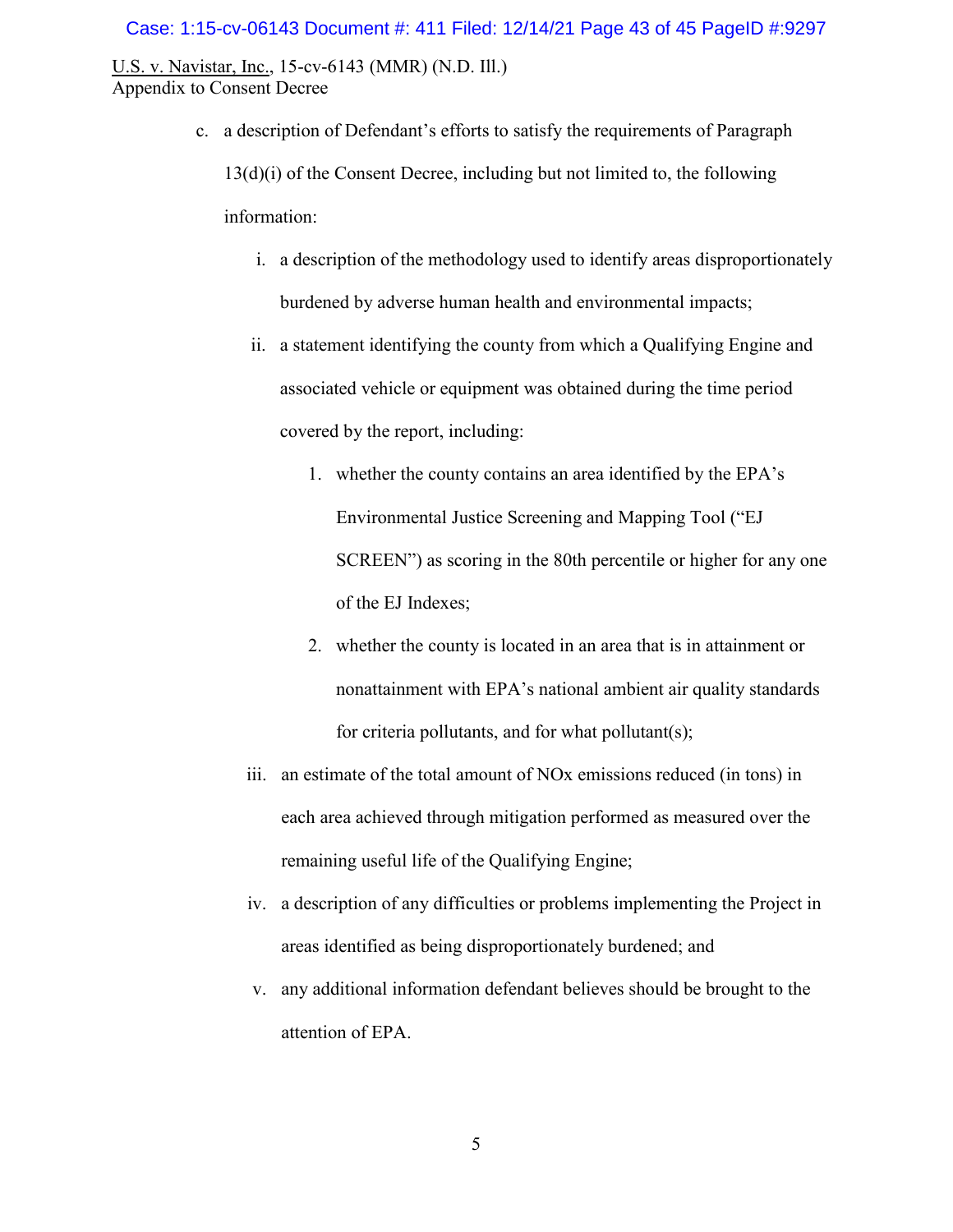#### Case: 1:15-cv-06143 Document #: 411 Filed: 12/14/21 Page 44 of 45 PageID #:9298

U.S. v. Navistar, Inc., 15-cv-6143 (MMR) (N.D. Ill.) Appendix to Consent Decree

d. a description of Defendant's efforts to satisfy the requirements of Paragraph

13(d)(ii) of the Consent Decree;

- e. a certification pursuant to Paragraph 30 of the Consent Decree; and
- f. a spreadsheet of the following data and information, when known, in native Excel format:
	- i. the name, address, telephone number, and email address of the Transferors of Qualifying Engines to Defendant through this Project;
	- ii. if different from the zip code required by subparagraph  $(f)(i)$ , above, the zip code where the Qualifying Engine and associated vehicle or equipment was registered or, if not registered, stored in the ordinary course;
	- iii. the Qualifying Engine and associated vehicle or equipment model year, manufacturer, model, VIN (or serial or other unique identification number), vehicle class or equipment type, and mileage or hours of operation of the Qualifying Engine and associated vehicle or equipment for which Defendant asserts it is entitled to claim credits towards satisfying the requirements of Paragraph 13 on the basis of having Permanently Destroyed the Qualifying Engine;
	- iv. the amount paid to or value exchanged with the Transferor of the Qualifying Engine;
	- v. the number of credits accumulated during the reporting period that Defendant asserts it is entitled to claim towards meeting the requirement of Paragraph 13 of the Consent Decree; and